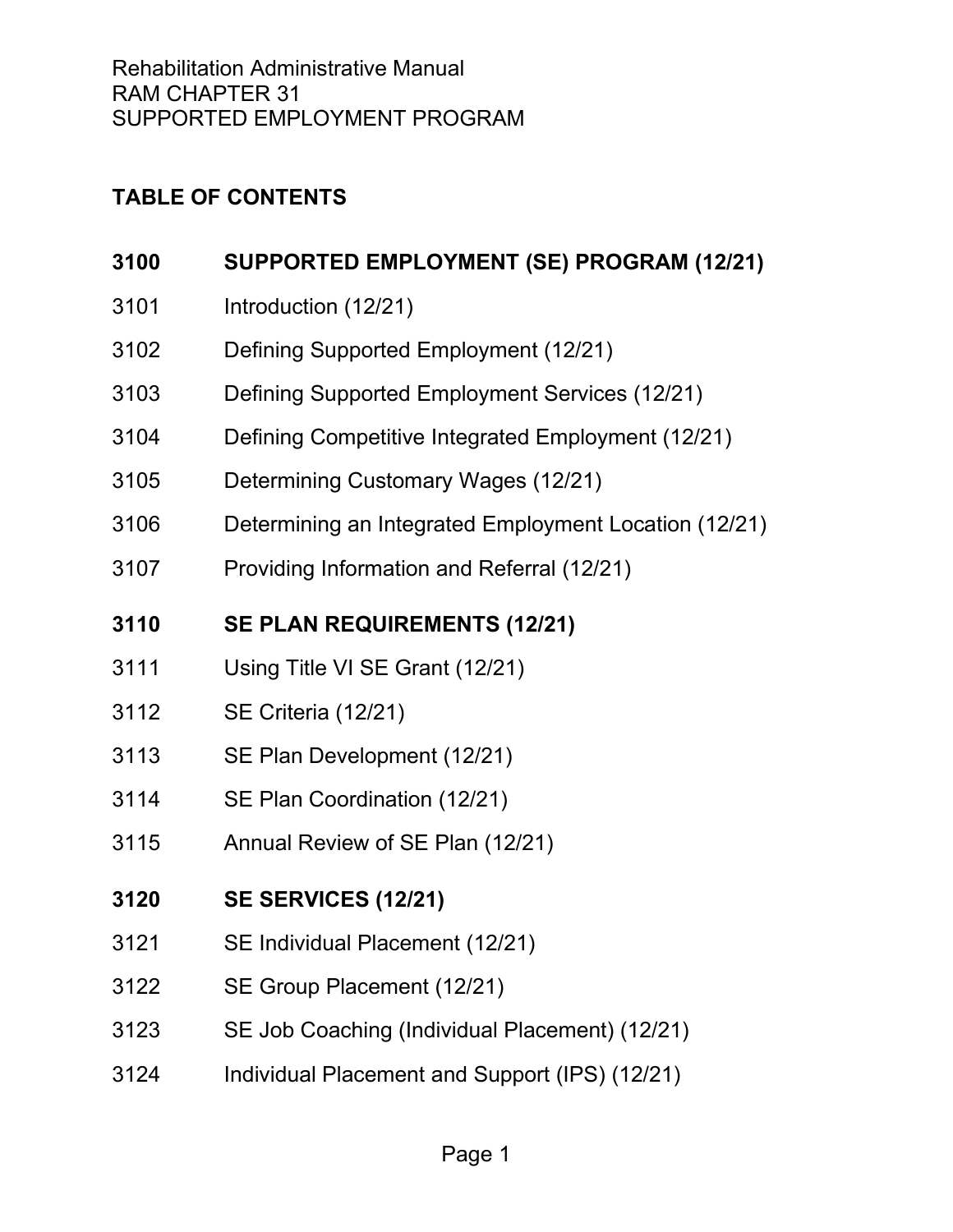Rehabilitation Administrative Manual RAM CHAPTER 31 SUPPORTED EMPLOYMENT PROGRAM

[Customized Employment Services \(12/21\)](#page-31-0)

# **[STABILIZATION AND TRANSITION \(12/21\)](#page-33-0)**

- [Stabilization Criteria \(12/21\)](#page-33-1)
- [Stabilization Plan \(12/21\)](#page-34-0)
- [Defining Extended Services \(12/21\)](#page-35-0)
- [Transition to Extended Services \(12/21\)](#page-37-0)
- Extended [Services for Youth \(12/21\)](#page-37-1)

# **[SE CLOSURE \(12/21\)](#page-39-0)**

- [Supported Employment Outcome \(12/21\)](#page-39-1)
- [Closure Rehabilitated \(12/21\)](#page-40-0)
- [Closure Other Than Rehabilitated \(12/21\)](#page-41-0)
- [Closure Youth Receiving Extended Services \(12/21\)](#page-41-1)
- [Post-Employment and Ongoing Supports \(12/21\)](#page-42-0)
- [Semi-Annual and Annual Reviews \(12/21\)](#page-42-1)
- **[SE FUND SOURCES, FORMS, AND CODES \(12/21\)](#page-44-0)**
- [Service Status \(12/21\)](#page-44-1)
- [SE Fund Sources \(12/21\)](#page-44-2)
- [SE Forms \(12/21\)](#page-45-0)
- [SE Procedure Codes \(12/21\)](#page-46-0)
- [SE Progress Notes \(12/21\)](#page-47-0)
- **[SE DOCUMENTATION \(12/21\)](#page-48-0)**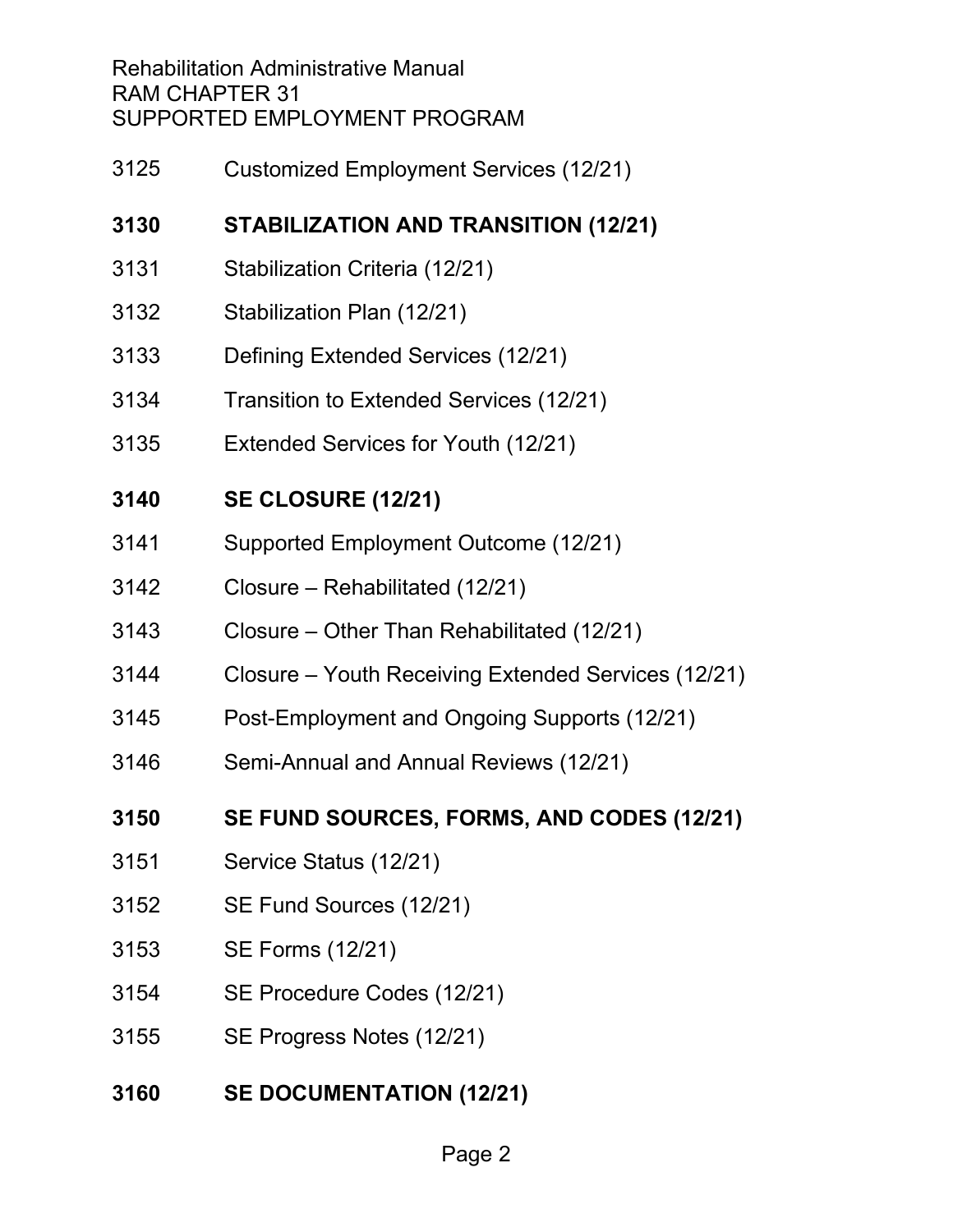Rehabilitation Administrative Manual RAM CHAPTER 31 SUPPORTED EMPLOYMENT PROGRAM

- [Documenting SE Plan \(12/21\)](#page-48-1)
- [Documenting SE Placement \(12/21\)](#page-50-0)
- [Documenting SE Job Coaching \(12/21\)](#page-53-0)
- [Documenting SE Invoices \(12/21\)](#page-55-0)
- [Documenting Transition to Extended Services \(12/21\)](#page-56-0)
- [Documenting Extended Services for Youth \(12/21\)](#page-56-1)
- [Documenting SE Closure \(12/21\)](#page-58-0)
- [Documenting Customized Employment \(12/21\)](#page-59-0)

# **[LIMITING SUBMINIMUM WAGE \(12/21\)](#page-61-0)**

- [Achieving Community Employment Team \(12/21\)](#page-62-0)
- [Limitations on any Individual in Subminimum Wage](#page-62-1)  [Employment \(12/21\)](#page-62-1)
- [Limitations on Youth in Subminimum Wage Employment](#page-63-0)  [\(12/21\)](#page-63-0)
- [DOR Responsibilities for Youth who are Known to be Seeking](#page-64-0)  [Subminimum Wage Employment \(12/21\)](#page-64-0)
- [Local Educational Agency Responsibilities for Youth Seeking](#page-64-1)  [Subminimum Wage Employment \(12/21\)](#page-64-1)
- [WIOA Section 511 Forms \(12/21\)](#page-65-0)
- [WIOA Section 511 Resources Guide \(12/21\)](#page-65-1)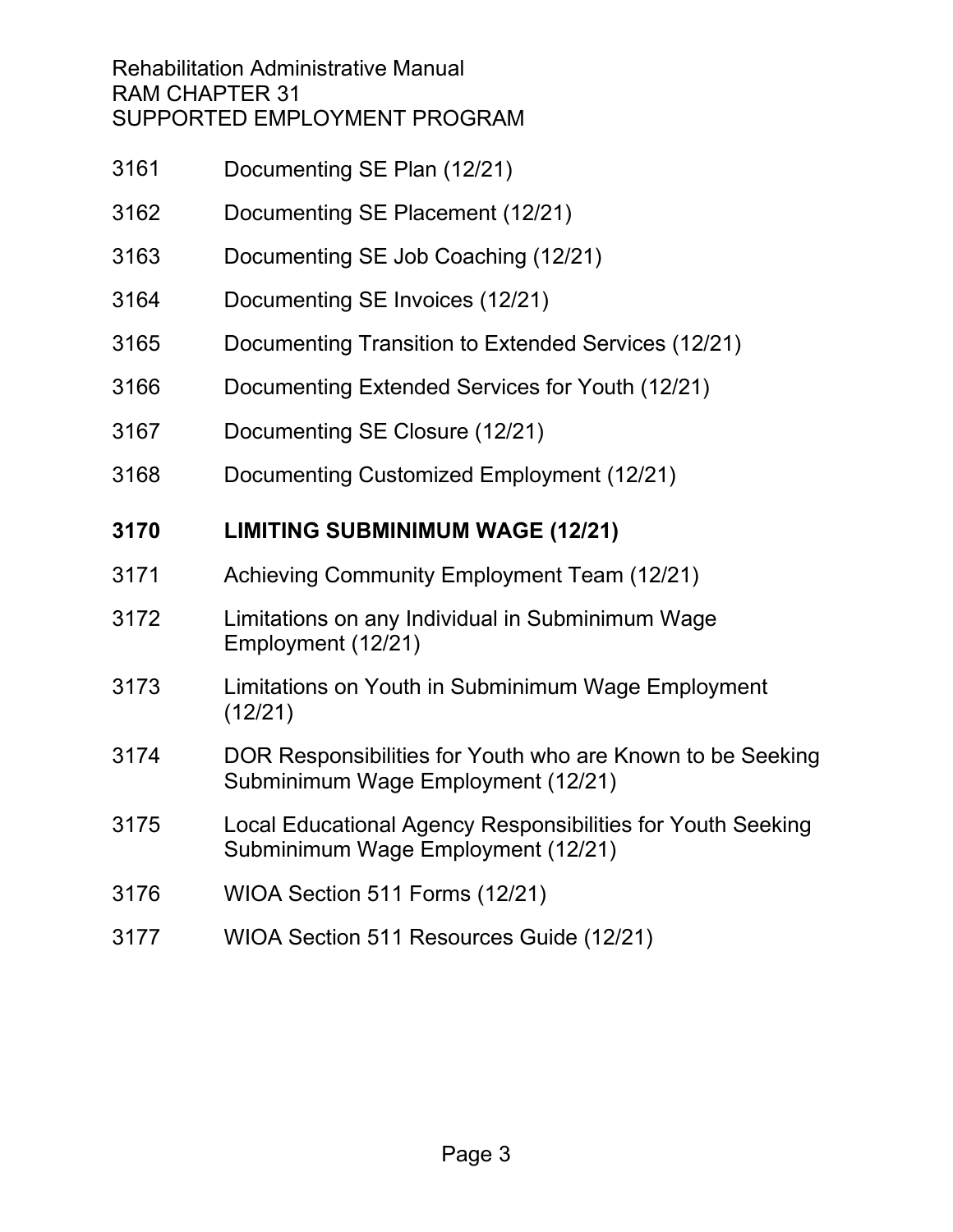# <span id="page-3-0"></span>**ABBREVIATIONS**

The following are abbreviations used frequently throughout this chapter and exhibits:

| <b>ACE</b>               | <b>Achieving Community Employment</b>                                         |
|--------------------------|-------------------------------------------------------------------------------|
| <b>AJCC</b>              | America's Job Center of California <sup>SM</sup>                              |
| <b>BUCP</b>              | <b>Business Use Case Proposal</b>                                             |
| C <sub>2</sub> C         | <b>College to Career</b>                                                      |
| <b>CC&amp;IR</b>         | Career Counseling and Information and Referral                                |
| <b>CDE</b>               | <b>California Department of Education</b>                                     |
| <b>CDER</b>              | <b>Client Development Evaluation Report</b>                                   |
| <b>CFR</b>               | <b>Code of Federal Regulations</b>                                            |
| <b>CIE</b>               | <b>Competitive Integrated Employment</b>                                      |
| <b>CMH</b>               | <b>County Mental Health</b>                                                   |
| <b>CRDS</b>              | <b>Community Resources Development Section</b>                                |
| <b>CRP</b>               | <b>Community Rehabilitation Program</b>                                       |
| <b>DDS</b>               | Department of Developmental Services                                          |
| <b>DOR</b>               | Department of Rehabilitation                                                  |
| <b>ESA</b>               | <b>Extended Services Agreement</b>                                            |
| <b>ESY</b>               | <b>Extended Services for Youth</b>                                            |
| <b>FFS</b>               | <b>Fee-For-Service</b>                                                        |
| <b>ID/DD</b>             | Intellectual Disability and/or Developmental Disability                       |
| <b>IEP</b><br><b>IPE</b> | <b>Individualized Education Program</b><br>Individualized Plan for Employment |
| <b>IPP</b>               | Individual Program Plan                                                       |
|                          |                                                                               |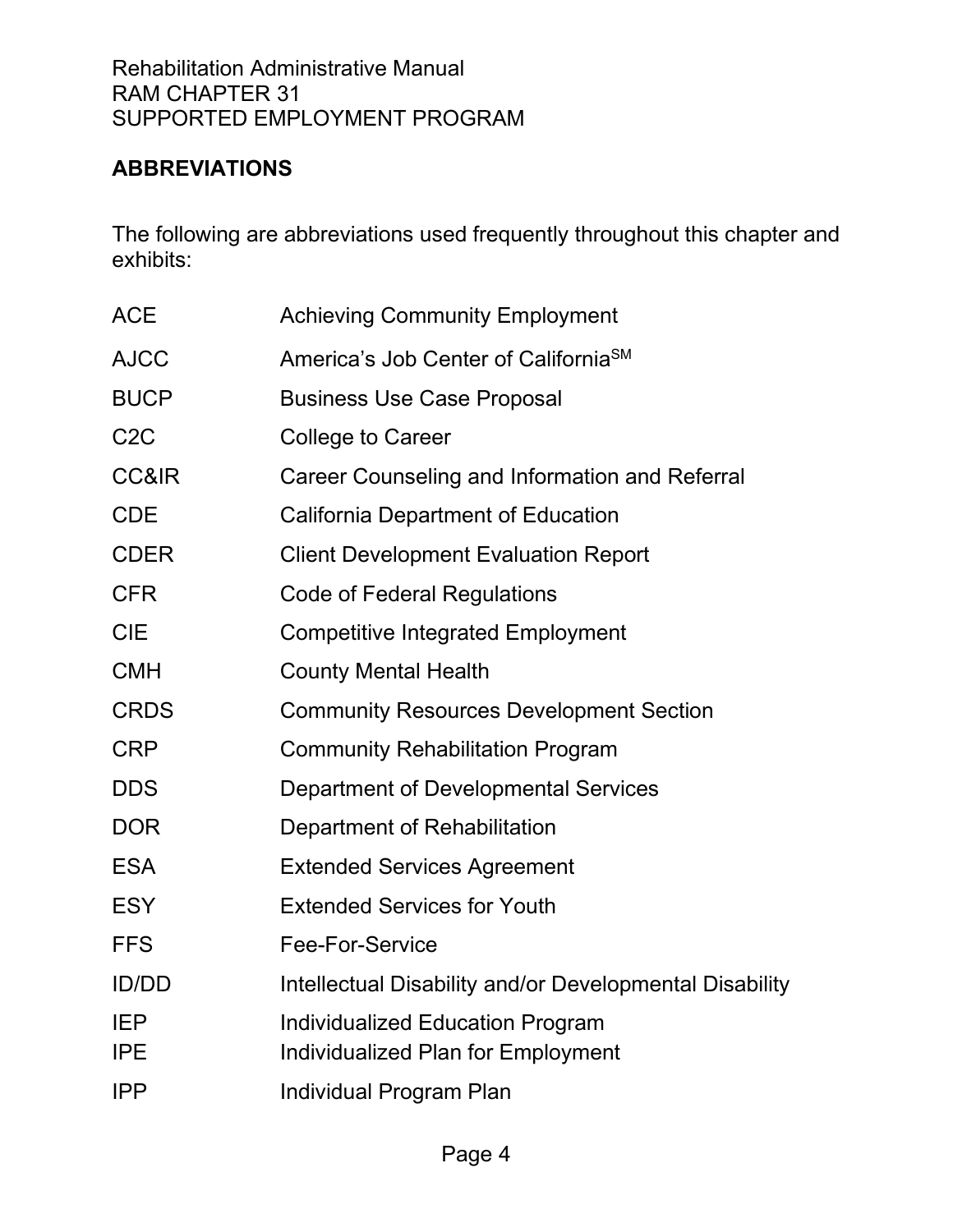Rehabilitation Administrative Manual RAM CHAPTER 31 SUPPORTED EMPLOYMENT PROGRAM

| <b>IPS</b>   | <b>Individual Placement and Support Model</b>                                 |
|--------------|-------------------------------------------------------------------------------|
| <b>IRWE</b>  | <b>Impairment Related Work Expense</b>                                        |
| <b>ISP</b>   | <b>Individual Service Plan</b>                                                |
| <b>LEA</b>   | <b>Local Educational Agency</b>                                               |
| <b>LPA</b>   | <b>Local Partnership Agreement</b>                                            |
| <b>OJT</b>   | On-the-Job Training                                                           |
| <b>PASS</b>  | <b>Plan for Achieving Self Support</b>                                        |
| <b>PE</b>    | <b>Potentially Eligible</b>                                                   |
| Pre-ETS      | <b>Pre-Employment Transition Services</b>                                     |
| <b>RAM</b>   | <b>Rehabilitation Administrative Manual</b>                                   |
| <b>RSA</b>   | <b>Rehabilitation Services Administration</b>                                 |
| <b>SE</b>    | <b>Supported Employment</b>                                                   |
| <b>SSA</b>   | <b>Social Security Administration</b>                                         |
| <b>TAY</b>   | <b>Transition Age Youth</b>                                                   |
| <b>UCEDD</b> | The University Centers for Excellence in Developmental<br><b>Disabilities</b> |
| VR.          | <b>Vocational Rehabilitation</b>                                              |
| <b>WIOA</b>  | <b>Workforce Innovation and Opportunity Act</b>                               |
|              |                                                                               |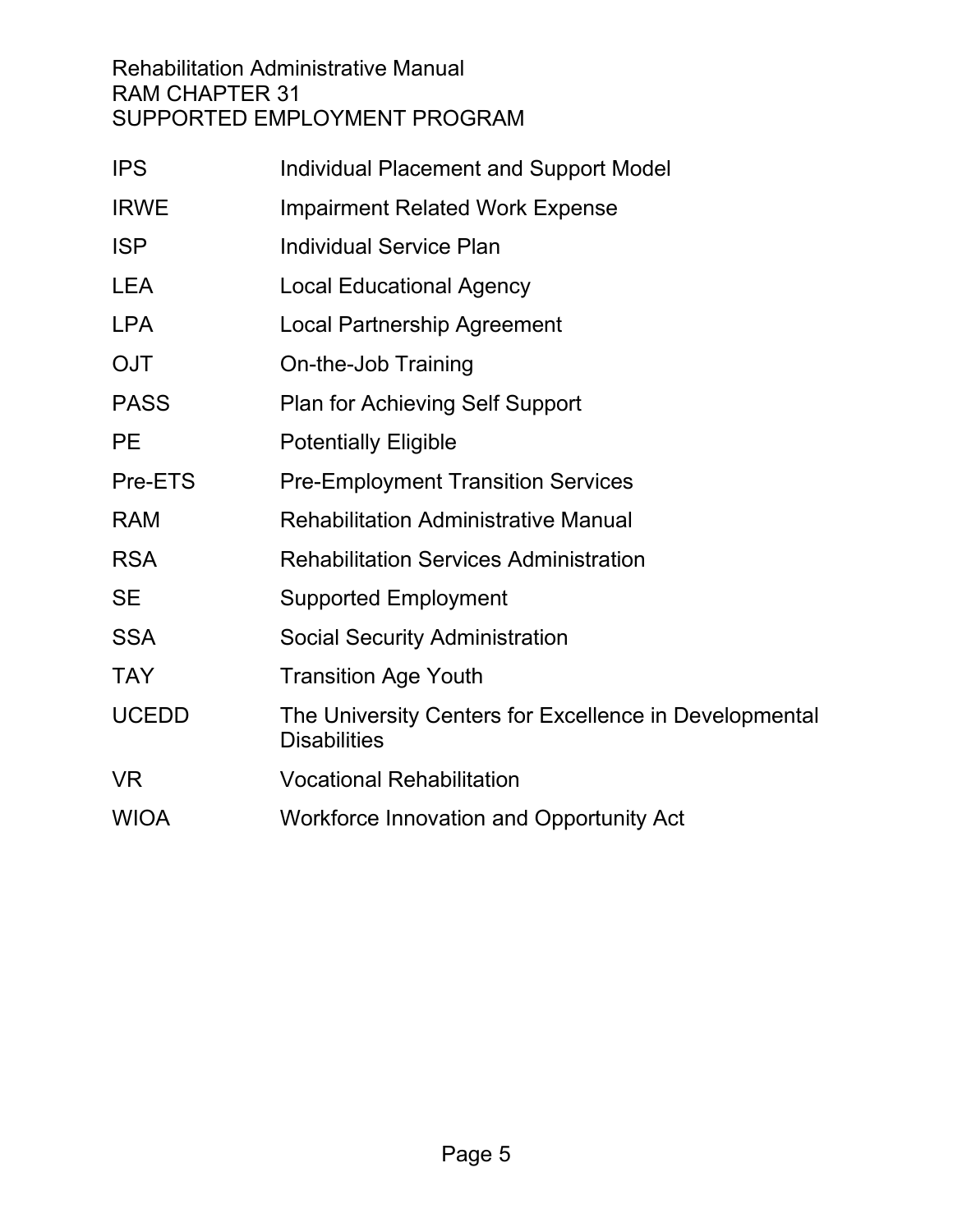# <span id="page-5-0"></span>**3100 SUPPORTED EMPLOYMENT (SE) PROGRAM (12/21)**

The Rehabilitation Act, as amended by the Workforce Innovation and Opportunity Act (WIOA), makes several significant changes to Title VI of the Act, which governs the Department of Rehabilitation (DOR) Supported Employment (SE) Program. All the amendments to Title VI are consistent with those made throughout the Act, to maximize the potential of individuals with disabilities, especially those with most significant disabilities, to achieve Competitive Integrated Employment (CIE) and to expand services for youth with most significant disabilities. Federal grants made under the Supported Employment Program in 34 Code of Federal Regulations (CFR) Part 363 supplement Vocational Rehabilitation program grants under 34 CFR Part 361.

DOR shall provide a 10 percent match of non-federal expenditures. This amount shall not be less than 10 percent of the total expenditures for the provision of Supported Employment services to youth with most significant disabilities, including Extended Services that are ongoing services provided after up to 24 months of Supported Employment Services. The DOR shall reserve and expend 50 percent of such allotment for the provision of Supported Employment services, including Extended Services, to youth with the most significant disabilities to assist those youth in achieving an employment outcome in Supported Employment.

The DOR shall make Supported Employment Services as described in [Section 3103](#page-8-0) available statewide to all individuals with the most significant disabilities, including youth with the most significant disabilities. Competitive Integrated Employment, as described in [Section 3104,](#page-9-0) is the overarching goal of Supported Employment Services.

The DOR shall provide Extended Services for youth with the most significant disabilities in accordance with 34 CFR 363.53 [\(Section 3135\)](#page-37-1).

The Supported Employment Program is a collaborative model that builds upon relationships with individuals, families, businesses, and state and local partners. Using maximum flexibility and modern strategies in concert with federal and state law to provide Supported Employment services, DOR shall implement the California Employment First Policy and the California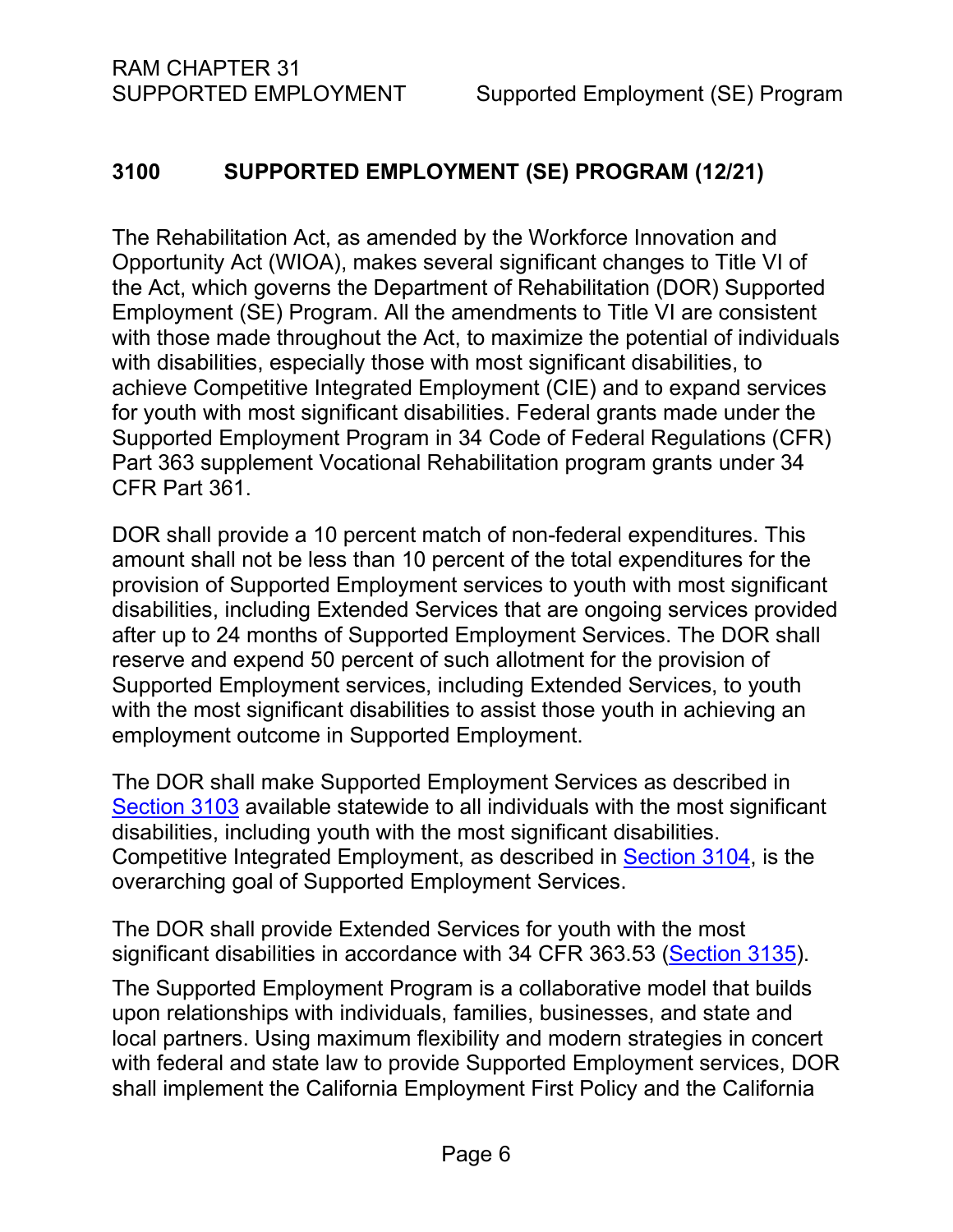RAM CHAPTER 31

SUPPORTED EMPLOYMENT Supported Employment (SE) Program

Competitive Integrated Employment (CIE) Blueprint to increase Supported Employment outcomes in Competitive Integrated Employment for individuals with intellectual disabilities and developmental disabilities (ID/DD) as its highest priority.

DOR shall ensure that all applicants and recipients of Supported Employment *S*ervices are informed of the Client Assistance Program and due process options (i.e., Administrative Review, Mediation, and Fair Hearing).

References: 34 Code of Federal Regulations (CFR) 361.5(c)(7); 361.5(c)(9); 361.5(c)(11); 361.5(c)(15); 361.5(c)(19); 361.5(c)(32); 361.5(c)(37); 361.5(c)(41); 361.5(c)(52); 361.5 (c)(53); 361.5(c)(54); 361.12; 361.24; 361.37; 361.47; 361.48; 361.49; 361.50; 363.1; 363.3; 363.4; 363.22; 363.23; 363.50; 363.53; 363.54; 363.55; 397.5; 397.20; 397.40; CCR title 9, Section 7029.6; and Welfare and Institutions Code Section 4851 and 4869(a)(1).

# <span id="page-6-0"></span>**3101 Introduction (12/21)**

Rehabilitation Administrative Manual (RAM) Chapter 31 has been updated to reflect the Rehabilitation Act of 1973, as amended by the WIOA and ederal regulations in 34 CFR Parts 361, 363, and 397, effective September 19, 2016.

The DOR shall use RAM Chapter 31 Supported Employment in conjunction with [RAM Chapter 30 Record of Services](http://indor/ram/ram30/ram-30-record-of-services) and other relevant RAM chapters as cited herein.

The DOR shall utilize Supported Employment forms provided in Section [3153.](#page-45-0)

For brevity, this chapter uses the following conventions:

The term "client" or "consumer" is synonymous with the term "eligible individual."

The terms "Individualized Plan for Employment," "IPE," and "Plan" may be used interchangeably.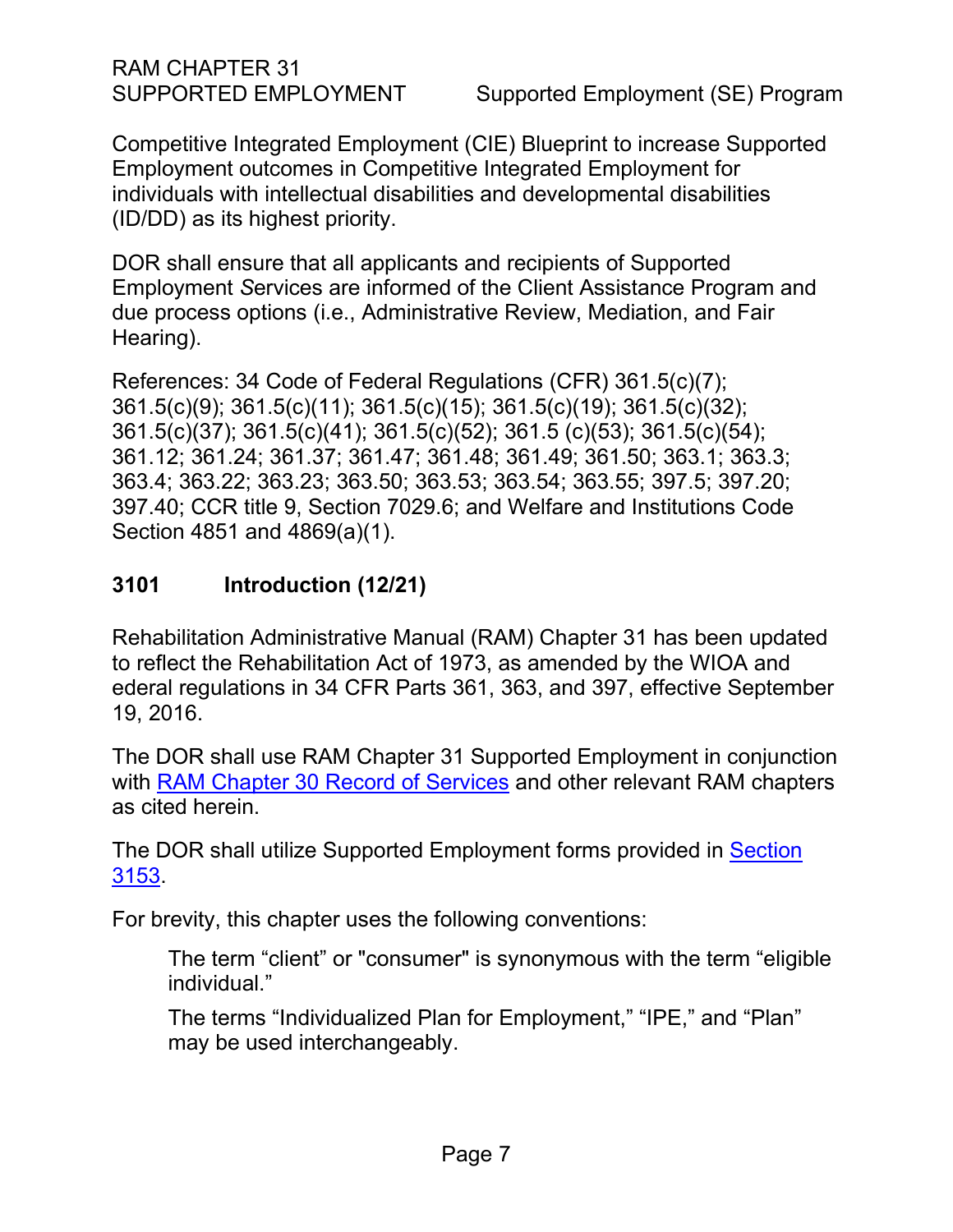References to the Rehabilitation Counselor, Vocational Rehabilitation (VR) team, and Team Manager refer to DOR direct service delivery roles.

References to the "individual," the "applicant," or the "consumer" shall also include the individual's, the applicant's, or the consumer's representative by inference.

In accordance with federal and state regulations, the use of the words "shall" or "must," means mandatory, and the use of the word "may" mean permissive. For this chapter, the use of the word "will" also mean mandatory.

References to the Code of Federal Regulation (CFR) may be found [Electronic Code of Federal Regulations.](https://www.ecfr.gov/cgi-bin/text-idx?SID=783cee0582e850db9c8f5385333f7843&mc=true&tpl=/ecfrbrowse/Title34/34tab_02.tpl)

References to the California Code of Regulations (CCR), title 9 may be found [Westlaw California Code of Regulations.](https://govt.westlaw.com/calregs/Browse/Home/California/CaliforniaCodeofRegulations?guid=I81D8B290D45311DEB97CF67CD0B99467&originationContext=documenttoc&transitionType=Default&contextData=(sc.Default))

References to documentation procedures in the DOR electronic records system, known as "Aware," may be found in the [Aware Reference Guide.](file://dorgroup/Group/Public%20Folder/InDOR%20Documents/Aware/2021_04_09%20-%20Aware%20Reference%20Guide%20v6_9_2.docx)

Commonly used [Abbreviations](#page-3-0) are located at the beginning of this chapter.

# <span id="page-7-0"></span>**3102 Defining Supported Employment (12/21)**

Supported Employment means Competitive Integrated Employment, including Customized Employment, or employment in an integrated work setting in which an individual with a most significant disability, including a youth with a most significant disability, is working toward Competitive Integrated Employment that is individualized and customized, consistent with the unique strengths, abilities, interests, and informed choice of the individual, and includes ongoing support services for individuals with the most significant disabilities –

- For whom Competitive Integrated Employment has not historically occurred, or for whom Competitive Integrated Employment has been interrupted or intermittent because of a significant disability; and,
- Who, because of the nature and severity of their disabilities, need intensive Supported Employment.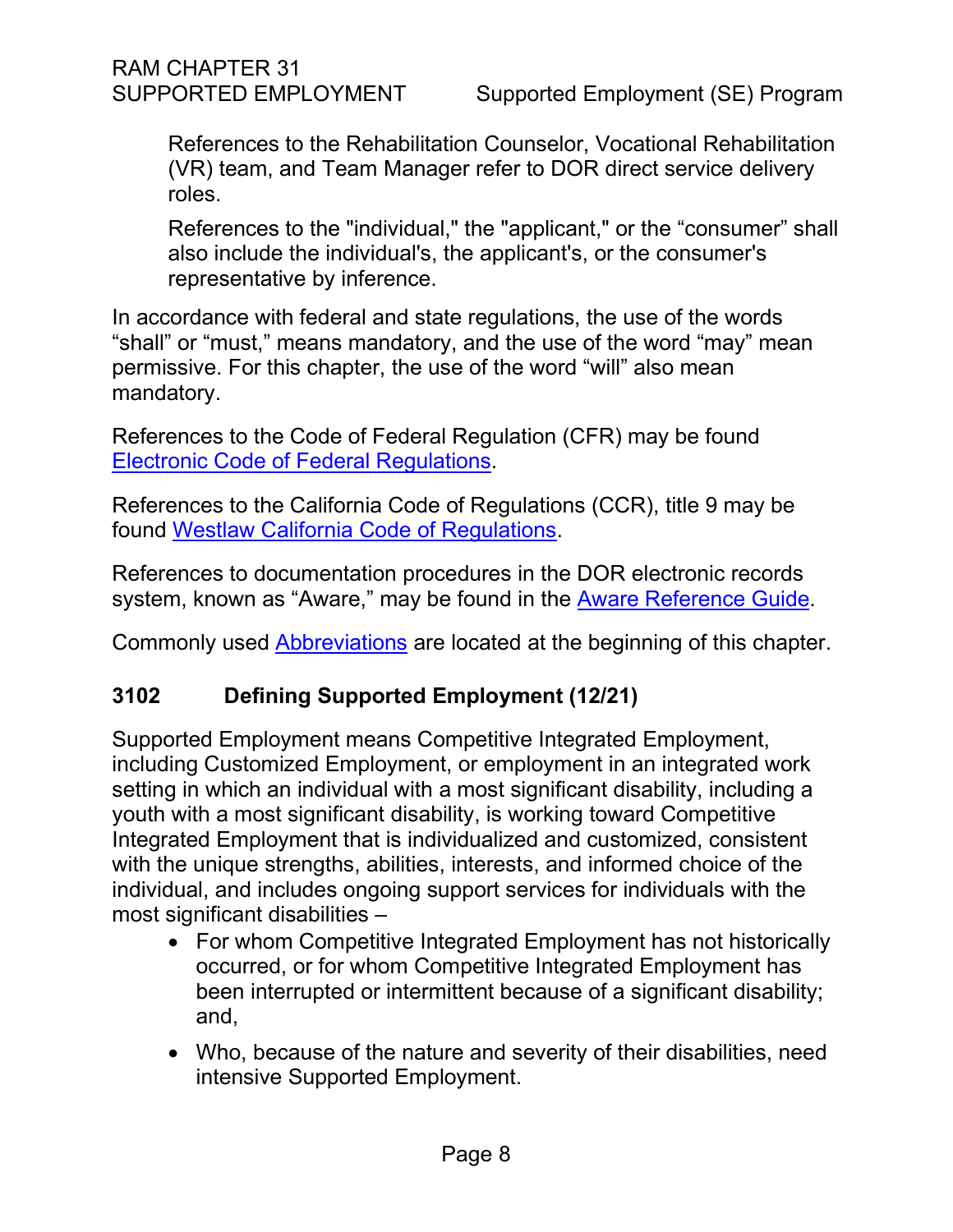• Services and extended services after the transition from support provided by the DOR, to perform this work.

(34 CFR 361.5(c)(53))

Refer to the definition of an individual with a most significant disability in CCR title 9, Sections 7017.2.

# <span id="page-8-0"></span>**3103 Defining Supported Employment Services (12/21)**

Supported Employment services means "ongoing support services" that are furnished by DOR from the time of job placement until transition to Extended Services. Such services may include Customized Employment and other services needed to support an individual or youth with a most significant disability, in Supported Employment that meet the following conditions:

Organized and made available, singly or in combination, in such a way as to assist an eligible individual to achieve Competitive Integrated Employment.

Based on a determination of the needs of an eligible individual, as specified in an Individualized Plan for Employment (IPE).

Provided by DOR for a period not to exceed 24 months after the individual has begun Supported Employment services, unless under special circumstances the eligible individual and the Rehabilitation Counselor jointly agree to extend the time to receive Supported Employment services necessary to achieve the employment outcome identified in the IPE.

Following transition, as post-employment services that are unavailable from an Extended Services provider and that are necessary to maintain or regain the job placement or advance in employment.

(34 CFR 361.5(c) (54))

#### <span id="page-8-1"></span>3103.1 Defining Ongoing Support Services (12/21)

Ongoing support services are services needed to support and maintain an individual with a most significant disability in Supported Employment. The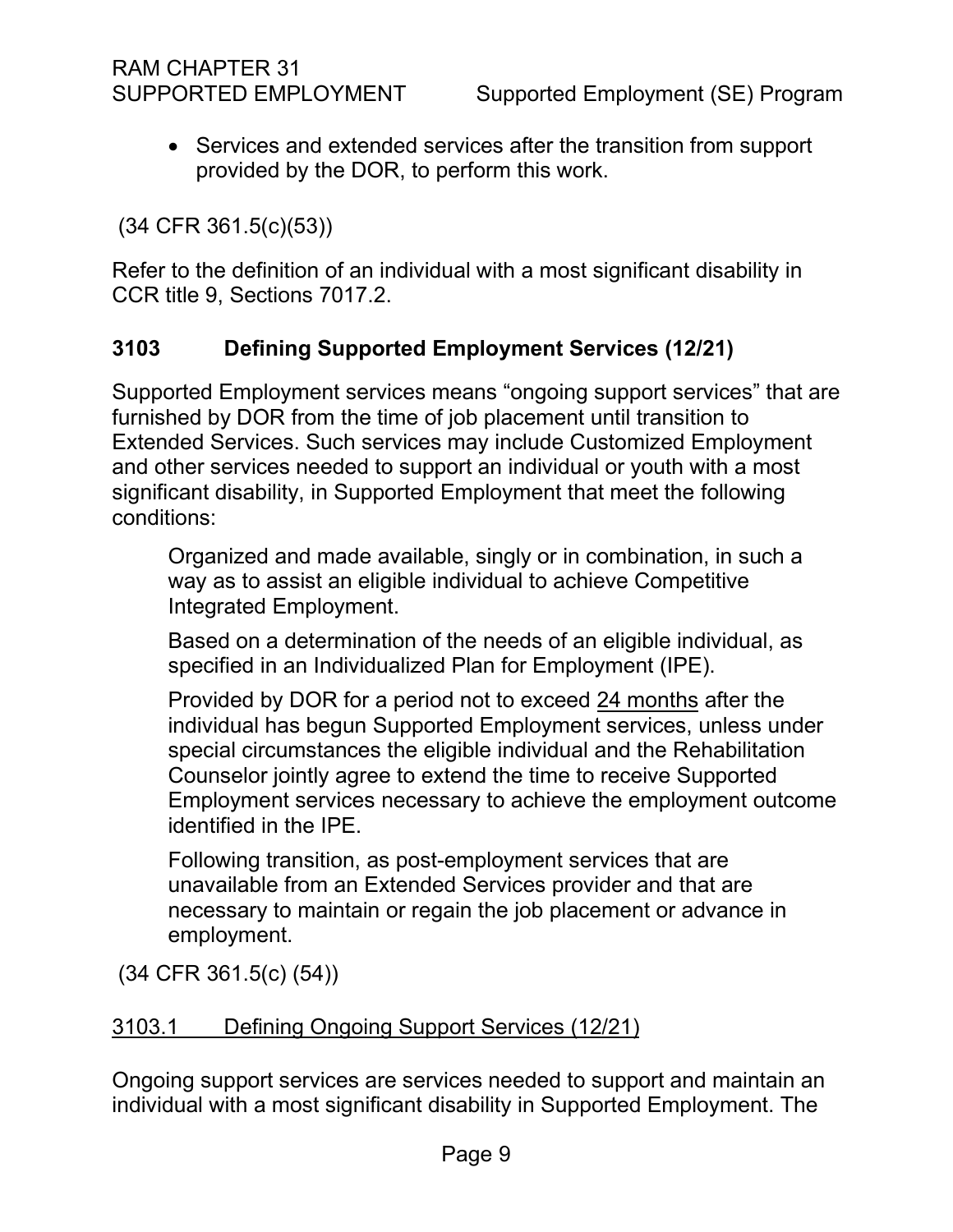RAM CHAPTER 31

services are provided by DOR from the time of job placement until transition to Extended Services and thereafter by one or more Extended Services providers throughout the individual's term of employment.

(34 CFR 361.5(c)(37); CCR title 9 7019.5)

#### 3103.2 Defining Natural Supports (12/21)

Natural supports are on- and off-site ongoing support services that are provided to the eligible individual at no cost, as a comparable service or benefit, by an individual or agency that already has regular contact with the eligible individual. Natural supports include but are not limited to behavioral health case management staff, independent living coaches, board and care home staff, or a family member or friend who provides on- or off-site services. Natural supports may also include an employer for on-site support services only.

# <span id="page-9-0"></span>**3104 Defining Competitive Integrated Employment (12/21)**

Competitive Integrated Employment (CIE) is defined as work that is performed on a full-time or part-time basis for which an individual is:

- Compensated at a rate that is not less than the federal / state / local minimum wage or the customary wage for the same or similar work, whichever is higher.
	- o Eligible for the level of benefits provided to other employees.
	- $\circ$  In the case of an individual who is self-employed, yields an income that is comparable to the income received by other individuals who are not individuals with disabilities and who are self-employed in similar occupations or on similar tasks and who have similar training, experience, and skills.
- At a location typically found in the community where the individual interacts with other employees who are not individuals with disabilities (not including supervisory personnel or individuals who are providing services to such employee), or other persons (customers and vendors), to the same extent that employees who are not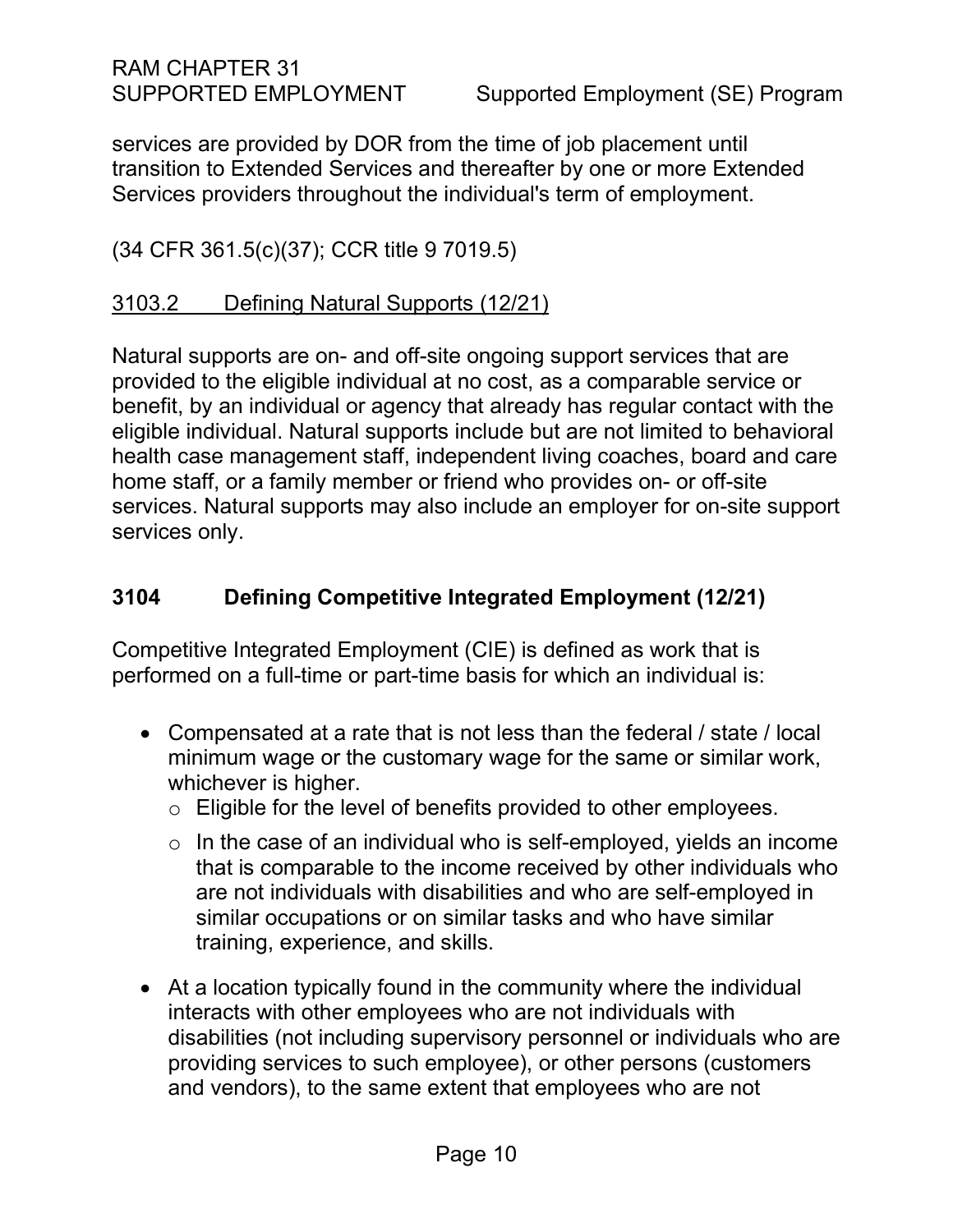individuals with disabilities and who are in comparable positions interact with these persons.

• Provided with opportunities for advancement that are similar to those for other employees who are not individuals with disabilities in similar positions.

(34 CFR 361.5(c)(9))

If the individual's employment fails to satisfy any of the above components, the employment is not considered Competitive Integrated Employment. $^{\rm 1}$  $^{\rm 1}$  $^{\rm 1}$ 

The Rehabilitation Counselor will take the following actions to make certain that the employment setting satisfies the definition of Competitive Integrated Employment:

Ensure upon placement that the individual's earnings equal or exceed the federal, state, or applicable local minimum wage rate, whichever is higher.

Ensure that an individual who is self-employed earns an income comparable to the income received by other individuals who are not individuals with disabilities, and who are self-employed in similar occupations for the employment to satisfy the definition of Competitive Integrated Employment.

# <span id="page-10-0"></span>**3105 Determining Customary Wages (12/21)**

Generally, a "customary wage" means not less than the customary rate paid by the employer for the same or similar work performed by other employees who are not individuals with disabilities, and who are similarly situated in similar occupations by the same employer and who have similar training, experience, and skills.

The VR team will consider the following details to determine whether the individual is earning the customary wage:

Identify whether the individual is earning at least the minimum wage.

<span id="page-10-1"></span><sup>&</sup>lt;sup>1</sup> Preamble to the Final Federal Rules in Federal Register, Code of Federal Regulations title 34, Parts 361, 363, and 397, pages 55637 through 55645.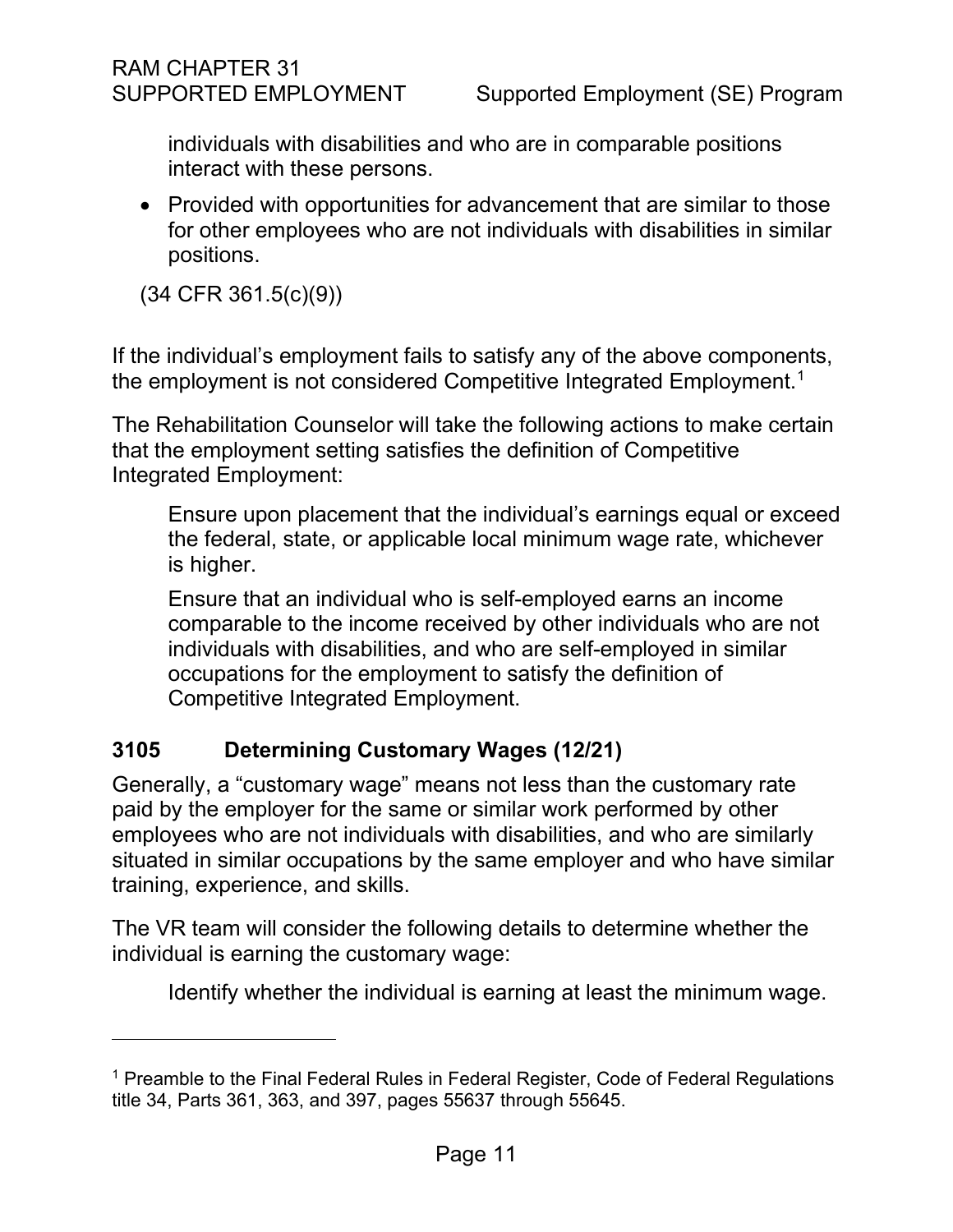Determine whether the individual is earning at least the same wage as other employees working in the same or a similar occupation, with the same employer, who do not have disabilities.

Consider whether the individual is performing the same or similar work performed by those other employees who are not individuals with disabilities, and who are similarly situated in similar occupations by the same employer.

Discern whether the individual has the same or similar training, experience, or skill as those individuals.

The VR team may perform the following actions to ensure the individual is receiving the customary wage for his or her position:

- Communicate with the employer at the time of hire and prior to closing the record of services, as appropriate, either directly or through a Community Rehabilitation Program<sup>[2](#page-11-1)</sup> (CRP) providing Supported Employment services to an individual, to discuss the individual's compensation.
- Identify how much the individual will be compensated relative to other employees without disabilities.

# <span id="page-11-0"></span>**3106 Determining an Integrated Employment Location (12/21)**

The Rehabilitation Counselor will only support integrated employment locations. Without exception, all employment placements must be integrated.

The DR 380 Integrated Settings Checklist form is located on the DOR website on the Forms page at: [https://www.dor.ca.gov/Home/Forms.](https://gcc02.safelinks.protection.outlook.com/?url=https%3A%2F%2Fwww.dor.ca.gov%2FHome%2FForms&data=02%7C01%7CNina.Presmont%40dor.ca.gov%7C0529b3a8eb2a4d2126aa08d863e73705%7C19ed70549d9743c792b16781b6b95b68%7C0%7C0%7C637369191993026227&sdata=Pqe9j9GX1EJKXeCkuWBm%2B09rKQ8bs%2BRr9An%2F2isdM0o%3D&reserved=0)

Using the DR 380 checklist, the Rehabilitation Counselor will determine on a case-by-case basis if an employment setting is integrated. The determination must be made without regard to the type of business

<span id="page-11-1"></span> $2$  A Community Rehabilitation Program (CRP) is defined as a non-profit agency, organization, or institution, or unit of an agency, organization, or institution that provides directly or facilitates the provision of VR services to individuals with disabilities to enable those individuals to maximize opportunities for employment.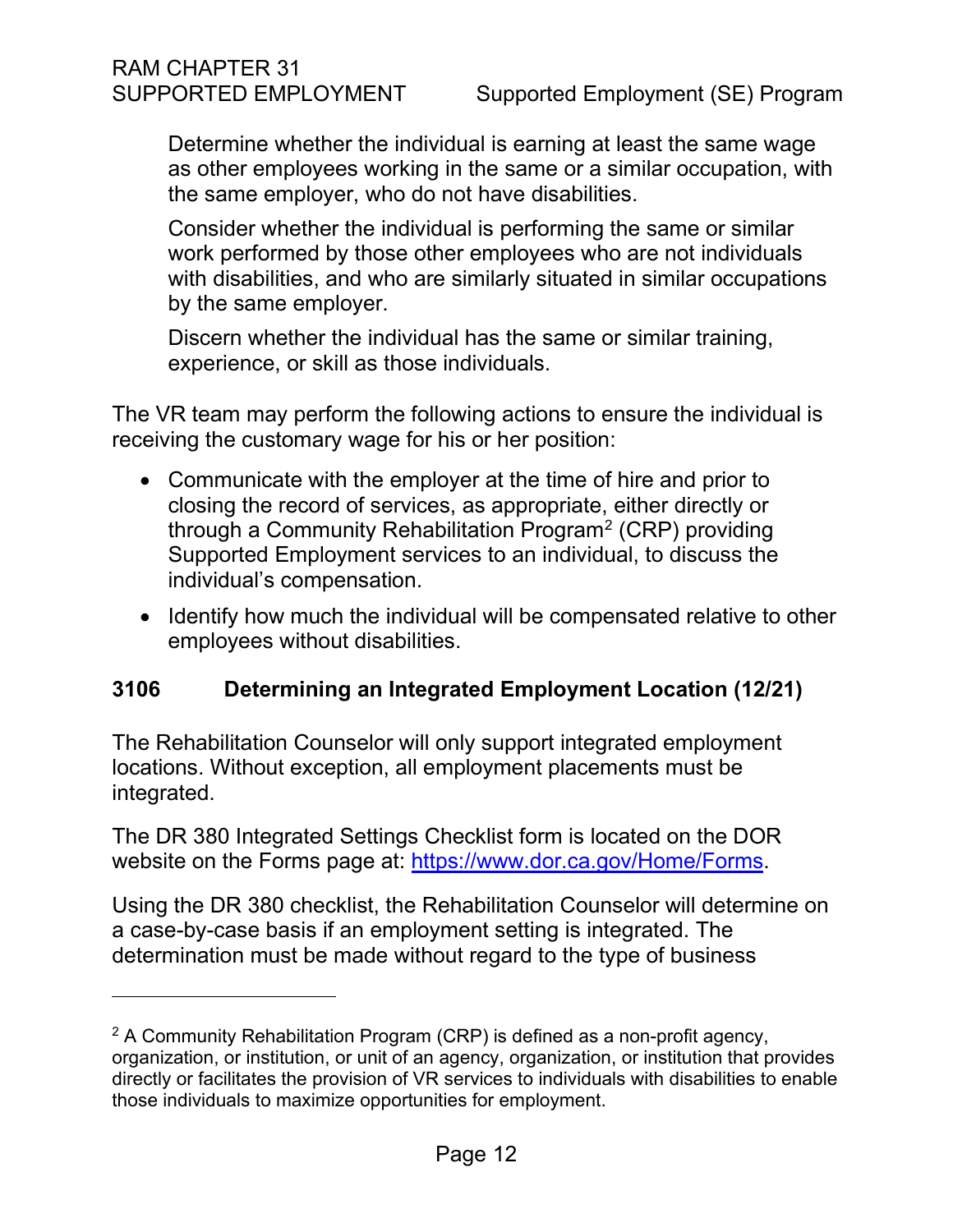# RAM CHAPTER 31

operation. This checklist is intended as a tool to help the Rehabilitation Counselor determine whether the employment placement is integrated, including Supported Employment, Javits-Wagner-O'Day, National Industries for the Blind, and AbilityOne / Source America placements.

Consistent with federal regulations, the Rehabilitation Counselor and VR team will apply the following criteria for an integrated employment location on a case-by-case basis and in a consistent manner to determine whether an employment placement position in an organization's specific work unit is in an integrated work setting:

- The setting is typically found in the community in which applicants or eligible individuals interact with non-disabled individuals other than non-disabled individuals who are providing services to those applicants or eligible individuals; and
- With respect to an employment outcome, the setting is
	- o Typically found in the community; and
	- o Where the employee with a disability interacts, for the purpose of performing the duties of the position, with other employees within the particular work unit and the entire work site, and, As appropriate to the work performed, other persons (e.g., customers and vendors) who are not individuals with disabilities (not including supervisory personnel or individuals who are providing services to such employee) to the same extent that employees who are not individuals with disabilities and who are in comparable positions interact with these persons.

(34 CFR 361.5 (b)(32))

Both above requirements must be met. If a job position in a location satisfies only one of the prongs of the criterion for an integrated employment location, the job would not meet the definition of Competitive Integrated Employment.

In rare circumstances, the Rehabilitation Counselor may consider Trial Work Experience, comprehensive assessment for Plan development, or work-based learning experiences for students with disabilities in a setting that is integrated to the "*maximum extent possible"* to afford an individual with a disability the opportunity to participate in these specific services.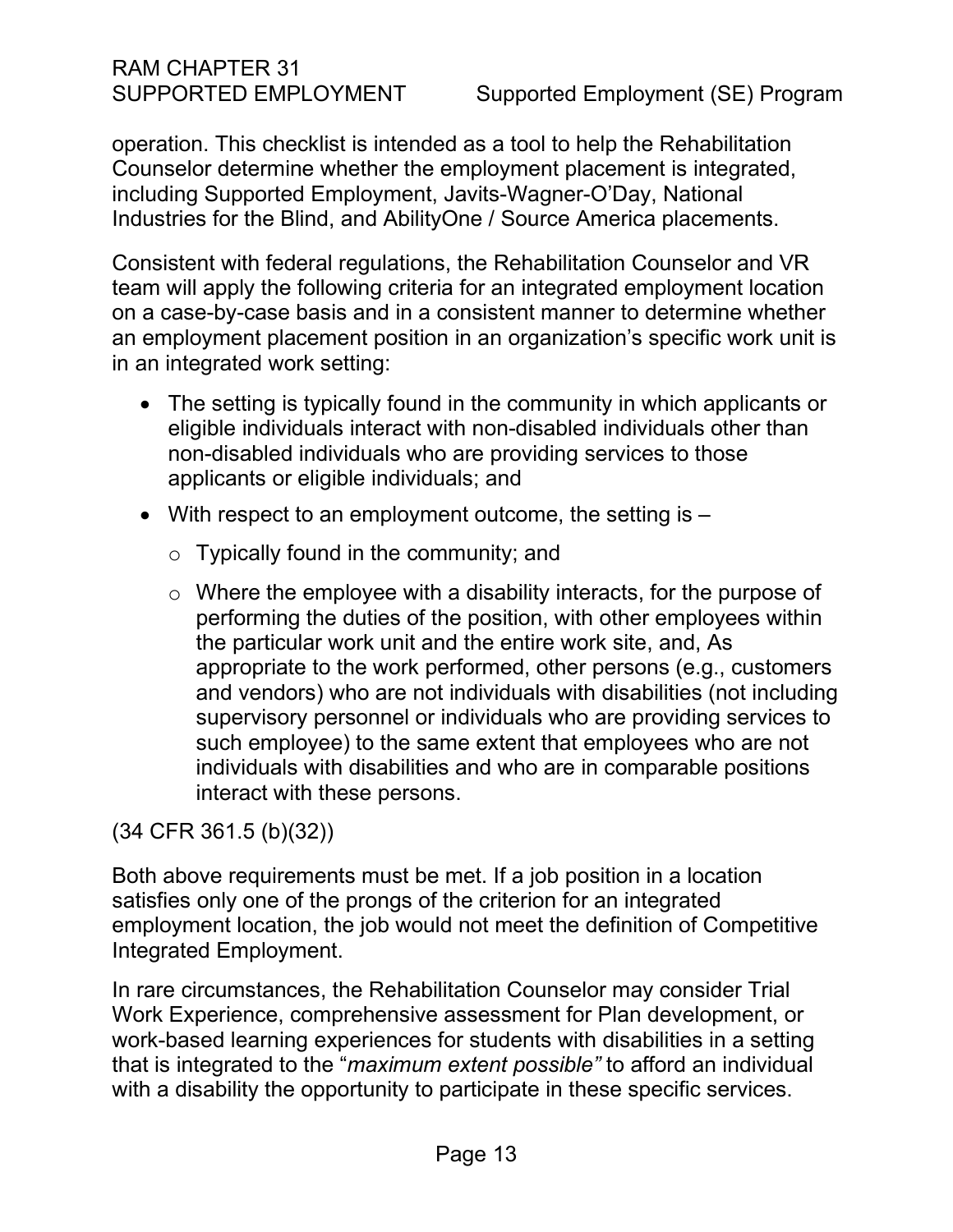Team Managers will provide consultation when there is a question of whether the employment setting is integrated or if there are related questions.

# 3106.1 Setting Typically Found in the Community (12/21)

To be "typically found in the community," an employment location setting should be both of the following:

- Found in the competitive labor market. For example, employment at retailers, restaurants, office buildings, health care providers, etc. would likely meet the criteria for "typically found in the community." Additional examples, though not exhaustive, are job positions that are likely to be considered "typically found in the community:"
	- o Job positions in CRPs that are designed to provide services to others, even if those other persons are also individuals with disabilities;
	- o Management staff and administrative staff employed by CRPs (*i.e.*, those staff who supervise and support the CRP's "direct labor workers"); and,
	- $\circ$  Job positions that are open to any qualified applicant regardless of disability status.
- Not formed specifically for the purpose of employment individuals with disabilities.

Work settings such as sheltered workshops are established specifically for employing individuals with disabilities and do not constitute integrated work settings because these settings are not typically found in the competitive labor market.

One factor that often confirms that a job position is "typically found in the community" is if the job position is open to all applicants regardless of disability status. If a job position is required by law to comply with a direct labor-hour ratio of individuals with disabilities, it is likely not considered "typically found in the community."

# 3106.2 Level of Interaction (12/21)

To meet the criteria for Competitive Integrated Employment, an employee with a disability must interact with non-disabled persons to the same extent that a non-disabled employee who performs the same work at the same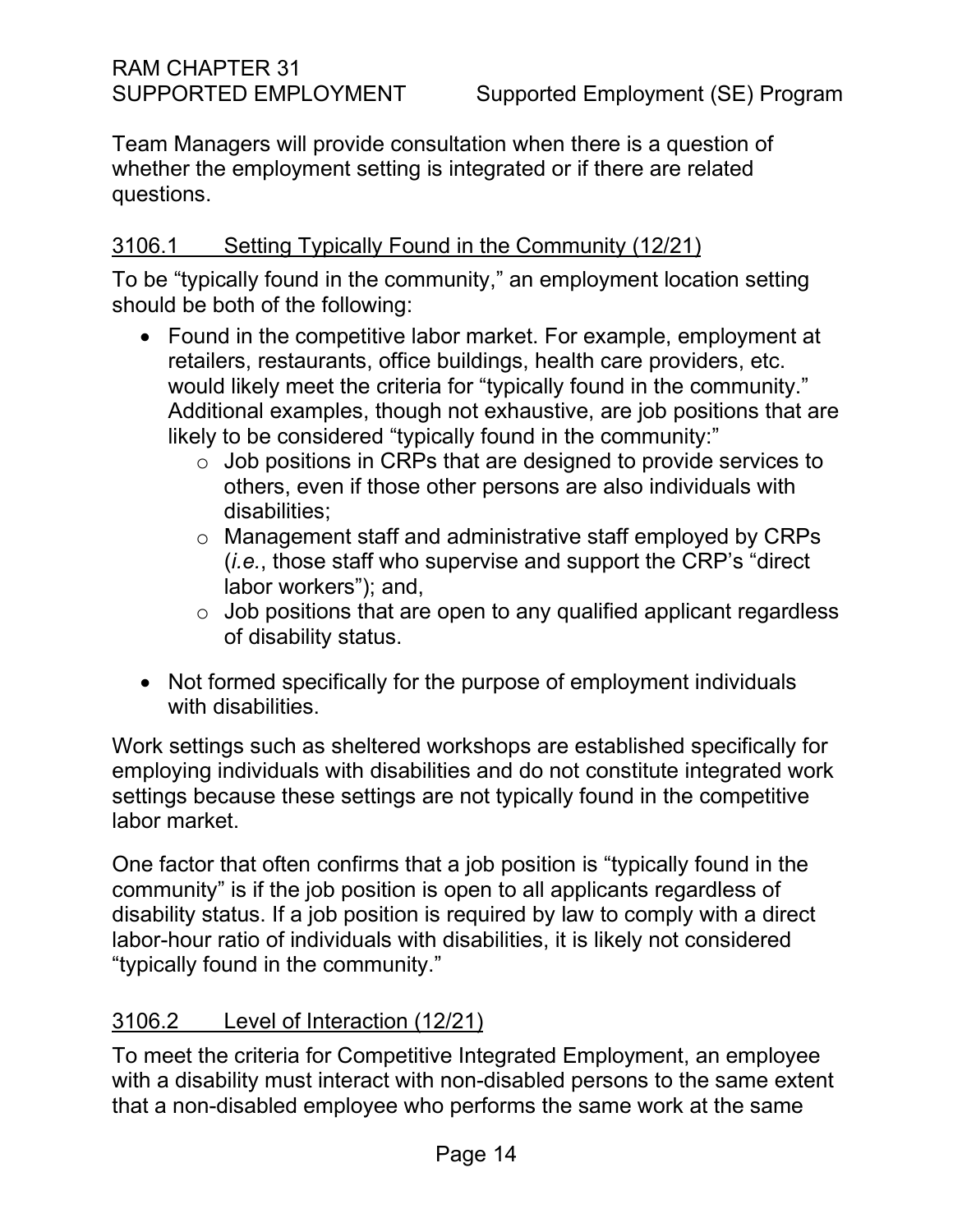RAM CHAPTER 31

employment location interacts with other individuals. This includes interaction with coworkers as well as customers, vendors, and other persons who are not individuals with disabilities, as appropriate to the work being performed. This does not include supervisory personnel, job coaches, or job trainers.

For determining integration, employees and coworkers mean individuals who are paid by the same employer. For example, individuals with disabilities hired to perform work under service contracts, either alone, in mobile work crews, or in other group settings (e.g., landscaping or janitorial crews), whose interaction is limited to persons visiting or working at the location, would not be performing work at the same level of interaction for employees in comparable positions who are not individuals with disabilities.

#### 3106.3 Work Unit and Work Site (12/21)

To meet the criteria for Competitive Integrated Employment, the employee must interact with coworkers without disabilities within the work unit and across the entire work site, as appropriate to the position.

Work unit is defined as all employees in a job category or to a group of employees working together to accomplish tasks, depending on the employer's organizational structure.

Work site, in general, refers to the broader location in which the work unit, performs its work (e.g., the entire warehouse of office building).

A notable exception is telecommuting, temporary, or work in mobile or scattered work locations.<sup>[3](#page-14-0)</sup> Generally, these settings are considered integrated if the employee with a disability interacts with coworkers to the same extent as other employees without disabilities in these employment settings.

<span id="page-14-0"></span><sup>&</sup>lt;sup>3</sup> Preamble to the Final Federal Rules in Federal Register, Code of Federal Regulations title 34, Parts 361, 363, and 397, page 55644.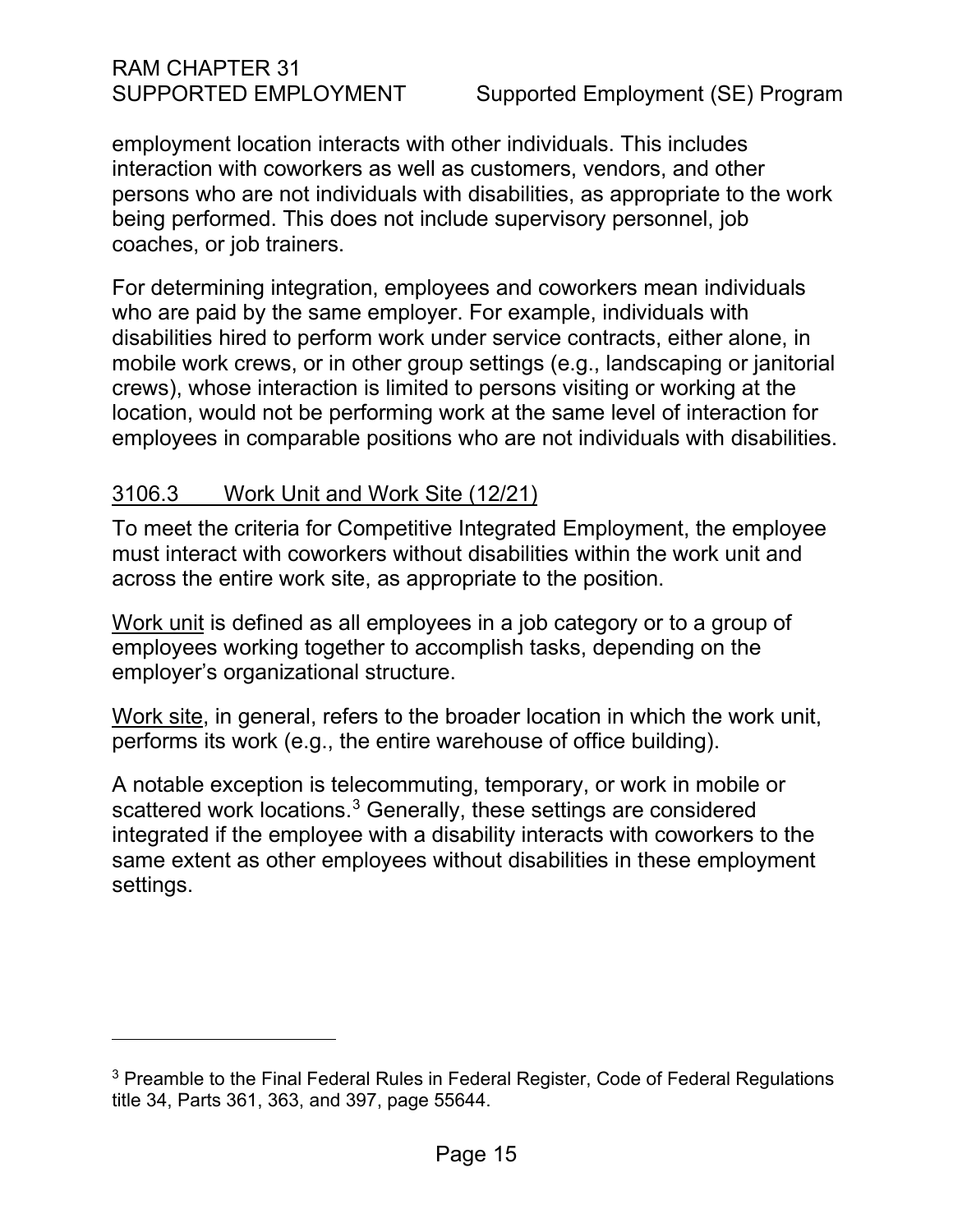# <span id="page-15-0"></span>**3107 Providing Information and Referral (12/21)**

The Rehabilitation Counselor will make every effort to encourage individuals with disabilities to work toward and achieve Competitive Integrated Employment. If an individual makes an informed choice to pursue a non-Competitive Integrated Employment placement, the Rehabilitation Counselor will perform the following actions as described in federal regulations regarding information and referral services:

- Explain to the individual the benefits of Competitive Integrated Employment and that the purpose of the VR program is to assist individuals to achieve a Competitive Integrated Employment outcome.
- Provide the individual with information regarding the availability of employment options and VR services to assist the individual to achieve an appropriate employment outcome.
- Inform the individual that services under the VR program can be provided to Eligible individuals in an Extended Employment setting if necessary, for purposes of training or otherwise preparing for employment in a Competitive Integrated Employment setting. Such services are subject to comparable services and benefits and individual participation and cooperation in meeting the objectives identified in the IPE.
- Inform the individual that, if they initially choose not to pursue a Competitive Integrated Employment outcome, they can seek services from DOR later if, at that time, they choose to pursue a Competitive Integrated Employment outcome.
- Honor the individual's informed choice and refer them to other appropriate federal and state programs, including other components of the statewide workforce development system, e.g., California Workforce Development Board or AJCC.

The VR team will provide the individual who is being referred the following:

o A notice of the referral by DOR to the agency carrying out the program.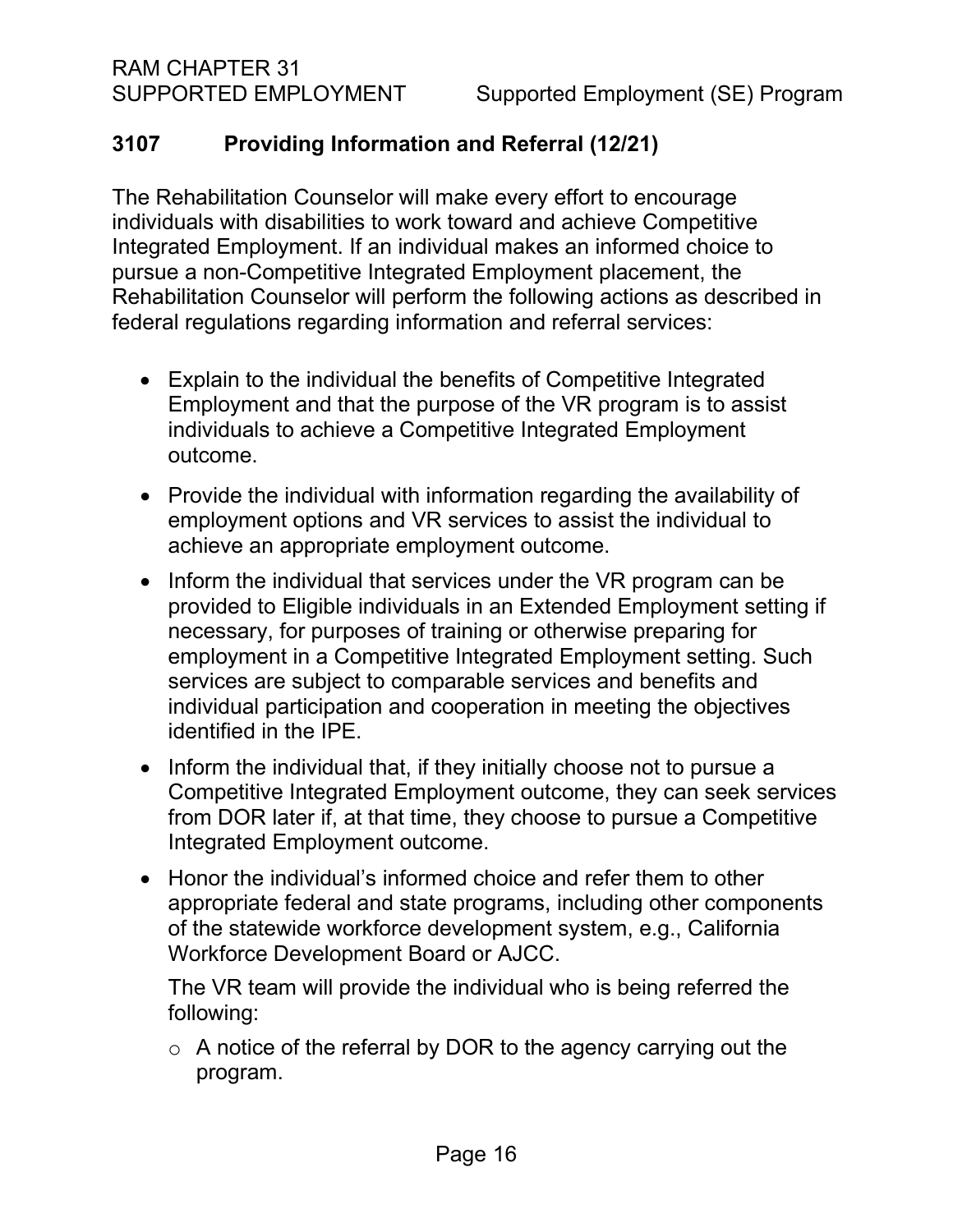# RAM CHAPTER 31

- $\circ$  Information identifying a specific point of contact within the agency to which the individual is being referred; and,
- o Information and advice regarding the most suitable services to assist the individual to prepare for, secure, retain, or regain employment.
- Refer the individual to the California Work Incentives Planning and [Assistance Project,](file://DORGROUP/GROUP/Public%20Folder/InDOR%20Documents/VRPRD/SSPS/Resource%20Library/Lists%20and%20Rosters/CA%20WIPA%20Directory%20-%20Shortcut.lnk) to obtain information concerning the ability of individuals with disabilities to work while receiving benefits from the Social Security Administration (SSA).
- Refer to the University Centers for Excellence in Developmental [Disabilities Education, Research, and Service \(UCEDD\) Directory.](https://www.aucd.org/directory/state.cfm?state=ca&program=UCEDD)  The UCEDDs may provide pre-service preparation, technical assistance, community education, direct services, research, and information dissemination to leverage their core funding and partner with other federal, state, and local resources.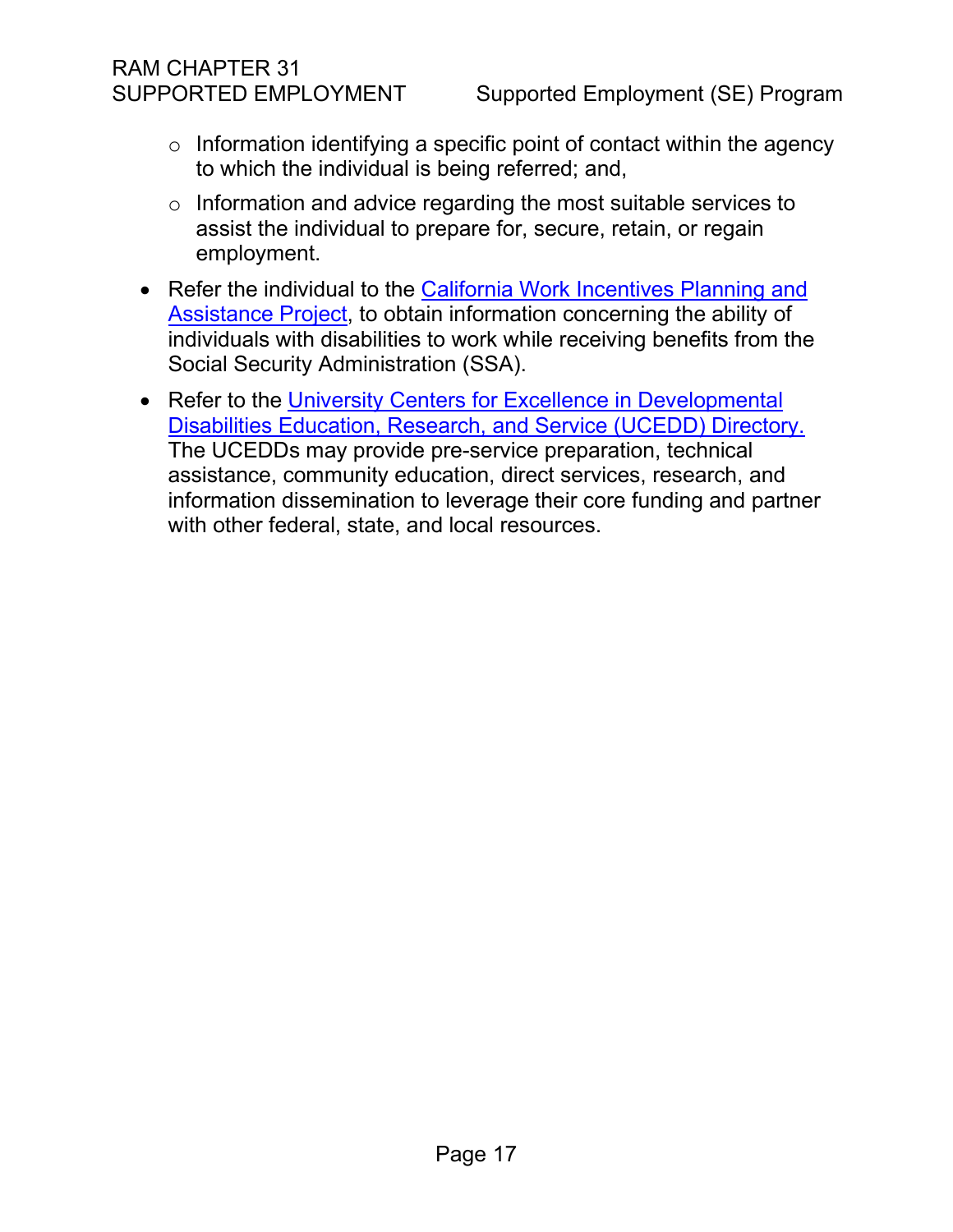# <span id="page-17-0"></span>**3110 SE PLAN REQUIREMENTS (12/21)**

DOR shall ensure that the Supported Employment Plan will include the Supported Employment criteria listed in [Section 3111](#page-17-1) and those services provided will be based on the unique strengths, resources, interests, concerns, abilities, and capabilities of individuals, including youth, with the most significant disabilities.

DOR shall ensure that a Supported Employment outcome is documented in the Plans of individuals, including youth with most significant disabilities, so that any Supported Employment services provided are associated with the Title VI Supported Employment federal grant.

DOR will coordinate SE Plans with other individualized Plans established by federal or state programs to support a "One-Person / One-Plan" approach intended to maximize local collaboration and continuity of services. While each entity keeps its Plan, "One-Person / One-Plan" refers to a promising practice in which there is no wrong door. The intent is that the departments and entities that are working with the individual readily share information about their respective Plans, e.g., Individualized Education Program (IEP), IPE, Individual Program Plan (IPP), behavioral health Plans, etc., and services.

The DOR shall follow mandatory Plan regulations for the VR program to develop, amend, document, and monitor the Plan, including annual reviews of SE Plans.

References: 34 CFR 361.5(c)(19); 361.5(c)(37); 361.5(c)(51); 361.5(c)(54); 361.22; .24; 361.32; 361.45; 361.46; 361.47; 361.48; 361.49; 361.53; 363.4; 363.50; and 363.55; and Welfare and Institutions Code Section 4851(a).

# <span id="page-17-1"></span>**3111 Using Title VI SE Grant (12/21)**

SE Services begin at the point of an employment placement and are considered **Planned Services**. To expend Title VI Supported Employment federal grant funds, it is important that VR teams take the following actions:

• Designate a Supported Employment **Plan** in Aware [\(Section 3161\)](#page-48-1).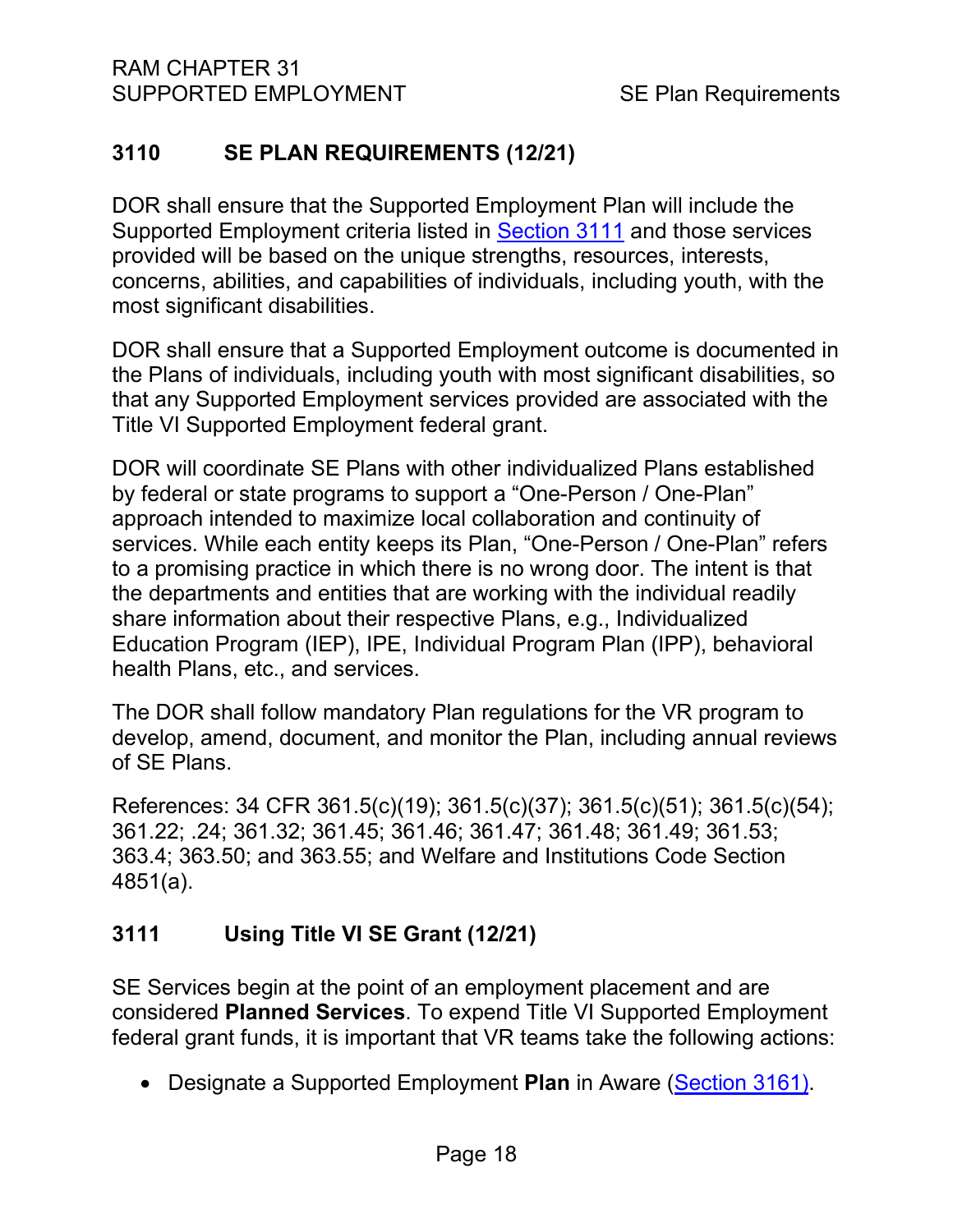- Make certain the individual is in **Service** (in-Plan) status.
- Use the VR Base fund source assignment for Pre-Plan services.
- Use VR Base fund source for SE Intake and SE Placement.
- Use a Supported Employment **Fund Source** assignment at authorization of SE Job Coaching and SE Retention Services as these services begin at the point of an employment in CIE. [\(Section](#page-44-1)  [3151\)](#page-44-1).

# <span id="page-18-0"></span>**3112 SE Criteria (12/21)**

An IPE that includes SE services must meet the following criteria:

- The level of significance of disability rating of the Eligible individual's is most significantly disabled (Priority Category 1).
- Competitive employment has not traditionally occurred OR has been interrupted or intermittent due to significance of disability.
- The eligible individual is expected to need ongoing support services including SE services from DOR and Extended Services after transition.

Refer to [RAM Chapter 30](https://indor/ram/ram30/ram-30-record-of-services) for more information on Order of Selection.

# <span id="page-18-1"></span>**3113 SE Plan Development (12/21)**

The Rehabilitation Counselor will explain that the purpose of the DOR Supported Employment Program is to assist individuals to achieve a Supported Employment outcome in Competitive Integrated Employment.

Consistent with the requirements of ongoing support services, the Rehabilitation Counselor will establish an Extended Services Agreement no later than the time the IPE is developed. If the source of Extended Services is unclear, the Rehabilitation Counselor may state there is a reasonable expectation that a source of Extended Services will become available.

The Rehabilitation Counselor will additionally perform the following actions during development of the SE Plan:

• Identify individual placement as the Supported Employment model.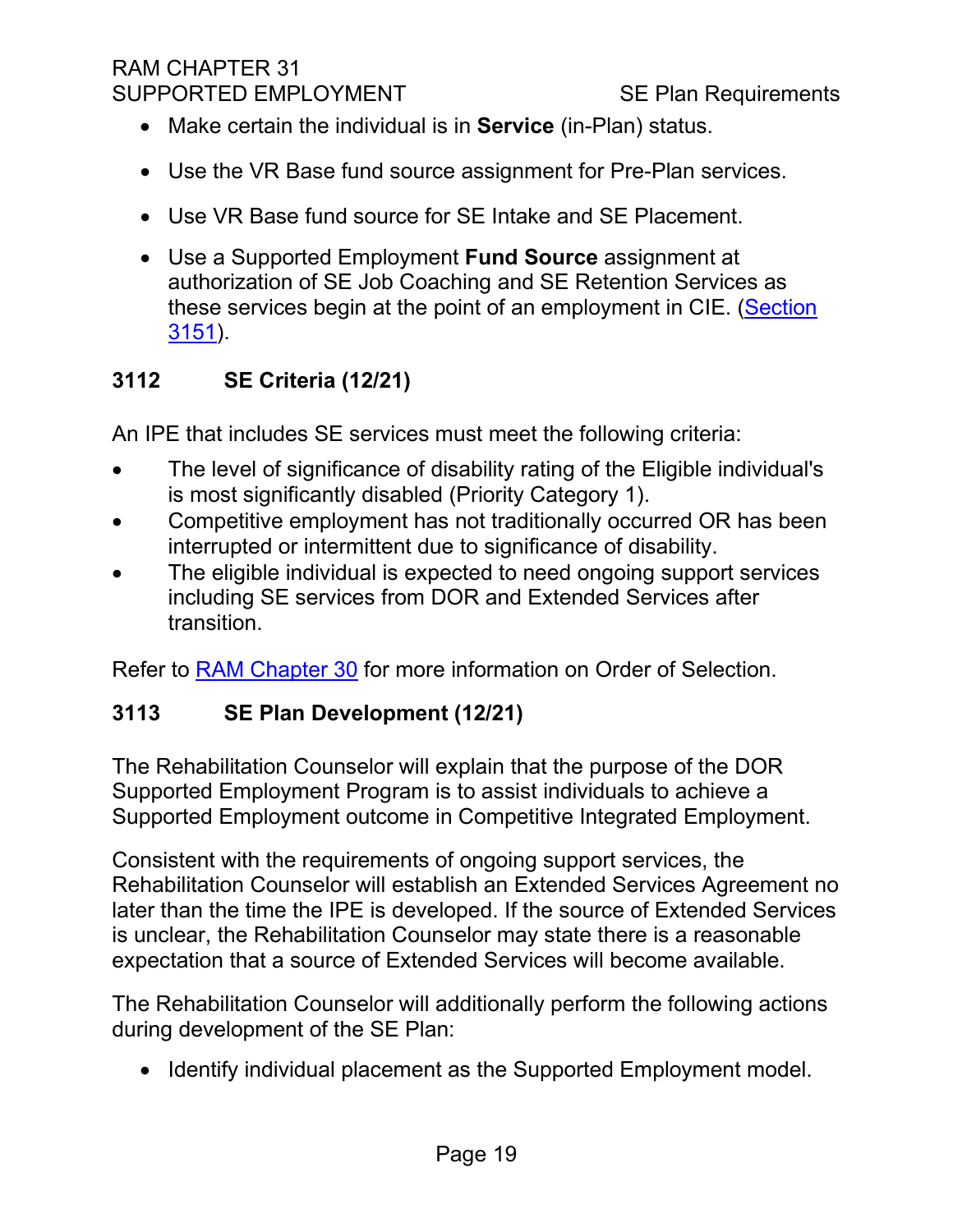- Indicate the individual workweek goal (hours worked per week). This goal may be identified as a range.
- Include IPE objectives that are specific, measurable, achievable, realistic, and time-limited toward achieving Competitive Integrated Employment; the employment goal cannot be "Supported Employment" or "semi-skilled worker."
- Include agreed upon IPE evaluation criteria consistent with the individual's goals such as measurable improvements in the areas such as job skills, soft skills, self-advocacy skills, independence, as appropriate to the individual's unique strengths, resources, priorities, concerns, abilities, capabilities, interest, and informed choice.
- Develop a Stabilization Plan to decrease job coaching services over time as the individual achieves independence in their employment setting. This may also be known as "fading" the percent of intervention.
- Identify and provide appropriate accommodations and supports to aid the individual's success, as appropriate.

Refer to [Section](#page-34-0) 3132 for more information on stabilization planning.

Refer to [Section 3161](#page-48-1) for more information on documenting the Supported Employment Plan.

Refer to policies and procedures described in [RAM Chapter 30](https://indor/ram/ram30/ram-30-record-of-services) for the general requirements to develop, amend, document, and monitor the IPE.

# 3113.1 Measurable Plan Goals (12/21)

The Rehabilitation Counselor and VR team will work in collaboration with the consumer to develop criteria for evaluation for progress towards achieving Competitive Integrated Employment within the Plan.

The Rehabilitation Counselor will provide a clear description in the record of services of the progress achieved in terms of measurable goals in one or more of the following areas:

• Employment preparation services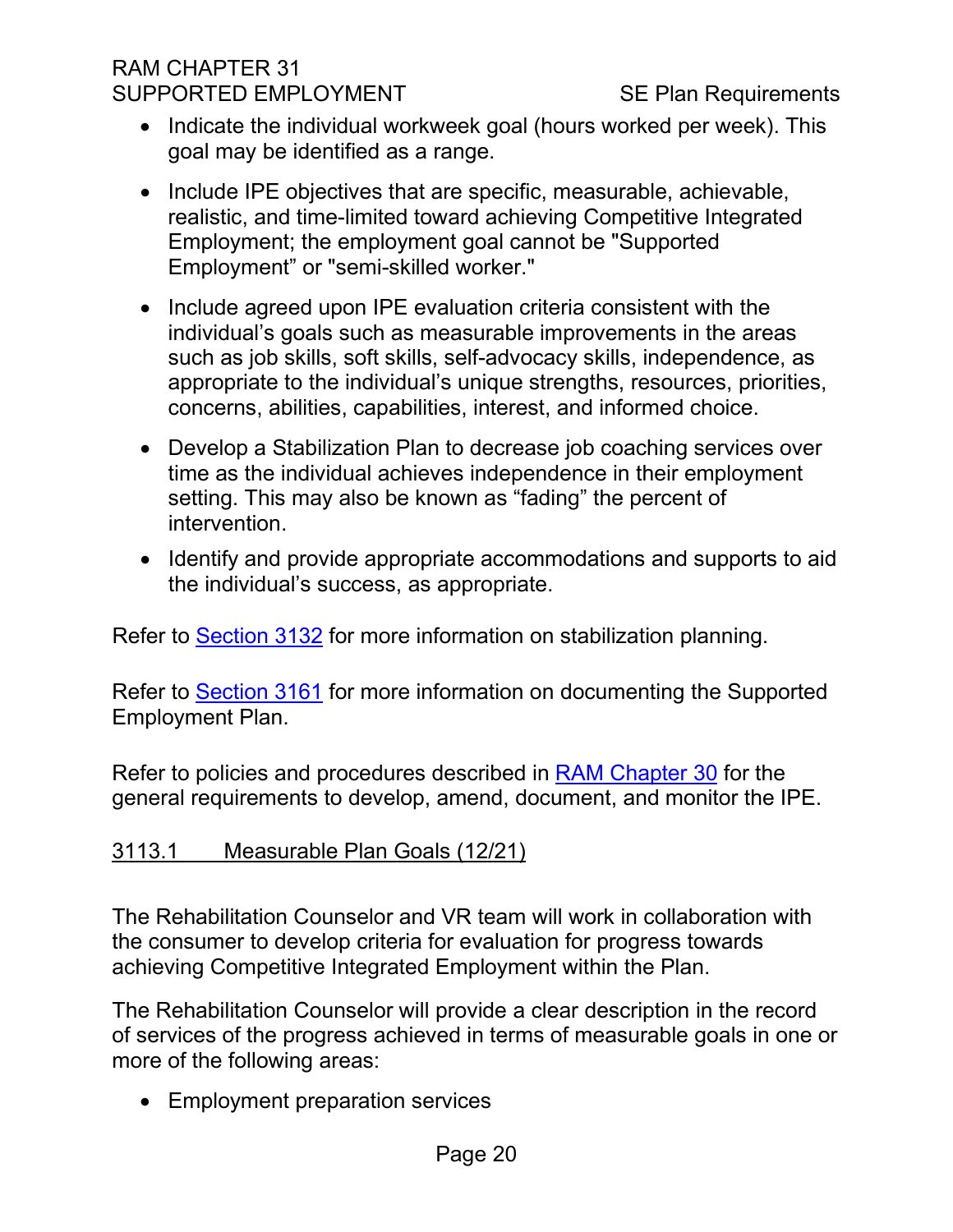- Independence
- Self-advocacy
- Social skills
- Interpersonal skills
- Work ethics
- Work skills
- Efficiency
- Productivity
- Use of public transportation
- Time management
- Other measurable advancements or skill improvements

Include, at a minimum, case notes, and information from the individual, service provider, or other source.

Attach progress reports from service providers (e.g., DR 384 Supported Employment Job Coach Report form).

As appropriate, explain how the provision of further ongoing supports and services will result in the individual achieving Competitive Integrated Employment if more than up to 24 months of Supported Employment services is needed to achieve Competitive Integrated Employment.

# <span id="page-20-0"></span>3113.2 Extended Services Agreement (12/21)

An Extended Services Agreement (ESA) is a written agreement between DOR and another entity that documents a commitment to provide or cover the cost of providing Extended Services to an individual when they transition from the DOR Supported Employment Program.

The Rehabilitation Counselor will establish an ESA no later than the time the IPE is developed. In rare cases, if it is not possible to identify the source of extended services at the time the IPE is developed, the ESA will include a description of the basis for concluding that there is a reasonable expectation that those sources will become available.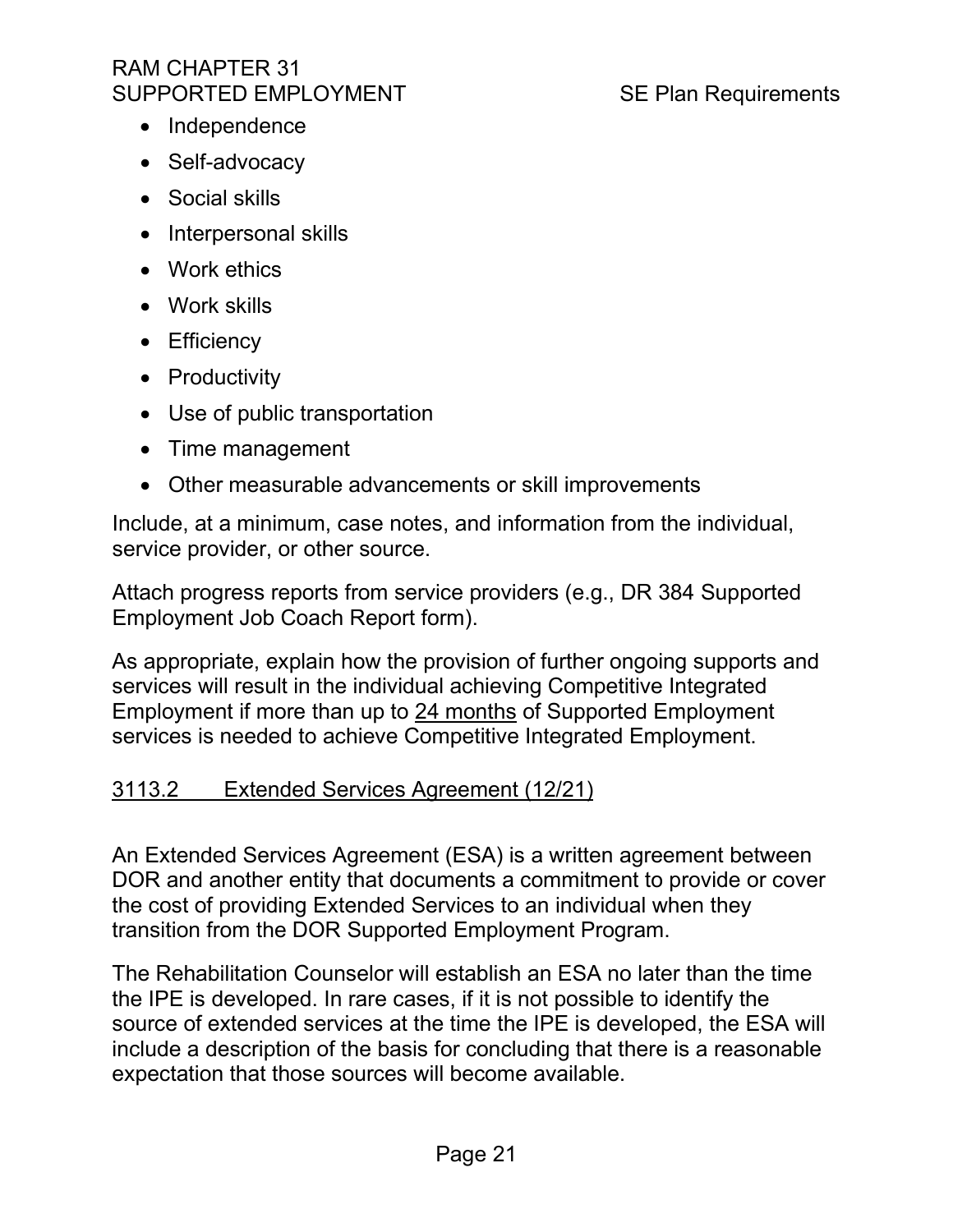The Rehabilitation Counselor and the VR team will perform the following actions:

Ensure that the designated Extended Service provider is aware of the type of ongoing services needed for the life of the job.

Ensure that the available services meet the individual's needs. This includes natural supports.

Refer to [Section 3161.1](#page-49-0) for more information on documenting the Extended Services Agreement.

# <span id="page-21-0"></span>**3114 SE Plan Coordination (12/21)**

Consistent with the California CIE Blueprint, DOR Districts will develop Local Partnership Agreements (LPAs) with Local Educational Agencies (LEAs) and Regional Centers to create opportunities for individuals with intellectual disabilities and developmental disabilities to work toward and achieve Competitive Integrated Employment.

- For the purposes of this chapter, the term LEA generally refers to a local school entity. Organizational structures may include County Offices of Education, Special Education Local Plan Areas (SELPA), Special Education programs, Workability I (WAI) grant programs, etc.
- Regional Centers are community-based, non-profit agencies that develop, purchase. and manage services for individuals with intellectual disabilities and developmental disabilities and their families. The Department of Developmental Services (DDS) oversees the coordination and delivery of services through a statewide network of 21 Regional Centers. Each Regional Center typically has a designated Employment Specialist to coordinate with community partners.

The Rehabilitation Counselor will collaborate and coordinate with local core partners and other entities responsible for individualized Plans established under other federal or state programs to align and build upon the following: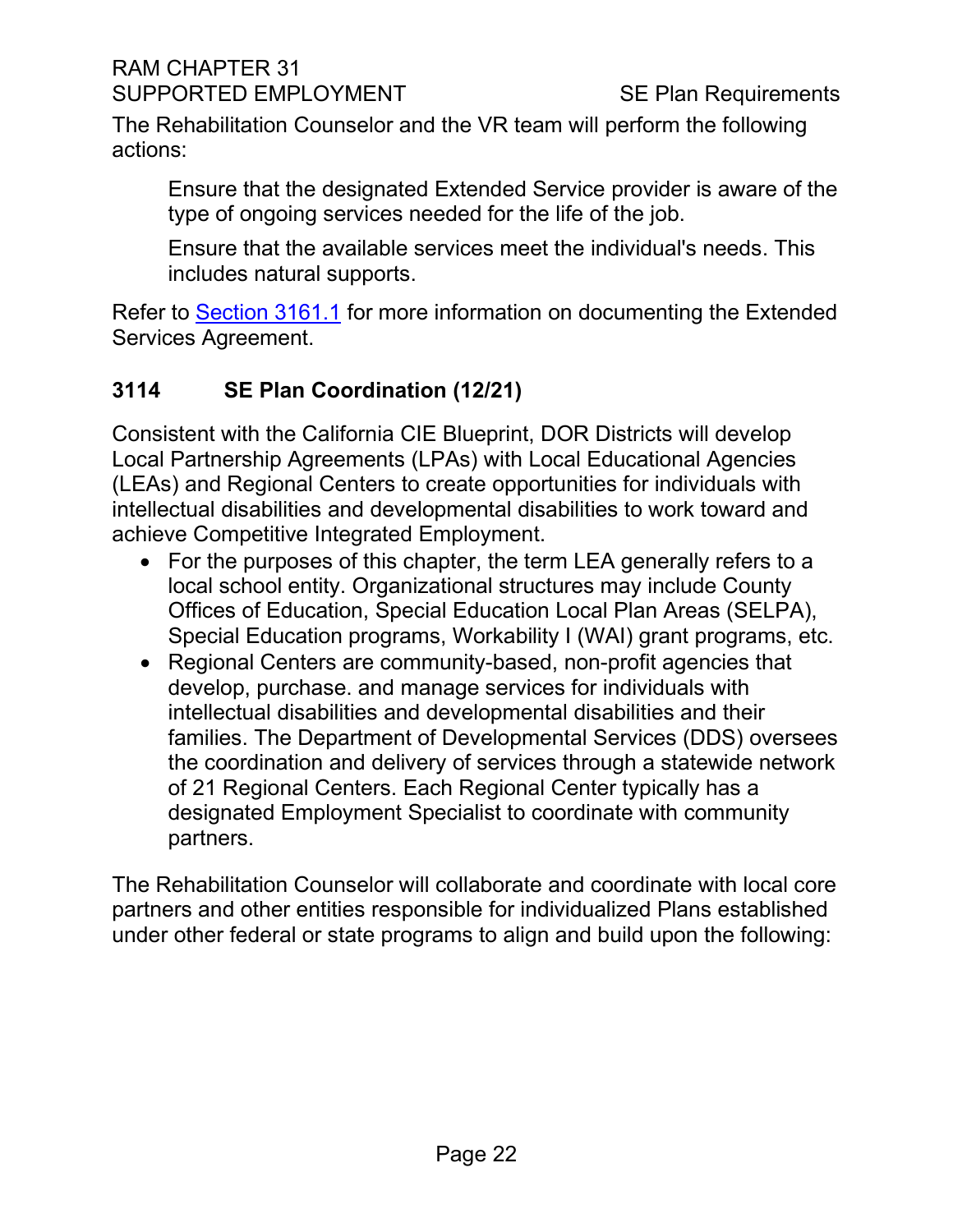- LEA transition services are provided through an Individualized Education Program[4](#page-22-0) (IEP) or 504 Plan. Rehabilitation Counselors will attend IEP meetings, when invited. Meetings are typically coordinated by LEAs; however, the individual and their family is generally more likely to invite DOR when they have information about how DOR may help their child via DOR Student Services or other services. Participation may be in person, by phone, or by virtual conference.
- Regional Center services are provided through an Individual Program Plan[5](#page-22-1) (IPP). Rehabilitation Counselors will attend IPP meetings, when invited. Meetings are typically coordinated by Regional Centers. Participation may be in person, by phone, or by virtual conference.
- Behavioral health treatment Plan or another type of Plan, as appropriate.

The Rehabilitation Counselor will additionally collaborate with state and local partners to do the following:

- Collaborate with DDS and CRPs to encourage and support individuals with disabilities to maximize their potential to work in the community as DDS implements the Home and Community-Based Waiver Rule (HCBS).<sup>[6](#page-22-2)</sup>
- Collaborate with employers, local workforce development boards, and AJCCs to develop work opportunities for youth, students, and adults with the most significant disabilities.

<span id="page-22-0"></span> $4$  An IEP is a written Plan for each child with a disability, in accordance with the Individuals with Disabilities Education Act (IDEA). Typically, IEP services must begin no later than age 16 (and at a younger age, if determined appropriate. <sup>5</sup> An IPP is an agreed upon Plan of services between an individual eligible for regional center services and an authorized representative of a regional center.

<span id="page-22-2"></span><span id="page-22-1"></span>**<sup>6</sup>** Home and Community-Based Services, provided by DDS, were developed to offer support to individuals in community settings as an alternative to institutional care. In 2014, new federal rules were released by the Centers for Medicare & Medicaid Services (CMS), requiring homes and programs where HCBS are delivered to meet new criteria by defining HCB settings as more process and outcome-oriented, guided by the member's person-centered service plan.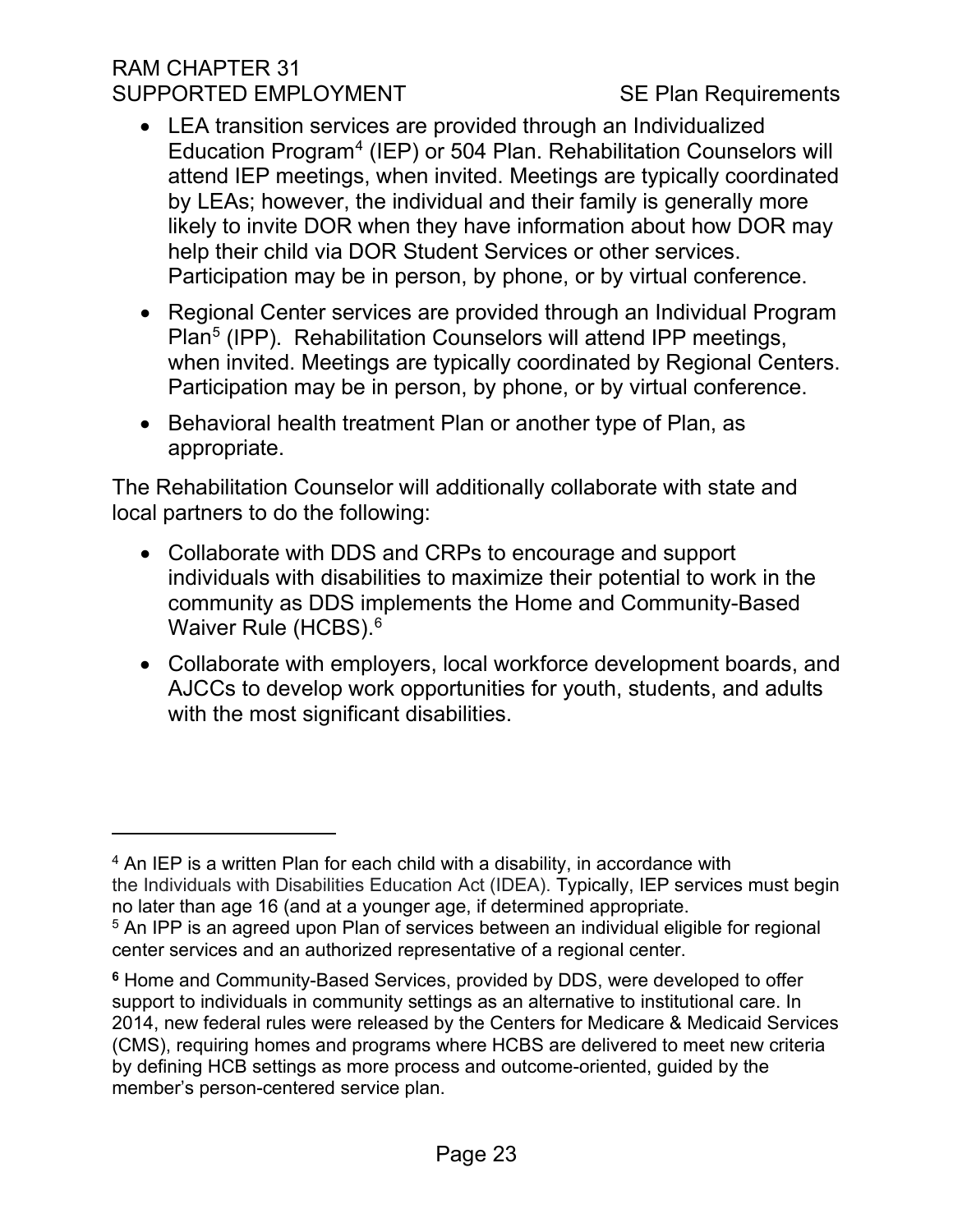• Afford the individual and their family opportunities to share information across departments and entities in a streamlined and transparent manner.

Refer to the [CIE Blueprint website](https://www.chhs.ca.gov/home/cie/) for LPA resources, including an LPA template and a listing of LPAs.

Refer to the [CDE web page](https://www.cde.ca.gov/) and the [DDS web page.](https://dds.ca.gov/)

# <span id="page-23-0"></span>**3115 Annual Review of SE Plan (12/21)**

Plan Reviews at least annually are a federal requirement and must be promptly completed for each consumer.

In addition to the mandatory components of the IPE review described in [RAM Chapter 30,](https://indor/ram/ram30/ram-30-record-of-services) the Rehabilitation Counselor will review the Supported Employment IPE at least annually, including the following considerations:

- A summary of Supported Employment services provided by DOR.
- Results or outcome of the provision of Supported Employment services.
- A summary of accommodations and supports.
- A summary of services provided by LEAs, Regional Centers, and other entities, including comparable services and benefits, and/or well-sequenced services, as appropriate to the individual's needs.
- Results or outcome of the provision of LEA or Regional Center services.

The Rehabilitation Counselor will additionally conduct an evaluation of progress made by the individual toward achievement of the employment outcome identified in the Supported Employment IPE, including the following:

- Percent of intervention.
- Progress towards stabilization during up to 24 months of Supported Employment services, or longer if needed.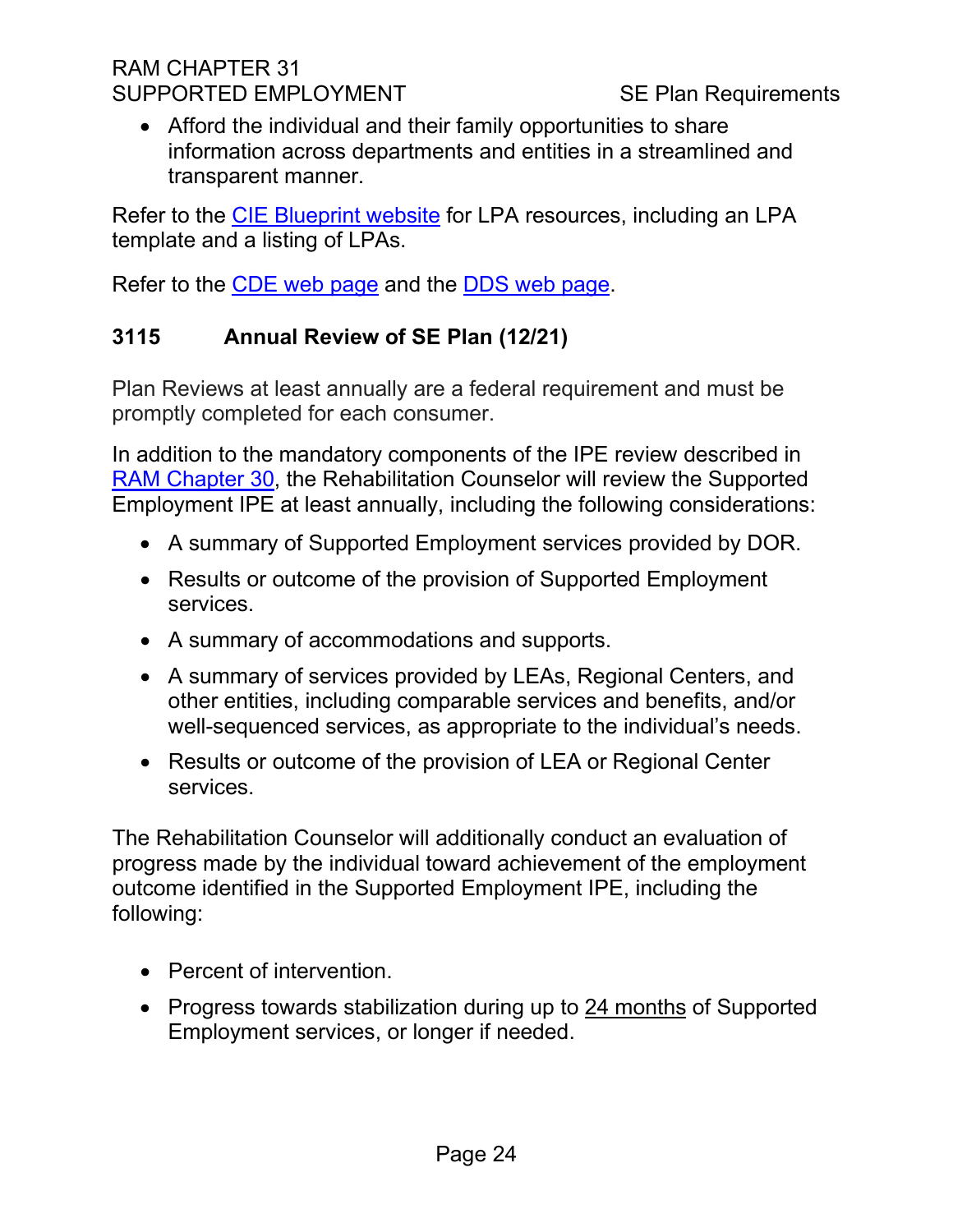• Barriers towards stabilization and interventions provided per the DR384A Supported Employment – Proposed Plan to Improve Performance form.

During the IPE review process, the Rehabilitation Counselor may determine it is appropriate to reduce the job coaching hours as natural supports are developed.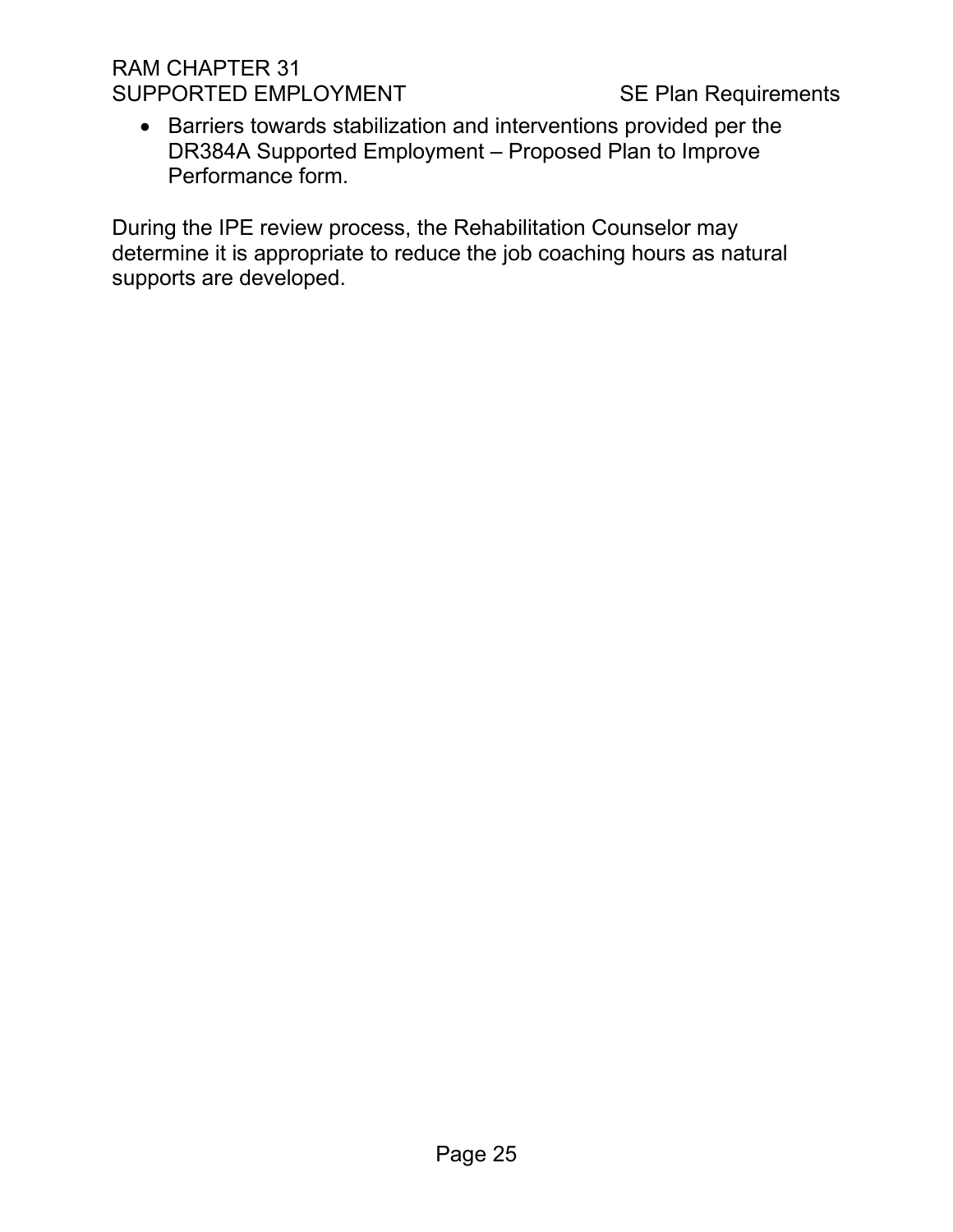# <span id="page-25-0"></span>**3120 SE SERVICES (12/21)**

Consistent with the Rehabilitation Act, as amended by the WIOA, the DOR shall provide the following services:

- Supported Employment to individuals with the most significant disabilities, including youth with the most significant disabilities.
- [DOR-funded] Extended Services to youth with the most significant disabilities for a period not to exceed four years, or until such time that a youth reaches the age of 25 and no longer meets the definition of a youth with a disability, whichever occurs first.

The DOR may provide a variety of Supported Employment Services, including but not limited to the following:

- Individual Placement and Support Services (IPS) in which the individual is seeking employment through rapid engagement. [\(Section](#page-30-0) [3124\)](#page-30-0)
- Customized Employment as part of an approved Supported Employment Plan. [\(Section 3125\)](#page-31-0)

The DOR shall leverage other public and private funds to expand Supported Employment opportunities and increase resources for extended services and shall coordinate with other entities to ensure that the services are complementary and not duplicative.

Notes: Apart from Supported Employment services, the Rehabilitation Counselor may consider non-SE services, as appropriate to an individual's needs, including but not limited to the following:

- a) Pre-Employment Transition Services (known as "DOR Student Services") to support student job exploration and early career development. Work experience may help prepare students with most significant disabilities for Supported Employment in Competitive Integrated Employment.
- b) Other Supports for eligible students with disabilities in the VR Case Type who are participating in DOR Student Services work experience and require coaching support. This service occurs prior to placement in a CIE job.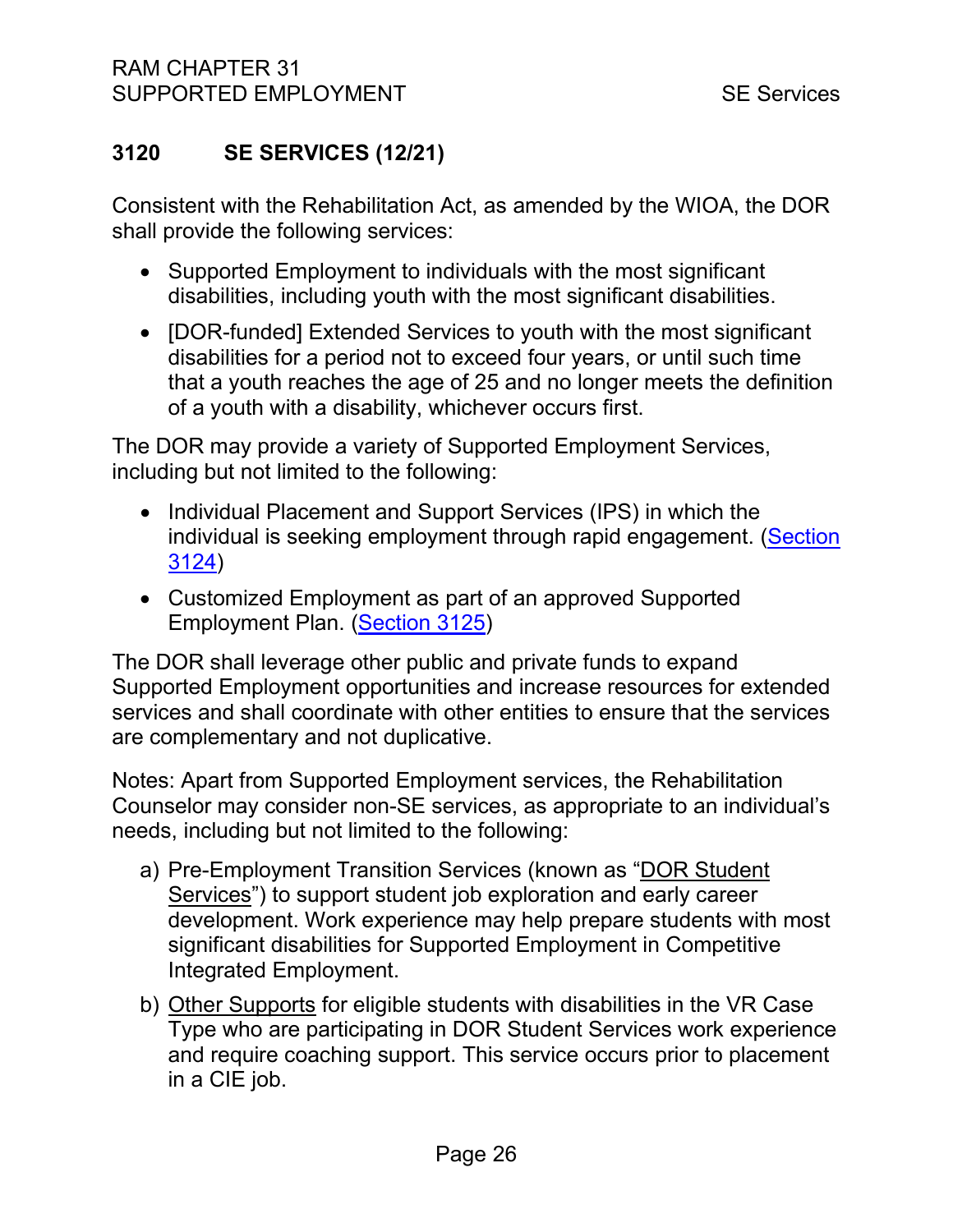- c) Adult Work Experience services offer participants the opportunity to explore competitive integrated work experiences in a variety of real time work settings. DOR Adult Work Experiences may be authorized to develop and enhance work skills and orientation to work environments. Adult work experience is not intended to result in permanent employment; it occurs prior to placement in a CIE job.
- d) Short-Term Supports services may be provided to consumers who are not in a Supported Employment Plan. Short-Term Supports were previously known as non-supported employment job coaching. Services occur after placement in CIE.
- e) As a pathway to employment, postsecondary education and training programs, including [Comprehensive Transition and PostSecondary](https://studentaid.gov/understand-aid/eligibility/requirements/intellectual-disabilities)  [Programs \(CTPs\)](https://studentaid.gov/understand-aid/eligibility/requirements/intellectual-disabilities) and other supported education programs, may be available. While these programs vary by location, they may afford opportunities to prepare for Supported Employment.

Refer [RAM Chapter 10 Accounting Fund Sources, Codes, and Records,](file://DORGROUP/GROUP/Public%20Folder/InDOR%20Documents/RAM/RAM10_Exhibit%20A%20Service%20Categories%20Procedure%20Categories%20and%20Procedure%20Codes.pdf) Exhibit A for procedure code information.

Refer to [RAM Chapter 12 Vocational Rehabilitation Goods and Services](https://indor/ram/ram12/ram-12-vocational-rehabilitation-goods-and-services) for more information on Adult Work Experience, Other Supports, Short-Term Supports, and Training Services.

Refer to [RAM Chapter 30 Record of Services](https://indor/ram/ram30/ram-30-record-of-services) for more information on DOR Student Services and Other Supports.

References: 34 CFR 361.5(c)(19); 361.5(c)11); 361.5(c)(37); 361.5(c)(40); 361.5(c)(54); 361.5(c)(58); 361.24; 361.27; 361.29; 363.4; 363.22; 363.53; CCR title 9, sections 7157; 7159.5; Welfare and Institutions Code sections 4851 and 4860.

# <span id="page-26-0"></span>**3121 SE Individual Placement (12/21)**

Supported Employment individual placement is defined as a single individual who receives Supported Employment job coaching in a one-toone ratio in a Competitive Integrated Employment setting (Welfare and Institutions Code 4851(s)).

The goal of Supported Employment individual placement is Competitive Integrated Employment (CIE), supported by strategies intended to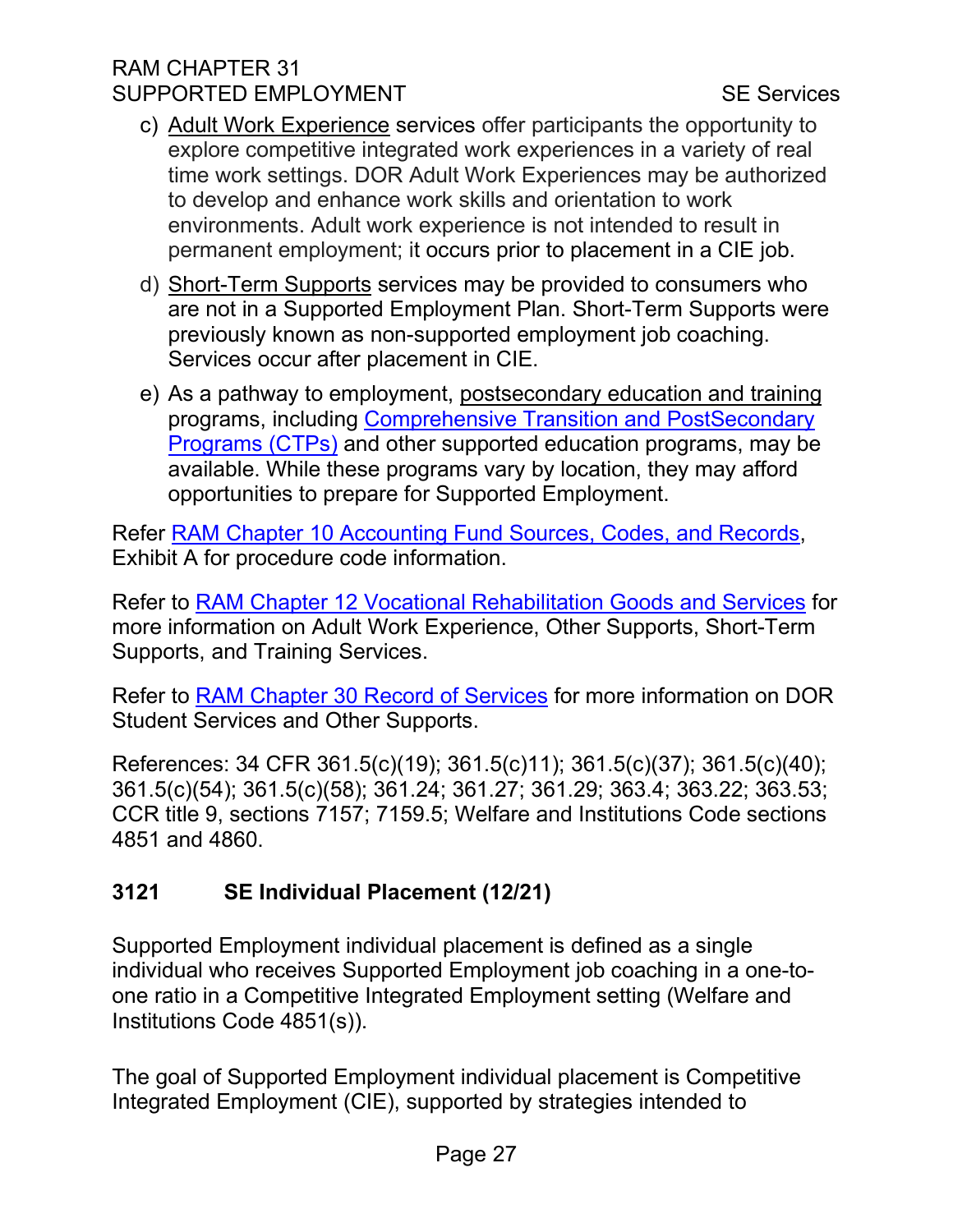decrease job coaching services over time as an individual achieves independence in their employment setting. This independence is referred to as "stabilization." Stabilization is when an individual has reached their highest level of independence on the job after an appropriate period of Supported Employment services.

Individual placement may additionally include employer contacts, job seeking skills training, work site assessment, task analysis, evaluation, and recommendation for job coaching plan, destination training, and other services necessary to secure and establish employment.

The Rehabilitation Counselor will refer to [Section 3162](#page-50-0) when documenting Supported Employment services for individual placement, including the following:

Supported Employment intake services\*

Supported Employment placement services\*

Supported Employment retention services

*\*SE Intake and SE Placement will use the VR Base fund source at authorization because such services begin prior to placement in CIE.* 

*SE Retention will use an SE fund source at authorization because such services begin after placement in CIE.*

Refer to [Section 3123](#page-28-0) for more information on Supported Employment job coaching.

# <span id="page-27-0"></span>**3122 SE Group Placement (12/21)**

Supported Employment group placement is defined as three to eight individuals supported by one job coach, working to achieve an employment outcome in Supported Employment in an integrated setting with 100% job coaching services for the life of the job. Job coaching services do not decrease over time. (Welfare and Institutions Code 4851(r))

The DOR expects to eliminate DOR funding for group placement by 12/31/21 because group placement does not typically meet the federal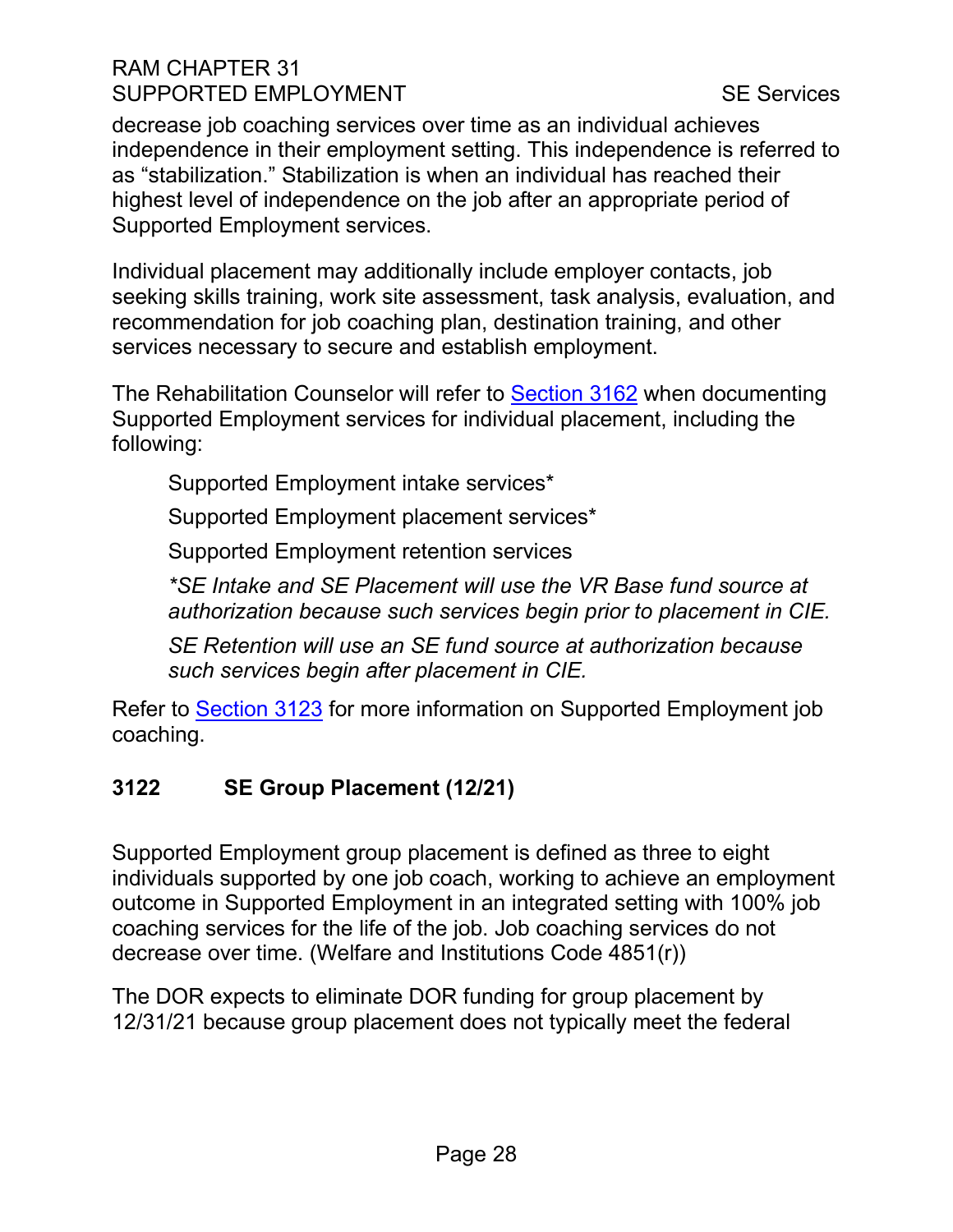definition of Competitive Integrated Employment in the Rehabilitation Act, as amended. $^7$  $^7$ 

Refer to [Section](#page-11-0) 3106 for more information on determining an integrated work setting.

Refer to [Section 3123](#page-28-0) for more information on Supported Employment job coaching.

# <span id="page-28-0"></span>**3123 SE Job Coaching (Individual Placement) (12/21)**

For Supported Employment individual placement, the job coach serves as an ongoing support to the individual and provides training, intervention, and supports to establish a positive working relationship with coworkers and their supervisor.

The Rehabilitation Counselor will ensure that the SE Plan includes ongoing support services, including hourly job coaching at the time of job placement until transition to extended services.

Job coaching rates are based on state statute and regulation and are subject to statutory changes.<sup>[8](#page-28-2)</sup> These rates are specifically for services consistent with the Welfare and Institutions Code for Habilitation-based job coaching; they may or may not be equivalent to alternative rates associated with Individual Placement and Support (IPS) and Customized Employment.

# Job Coaching for Individual Placement:

Supported Employment job coaching for individual placement is hourly job coaching provided by a CRP that is performed on a one-to-one ratio. The expectation is that coaching intervention will decrease over time. The goal is that the individual will become increasingly self-sufficient and independent, performing the job with minimal coaching support. To the extent job skills training is provided, the training will be provided onsite.

<span id="page-28-1"></span><sup>7</sup> Preamble to the Final Federal Rules in Federal Register, Code of Federal Regulations title 34, Parts 361, 363, and 397, pages 55642, 55643, 55644, and 55705.

<span id="page-28-2"></span><sup>8</sup> CA Welfare & Institutions Code, Section 4860 (2018).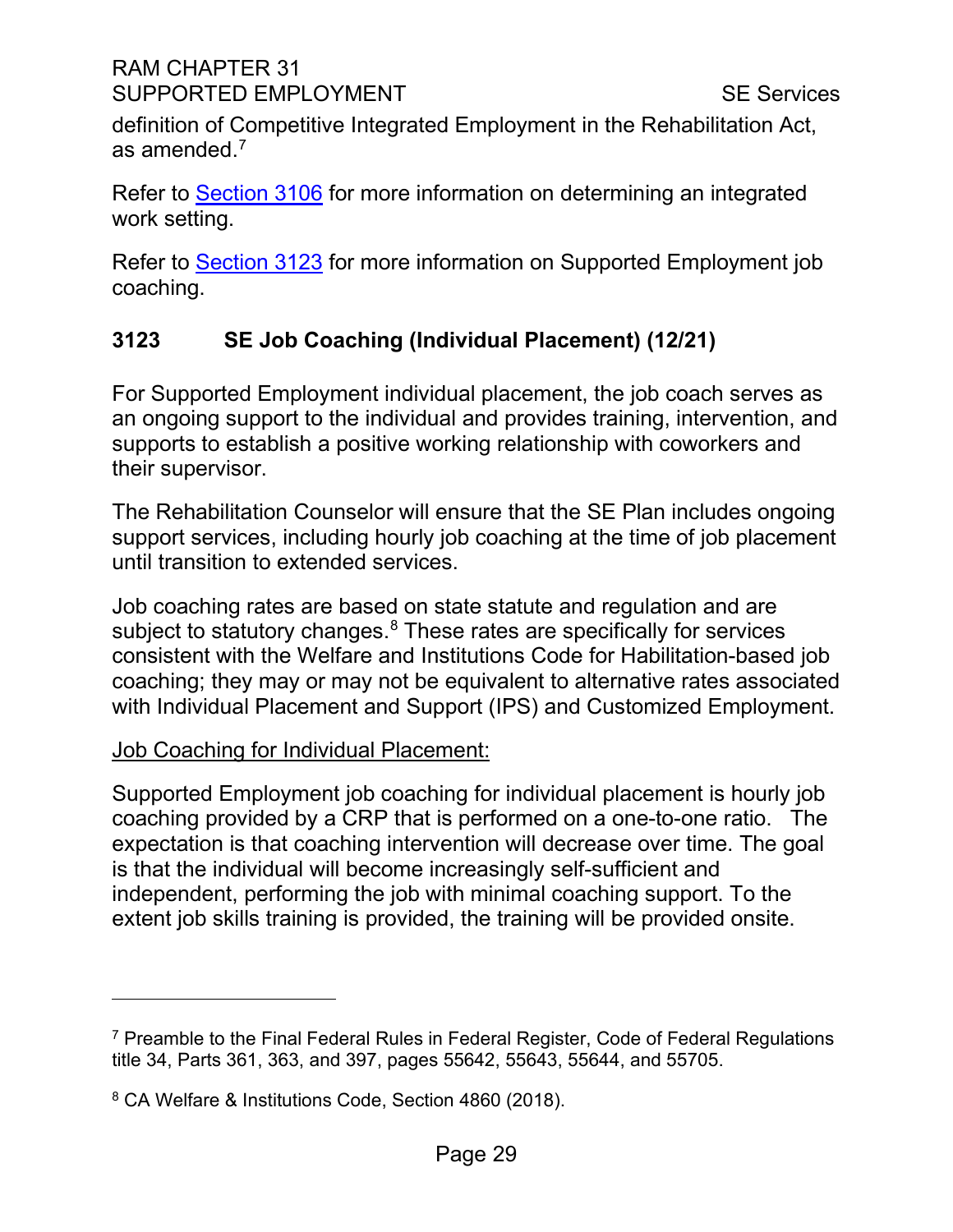Refer to [Section 3154](#page-46-0) for procedure codes for Supported Employment job coaching for individual placement.

Refer to [Section 3163](#page-53-0) for more information on documenting job coaching.

Refer to CCR title 9, Section 3159.5 for more information about hourly job coaching.

#### 3123.1 On-the-Job Training and SE Job Coaching (12/21)

The Rehabilitation Counselor may authorize On-the-Job Training services (also known as OJT) and Supported Employment job coaching services at the same time.

The goal of OJT is to provide "hands-on" training leading to a direct individual placement where the employer trains the individual and maintains a vested interest in the training process. This training investment demonstrates the individual's ability and can lead to long-term individual placement.

The VR team may combine OJT services and job coaching services when the following apply:

The job coach is needed to assist the employee to adjust to the position and to teach the business how to best communicate with the employee.

- The job coach does not train the employee on how to perform their job duties.
- The employer is responsible for training the individual on how to perform their job duties.

# 3123.2 Personal Assistance and SE Job Coaching (12/21)

Upon consideration of comparable services and benefits, the Rehabilitation Counselor may authorize personal assistance services and job coaching services at the same time. Personal assistance services, in contrast to Supported Employment job coaching, do not have percent of intervention requirements to reduce the number of hours over time to demonstrate stability of the employment outcome. The actual tasks performed should be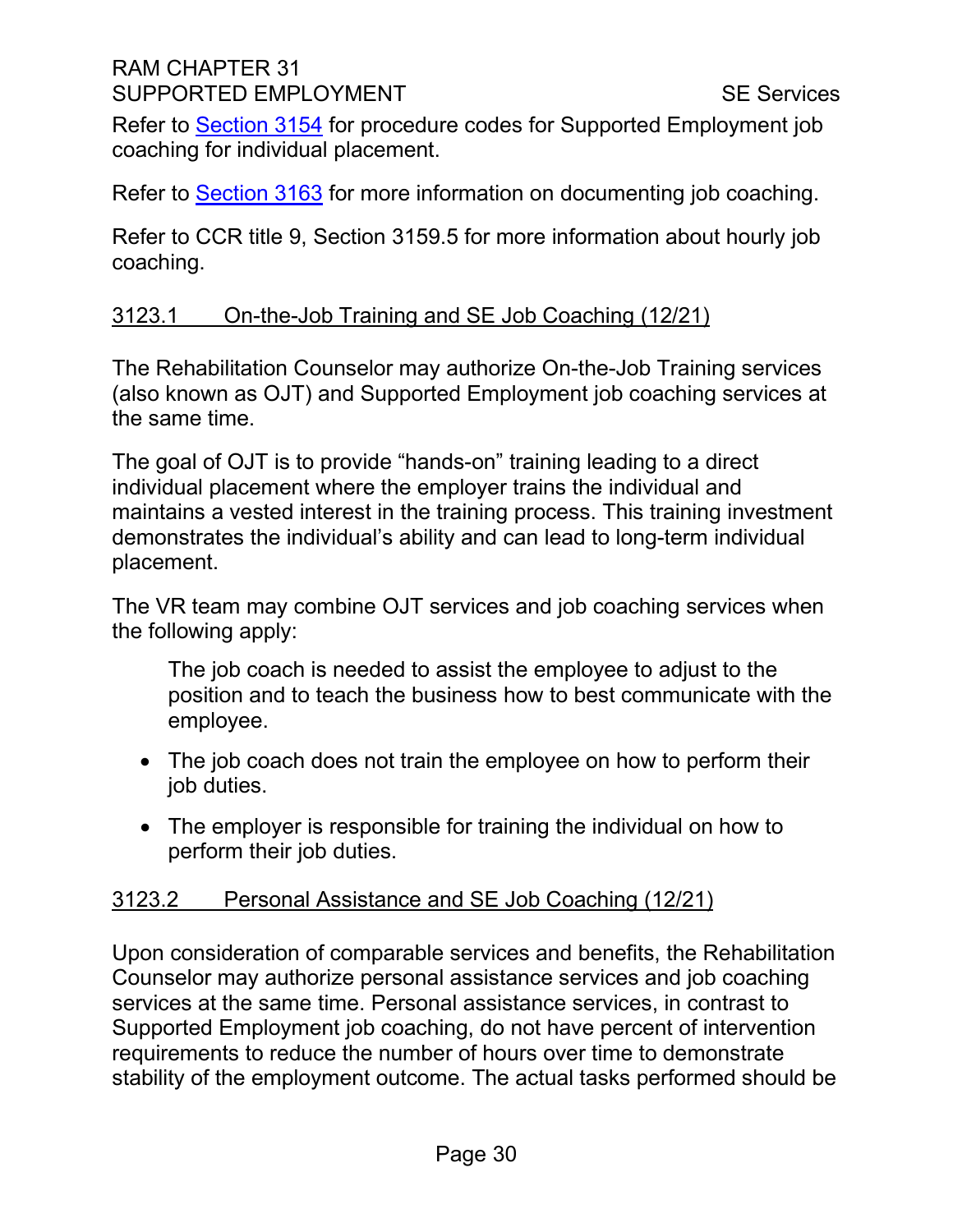clearly delineated in the IPE to ensure that the scope of personal assistance services is clear and not mingled with SE job coaching services.

Personal assistance services are often provided through home health agencies which are licensed by the Department of Social Services.

Go to<https://www.ccld.dss.ca.gov/carefacilitysearch/> for a listing of licensed facilities in California.

Refer to CCR title 9, sections 7019.7 and 7149 for more information on personal assistance services.

# <span id="page-30-0"></span>**3124 Individual Placement and Support (IPS) (12/21)**

The IPS is an evidence-based Supported Employment model focused on rapid employment placement that helps individuals with varying disabilities, including but not limited to individuals with mental health or other disabilities, and Transition-Age Youth (TAY) to work in competitive jobs related to their preferences.

The eight principles of IPS are as follows:

- 1. Competitive Employment
- 2. Systematic Job Development
- 3. Rapid Job Search
- 4. Integrated Services
- 5. Benefits Planning
- 6. Zero Exclusion
- 7. Time-Unlimited Supports
- 8. Worker Preferences

The Rehabilitation Counselor will provide IPS services, as appropriate to meet the individual's needs, in collaboration with relevant local partners, including county mental health / behavioral health entities and others.

Individual Placement and Support services typically include VR Intake, VR Placement, and SE Retention services and SE job coaching provided by a CRP. These services fit within a multi-modal approach that may overlap with various service provisions and community partners according to the needs of individual.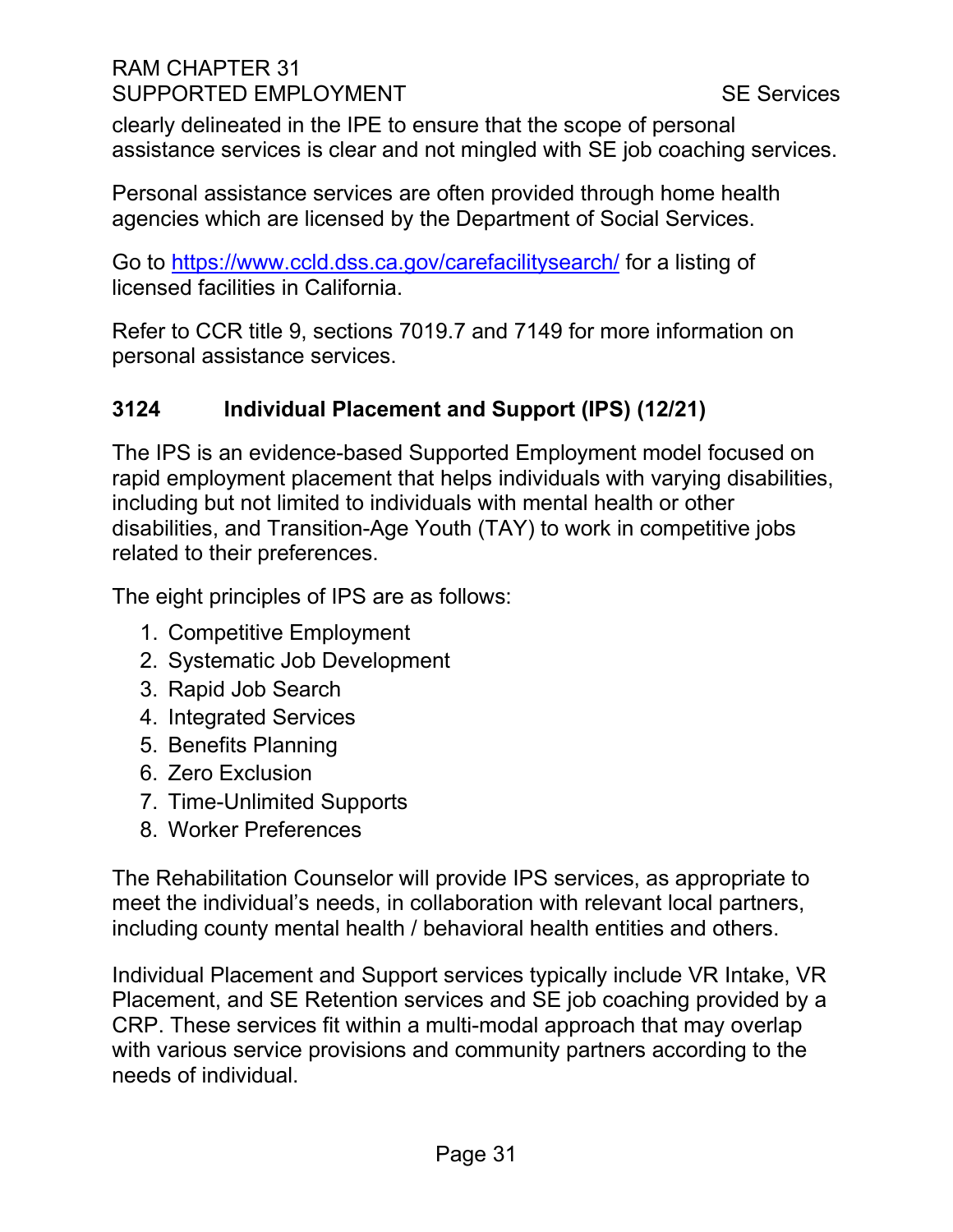DOR districts will work with relevant local partners to develop IPS or other innovative "rapid engagement" models.

- Existing mental health cooperative programs interested in utilizing the IPS model within their cooperative program service delivery may contact the DOR Cooperative Services Section at [cssinfo@dor.ca.gov.](mailto:cssinfo@dor.ca.gov)
- Individual DOR districts have developed partnerships with local county mental health / behavioral health agencies to support the piloting of the IPS model within their local districts.

Refer to a resource titled, *[Individual Placement and Support \(IPS\) model of](https://www.csavr.org/references-links-publications)  [Supported Employment for persons with serious mental illness.](https://www.csavr.org/references-links-publications)* This is an updated *IPS Works* PowerPoint regarding evidence-based research on the effectiveness of IPS services. Twenty-five states have VR and Mental Health (MH) staff participating in the IPS Learning Community. (Source: Council of State Administrators of Vocational Rehabilitation)

# <span id="page-31-0"></span>**3125 Customized Employment Services (12/21)**

Customized Employment means Competitive Integrated Employment for an individual with a significant or most significant disability that is:

- Based on an individualized determination of the unique strengths, needs, and interests of the individual;
- Designed to meet the specific abilities of the individual and the business needs of the employer; and,
- Carried out through flexible strategies, such as
	- $\circ$  Job exploration by the individual; and
	- $\circ$  Working with an employer to facilitate placement, including  $-$ 
		- Customizing a job description based on current employer needs or on previously unidentified and unmet employer needs;
		- Developing a set of job duties, a work schedule and job arrangement, and specifics of supervision (including performance evaluation and review), and determining a job location;
		- Using a professional representative chosen by the individual, or if elected self-representation, to work with an employer to facilitate placement; and,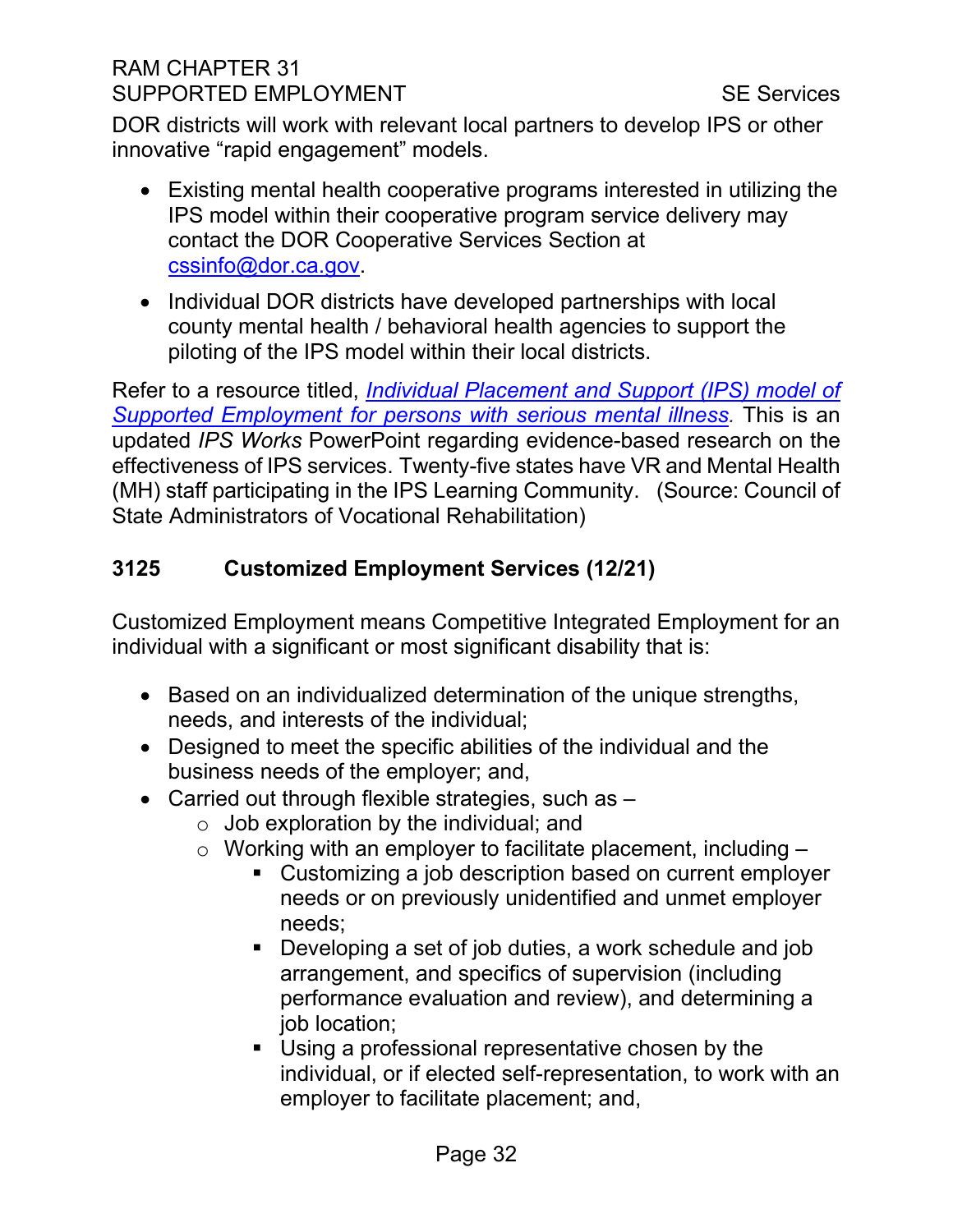**Providing services and supports at the job location.** 

(34 CFR 361.5(c)(11))

The Rehabilitation Counselor will provide Customized Employment services, as appropriate to meet the individual's needs.

Customized Employment is a process-driven concept with four main competencies.[9](#page-32-0) The DOR provides Customized Employment services as follows:

- 1. Discovery
- 2. Employment Planning
- 3. Negotiation and Analysis
- 4. Systematic Instruction and Supports

Regional Centers typically fund the 1st two services of Customized Employment (Discovery and Employment Planning).

Customized Employment is available to eligible individuals with significant and most significant disabilities and DOR may fund all four components, as appropriate to the individual's unique strengths, resources, priorities, concerns, abilities, capabilities, interest, and informed choice.

DOR Districts may contact their Community Resources Development Specialist for information regarding vendorization and services.

Refer to [Section 3168](#page-59-0) for more information on documenting Customized Employment.

Refer to the resource document, titled: [The Essential Elements of](file://Dorgroup/group/Public%20Folder/Supported%20Employment%20Reference%20Materials/SEP%20Liaisons/Meetings/2020%20December%20Meeting%20Materials/Essential-Elements-of-Customized-Employment-for-Universal-Application%20(0....pdf)  Customized Employment [for Universal Application \(July 2017\).](file://Dorgroup/group/Public%20Folder/Supported%20Employment%20Reference%20Materials/SEP%20Liaisons/Meetings/2020%20December%20Meeting%20Materials/Essential-Elements-of-Customized-Employment-for-Universal-Application%20(0....pdf)

Refer to the State Council on Developmental Disabilities (SCDD) [Customized Employment Replication Guide.](https://www.easterseals.com/southerncal/our-programs/employment-training/)

<span id="page-32-0"></span><sup>&</sup>lt;sup>9</sup> United States Department of Labor, Office of Disability Employment Policy.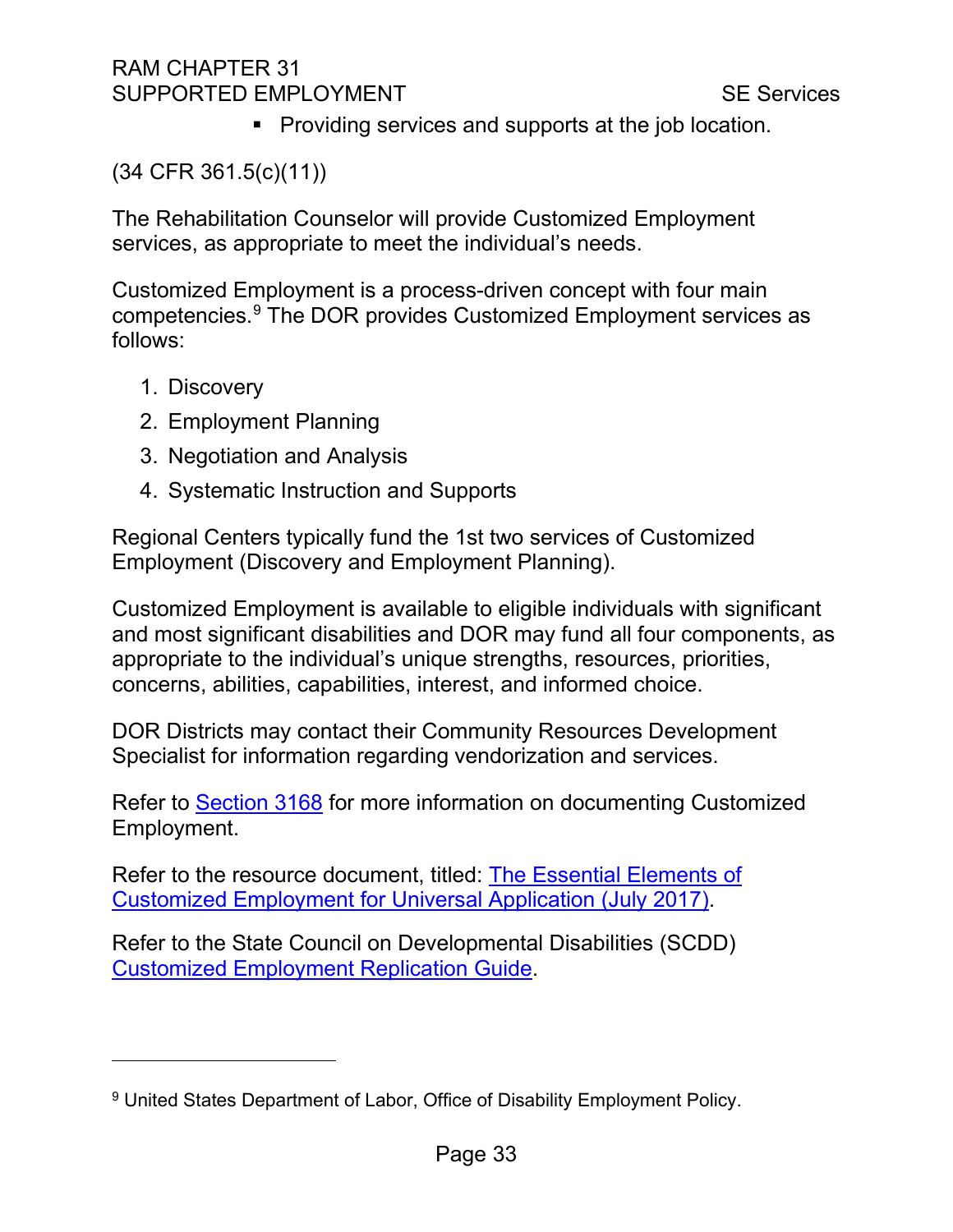# <span id="page-33-0"></span>**3130 STABILIZATION AND TRANSITION (12/21)**

The DOR shall apply stabilization criteria and stabilization planning to facilitate an assessment of stability with appropriate ongoing support services in a Supported Employment outcome.

The DOR shall transition the consumer to extended services after receiving Supported Employment services as described in [Section 3103.](#page-8-0) The DOR shall also identify a service provider and notify a funding source of Extended Services.

Consistent with the WIOA, the DOR shall fund Extended Services to youth with most significant disabilities as described in [Section 3135](#page-37-1) and shall take steps to ensure there is no interruption of services when such services end. The DOR shall not provide DOR-funded Extended Services to an individual with a most significant disability who is not a youth.

The DOR shall utilize the Aware Status Description, titled "Employed X" for the purpose of tracking and monitoring Extended Services, including DORfunded extended services for youth (ESY).

References: 34 CFR 361.5(c)(15); 361.5(c)(19); 361.5(c)(37); 361.5(c)(58); 363.22; 363.53; 363.54; CCR title 9, sections 7019.6 and 7179.7.

# <span id="page-33-1"></span>**3131 Stabilization Criteria (12/21)**

Stabilization is based on an assessment of an individual's employment stability and need for ongoing support services as described in [Section](#page-8-1)  [3103.1.](#page-8-1) It occurs when the individual has reached their highest level of independence on the job after an appropriate period of Supported Employment services (34 CFR 363.54).

"Percent of Intervention," for purposes of Supported Employment, means the percent produced by the following formula: the total number of hours that the eligible individual received job coaching services between the first workday and last work day of a calendar month, divided by the total number of hours the individual worked during that month (CCR title 9, Section 7019.6).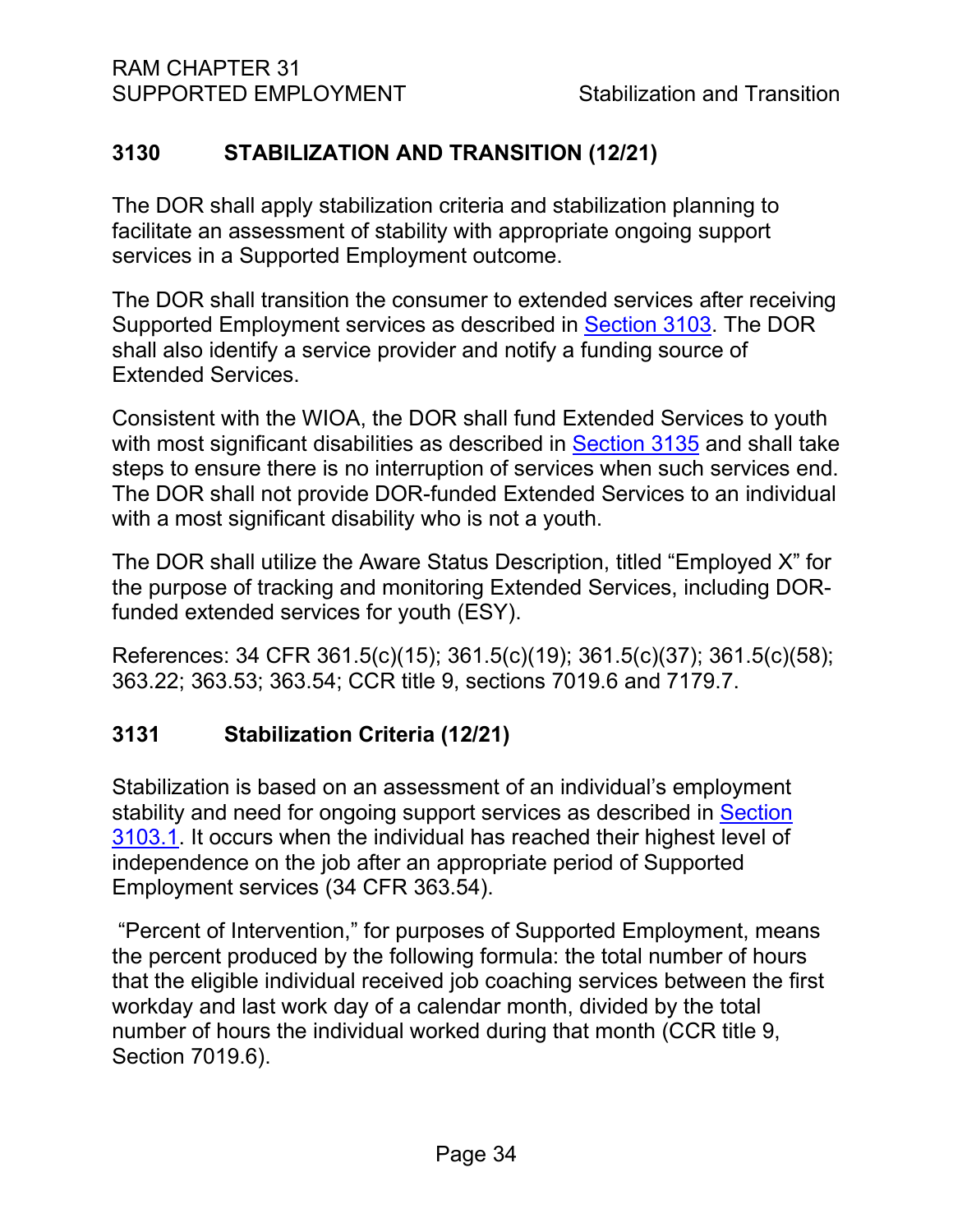The **stabilization date** will be the first day of the month after the individual has met the stabilization criteria, **at least 60 days** before transition to Extended Services.

To have achieved stabilization, the percent of intervention for individuals in Supported Employment individual placement is either:

No more than **20 percent** job coaching for at least **60** days, or

No more than **25 percent** job coaching for at least **90** days, or

No more than **30 percent** job coaching for at least **120** days.

The individual is considered to have stabilized on a job if any of the above stabilization criteria have been met.

Note: Percent of intervention is only calculated for individual placement.

Refer to [Section 3141](#page-39-1) for more information about achieving an employment outcome in Supported Employment concurrent with Record of Services closure.

# <span id="page-34-0"></span>**3132 Stabilization Plan (12/21)**

A Stabilization Plan means an intentional process with milestone goals to reduce hourly job coaching over time (commonly known as "fading"). The Stabilization Plan must also include strategies to remove barriers to employment, affording the individual an opportunity to work toward and achieve their highest level of independence on the job.

The Stabilization Plan will be part of the service provider's Individual Service Plan. The Individual Service Plan is a written plan developed by the consumer, CRP and other relevant participants that guides the delivery of services. Characteristics of an Individual Service Plan identify overall goals, specific measurable objectives, methods, time frames, and techniques to be used to achieve objectives, and those responsible for plan implementation.

The Rehabilitation Counselor and the VR team will perform the following actions:

Review of the service provider's Individual Service Plan in conjunction with the individual.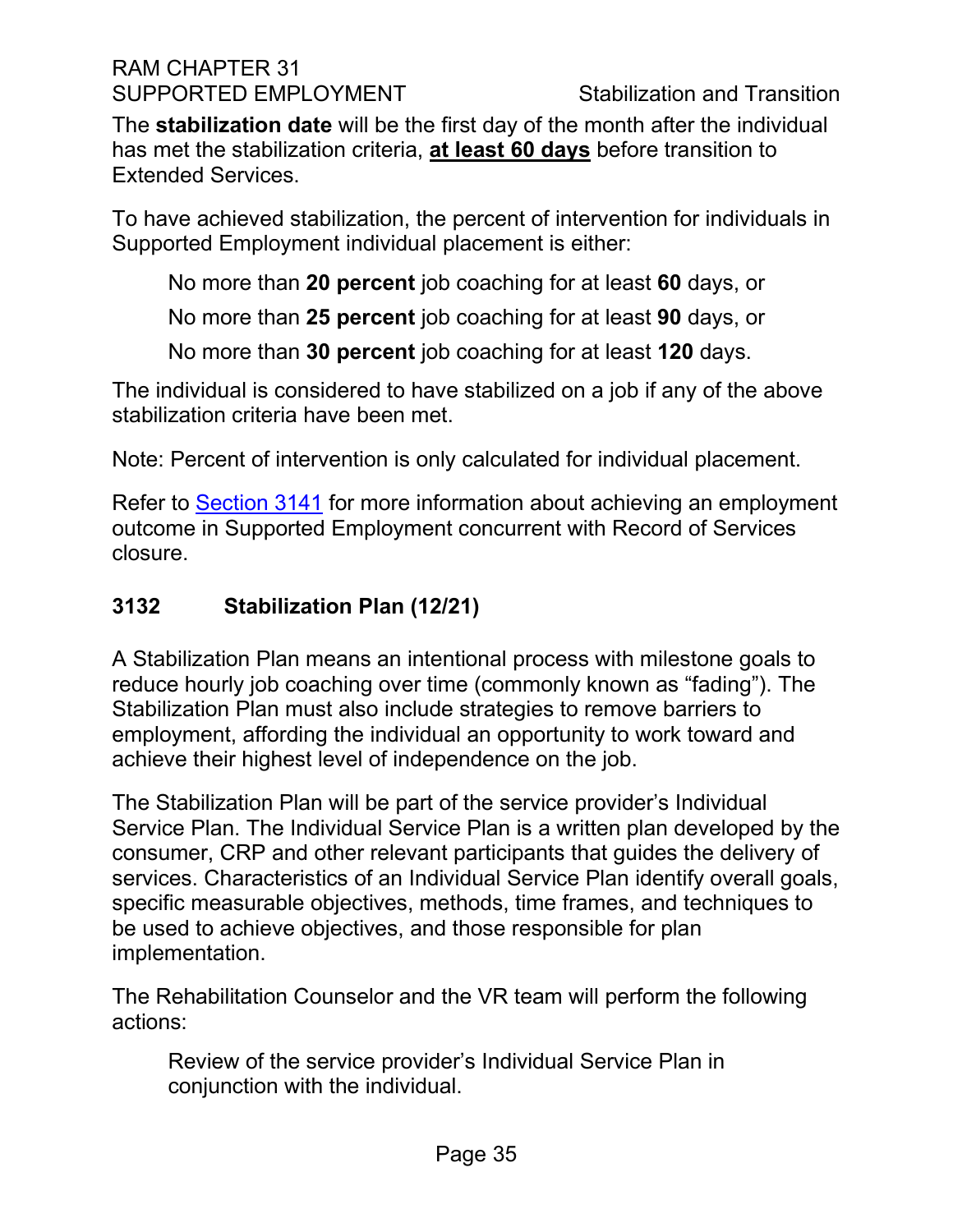Begin planning the individual's stabilization upon job placement and develop the Stabilization Plan, in concert with the CRP.

Ensure that stabilization planning includes, but is not limited to, transportation supports, work incentives planning, money management training, and independent living resources.

Encourage regular contact with the individual, family members and other natural supports, employers, and other authorized representatives to reinforce and assist the individual stabilize in the job placement and maintain employment after transition to extended services.

It is critical that the Rehabilitation Counselor and the VR Team review progress reports and observe improvements and milestone achievements. In this way, they can provide feedback to the Stabilization Plan, as appropriate to each individual.

Refer to [Section 3163](#page-53-0) for more information on documenting Supported Employment job coaching on the DR 384 Supported Employment – Monthly Job Coach Report form.

Refer to the [CRP Guide to Certification & Vendorization](file://DORGROUP/GROUP/Public%20Folder/InDOR%20Documents/VRPRD/CRD/CRPs/CRP%20Forms%20and%20Documents/CRP%20Guide%20to%20Certification%20and%20Vendorization%20May%202020%20PDF.pdf) for more information on Individual Service Plans.

# <span id="page-35-0"></span>**3133 Defining Extended Services (12/21)**

Extended Services means ongoing support services and other appropriate services that are-–

Needed to support and maintain an individual with a most significant disability including a youth with a most significant disability, in Supported Employment;

Organized or made available, singly or in combination, in such a way as to assist an eligible individual in maintaining Supported Employment;

Based on the needs of an eligible individual, as specified in their IPE;

Provided by a State agency, a private nonprofit organization, employer, or any other appropriate resource, after an individual has made the transition from support from DOR; and,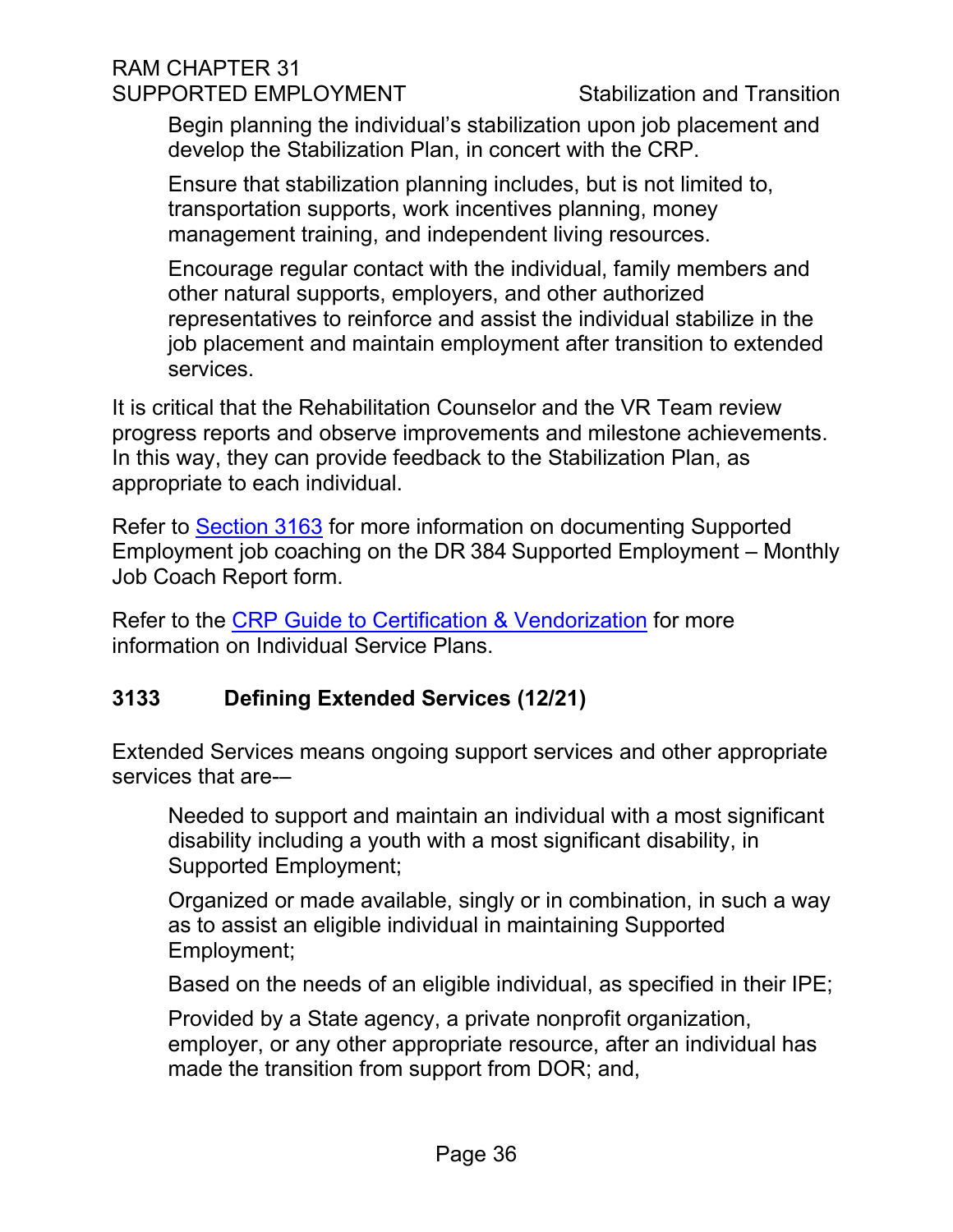Provided to a youth with a most significant disability by DOR for a period not to exceed four years, or at such time that a youth reaches age 25 and no longer meets the definition of a youth with a disability, whichever occurs first. The DOR may not provide extended services to an individual with a most significant disability who is not a youth with a most significant disability.

(34 CFR 361.5(c)(19))

# 3133.1 Provider of Extended Services (12/21)

Extended Services providers can be a private non-profit CRP, Regional Center, natural supports, employer, government agency, or other appropriate resource that provides the Extended Services to the Eligible individual after transition from support funded by DOR. In most cases, the Extended Services provider is the same as the Supported Employment services provider and only the funding source changes at the time of transition.

# 3133.2 Source of Extended Services (12/21)

Once an individual has stabilized on the job, the Rehabilitation Counselor will begin transition to the funding source of Extended Services. The source of Extended Services pays for the services while the Extended Services provider works directly with the individual to provide ongoing supports after stabilization. The source and provider of services can be the same entity but are most often different (e.g., Regional Center is the source and Goodwill is the provider).

The Rehabilitation Counselor will document the source of Extended Services separately from the service provider for Extended Services in the Supported Employment IPE. There is a reasonable expectation that a source of Extended Services will become available.

The Rehabilitation Counselor will typically determine the appropriate source of Extended Services from one of three primary categories, including Regional Centers, non-Regional Center entities, and DOR-funded Extended Services for youth.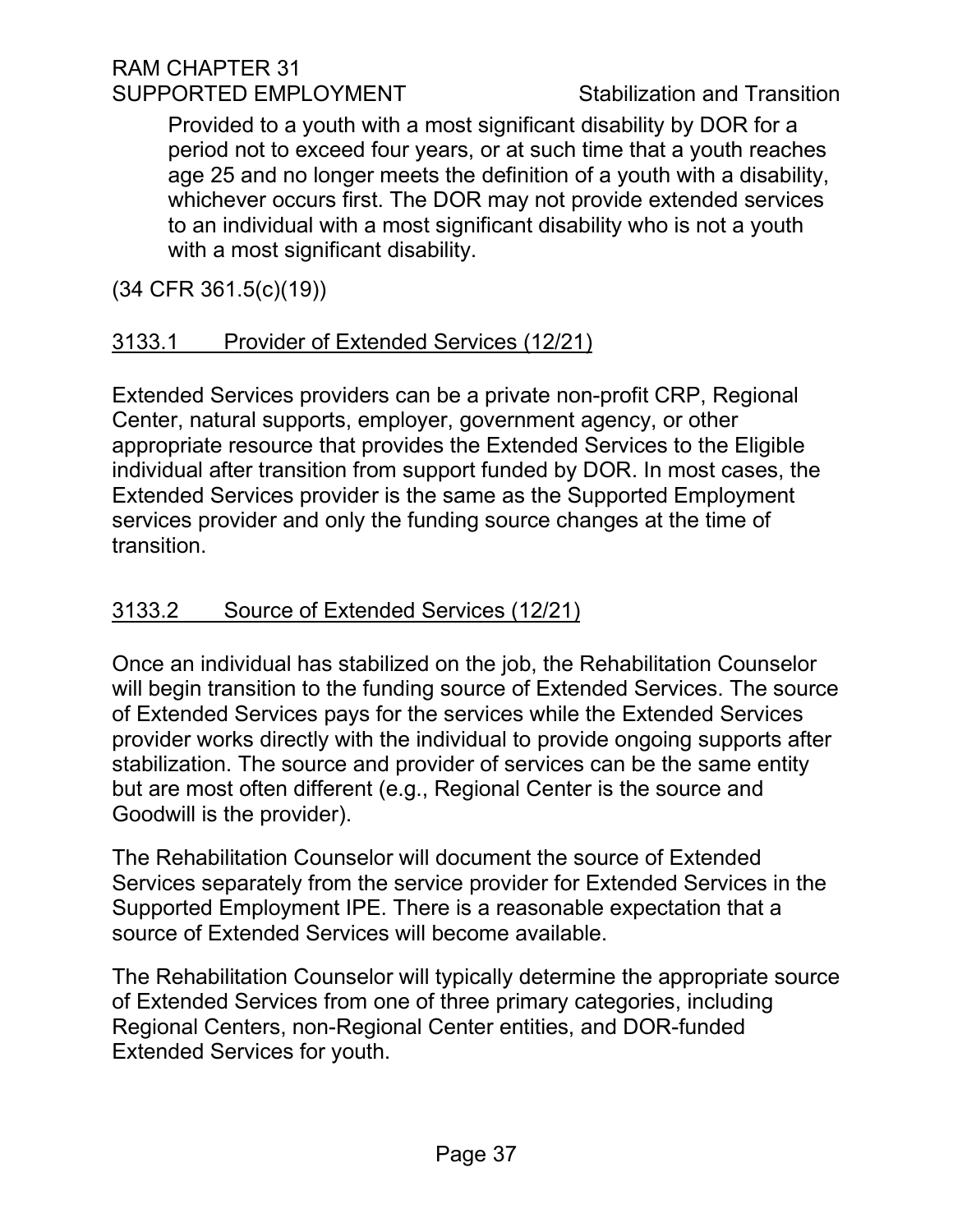#### <span id="page-37-0"></span>**3134 Transition to Extended Services (12/21)**

Transition to Extended Services means DOR will transfer funding responsibilities for ongoing supports to the source of Extended Services identified in the IPE. This includes youth who initially receive DOR-funded Extended Services and later transition to another source of Extended Services.

The Rehabilitation Counselor will provide for the transition of an individual with a most significant disability, including a youth with a most significant disability, to Extended Services, no later than 24 months after the individual enters Supported Employment, unless a longer period is established in the IPE.

Prior to assisting the individual in transitioning from Supported Employment services to Extended Services, the Rehabilitation Counselor must ensure the following:

- The Rehabilitation Counselor and individual have considered extending the provision of Supported Employment services beyond 24 months, as appropriate, and have determined that no further Supported Employment services are necessary to support and maintain the individual in Supported Employment before the individual transitions to extended services; and,
- The source of Extended Services for the individual has been identified to ensure there will be no interruption of services.

Refer to [Section 3165](#page-56-0) for additional information on documenting transition to Extended Services.

# <span id="page-37-1"></span>**3135 Extended Services for Youth (12/21)**

The Rehabilitation Counselor will provide DOR-funded Extended Services to youth as ongoing support services and other appropriate services needed to support youth with the most significant disabilities in Supported Employment, as specified in an IPE.

A youth with a disability means an individual with a disability who is not: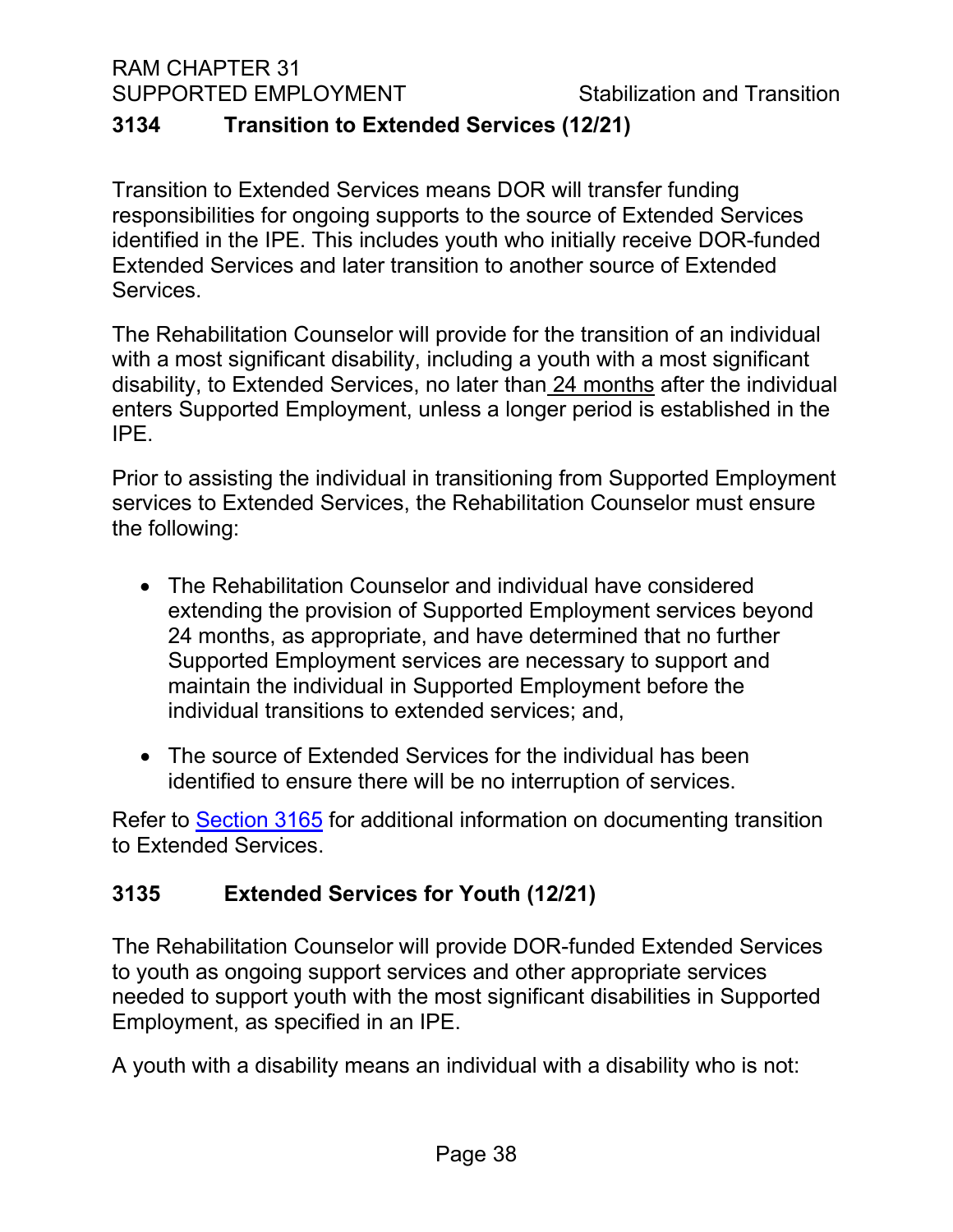(A) Younger than 14 years of age; or,

(B) Older than 24 years of age.

The Rehabilitation Counselor will not provide DOR-funded Extended Services to an individual with a most significant disability who is not a youth with a most significant disability.

The Rehabilitation Counselor will ensure that DOR-funded Extended Services meet the following conditions:

Are available only after a youth has been determined eligible for VR services and has received Supported Employment services through their IPE.

Take place after the youth has received up to 24 months of Supported Employment services, or longer if necessary to achieve the supported employment outcome.

Take place after the youth has achieved stability in the Supported Employment outcome as described in [Section 3131.](#page-33-1)

Are provided for a period not to exceed four years, or at such time that a youth reaches age 25, whichever occurs first.

It is important to arrange another source of Extended Services when DORfunded Extended Services for youth end. For youth who still require Extended Services after they can no longer receive them from DOR, the Rehabilitation Counselor will identify another source of Extended Services for those youth to ensure there will be no interruption of services.

Refer to [Section 3166](#page-56-1) for more information on documenting Extended Services for youth.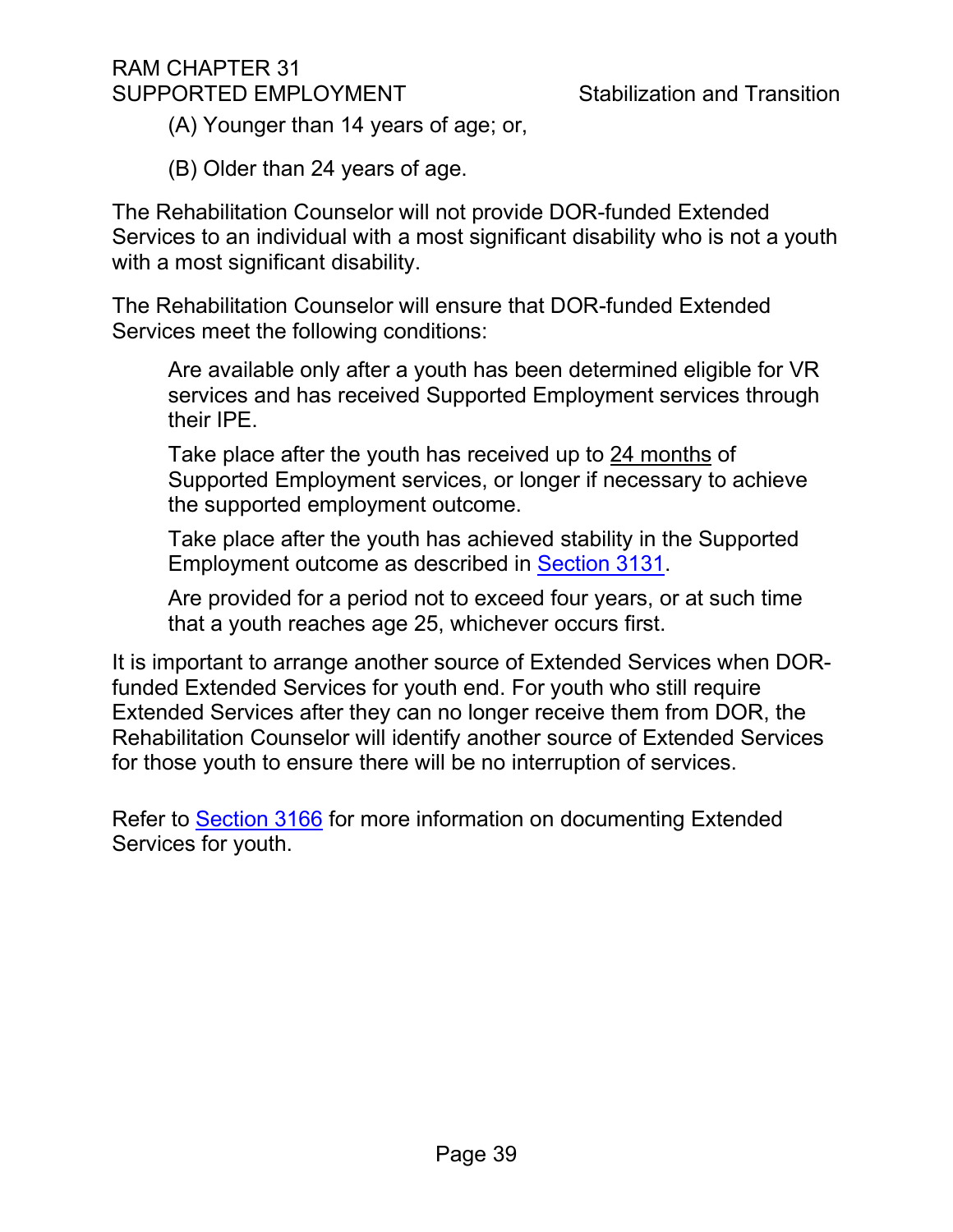# <span id="page-39-0"></span>**3140 SE CLOSURE (12/21)**

The DOR shall recognize the achievement of a Supported Employment outcome concurrent with Record of Services closure when an individual is working in Competitive Integrated Employment that is consistent the requirements in [Section 3104.](#page-9-0)

The DOR shall close the Record of Services for an individual with a most significant disability, including a youth with a most significant disability, consistent with state and federal regulations.

The DOR shall provide Post-Employment services, including discrete Supported Employment job coaching services in the absence of a source of Extended Services, as appropriate.

Note: The Vocational Rehabilitation Technical Assistance Center for Quality Employment (VRTAC-QE) supersedes WINTAC and provides technical assistance to State VR Agencies intended to increase the number and quality of employment outcomes. Focus areas include but are not limited to Customized Employment and Supported Employment. Visit the VRTAC website at [https://tacqe.com/.](https://tacqe.com/)

References: 34 CFR 361.5(c)(41); 361.5(c)(54); 361.47; 361.48; 361.52; 361.55; 361.56; 363.1; 363.54, 363.55; CCR title 9, sections 7019.5; 7029.9; 7176; 7179; 7179.1; 7179.2; 7179.3; 7179.7; 7181; and 7181.1.

# <span id="page-39-1"></span>**3141 Supported Employment Outcome (12/21)**

The Rehabilitation Counselor will consider an individual with a most significant disability, including a youth with a most significant disability, who is employed in Competitive Integrated Employment to have achieved an employment outcome in Supported Employment concurrent with record of services closure when:

The individual has received and completed Supported Employment services;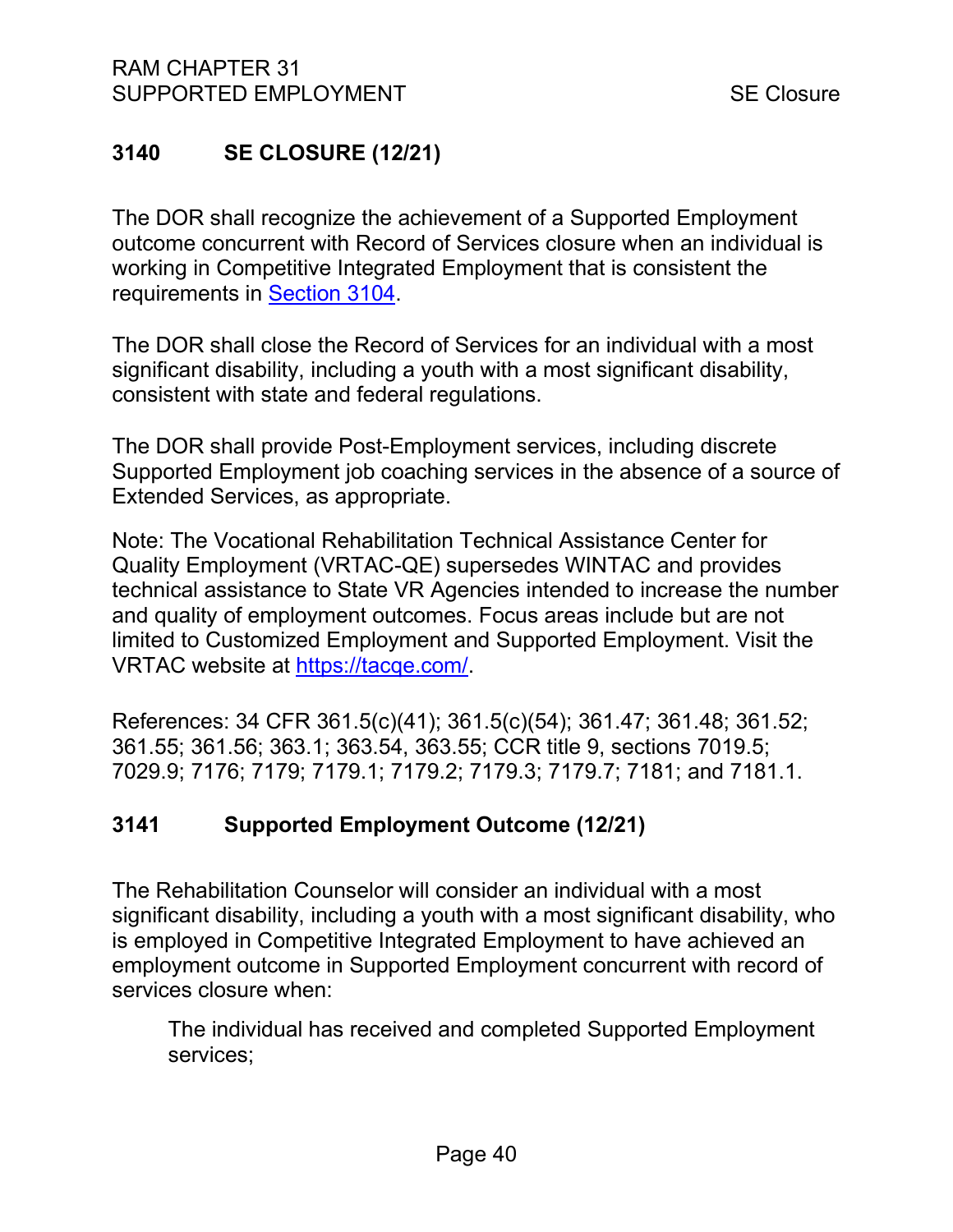#### RAM CHAPTER 31 SUPPORTED EMPLOYMENT SUPPORTED EMPLOYMENT

The individual has met the stabilization criteria on the job for at least 60 days *before* transitioning to Extended Services [\(Section 3131\)](#page-33-1);

The individual has transitioned to Extended Services;

The individual has maintained employment and stability in the work setting for at least 90 days, *after* transitioning to Extended Services; and,

The employment is individualized consistent with the strengths, abilities, interests, and informed choice of the individual.

Refer to CCR title 9, Section 7179.7, for more information on closing the record of services with an employment outcome in Supported Employment.

# <span id="page-40-0"></span>**3142 Closure – Rehabilitated (12/21)**

The Rehabilitation Counselor will only close an individual's record of services successfully in a group placement if the job meets all the criteria for Competitive Integrated Employment described in [Section 3104.](#page-9-0)

The Rehabilitation Counselor will only close the record of services as successful if the hourly minimum wage meets Competitive Integrated Employment criteria for federal, California, for the local area, *whichever is higher*.

California minimum wage information is provided by the Department of Industrial Relations and can be found at [https://www.dir.ca.gov/dlse/faq\\_minimumwage.htm.](https://www.dir.ca.gov/dlse/faq_minimumwage.htm)

The Rehabilitation Counselor will successfully close the record of services (Closed – Rehabilitated) of an individual with a most significant disability, including a youth with a most significant disability, who has achieved a Supported Employment outcome in Competitive Integrated Employment, who no longer receives extended services or any other DOR vocational rehabilitation service, and satisfies all the requirements for closure of the record of services closure, pursuant to CCR title 9, Section 7179.2 – Closing the Record of Services with an Employment Outcome.

Refer to [RAM Chapter 30](https://indor/ram/ram30/ram-30-record-of-services) and [Section 3167](#page-58-0) to properly document the record of services as Closed-Rehabilitated, including a review of employment and "Ongoing Support Services Required" in Aware.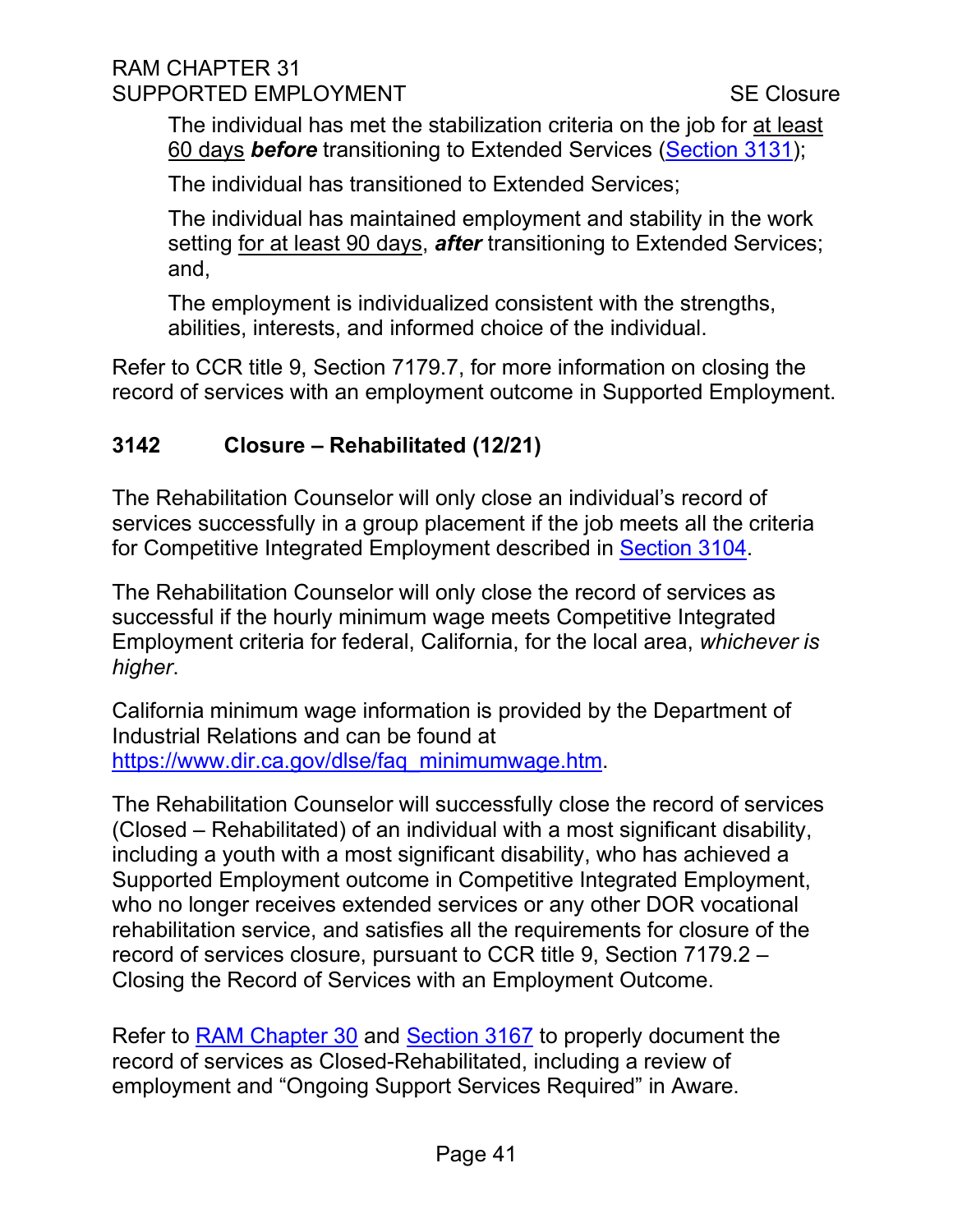# <span id="page-41-0"></span>**3143 Closure – Other Than Rehabilitated (12/21)**

The Rehabilitation Counselor will close the Supported Employment record of services as "Closed – Other Than Rehabilitated" of an individual with a most significant disability, including a youth with a most significant disability, who has not achieved an employment outcome in Competitive Integrated Employment.

While some individuals may make an informed choice to remain in subminimum wage employment, the Rehabilitation Counselor will additionally document these individuals as "Closed – Other Than Rehabilitated."

Refer to [RAM Chapter 30](https://indor/ram/ram30/ram-30-record-of-services) for more information on record of services closure for other reasons.

# <span id="page-41-1"></span>**3144 Closure – Youth Receiving Extended Services (12/21)**

The record of services of a youth with a most significant disability who is receiving DOR-funded extended services to youth will be closed when:

The youth with a most significant disability achieves an employment outcome in Supported Employment in Competitive Integrated Employment; and,

The youth is no longer eligible to receive extended services to youth because the individual—

- o No longer meets age requirements established in the definition of a youth with a disability (through age 24); or
- o Has received Extended Services for a period of four years; or
- o Has transitioned to Extended Services provided with funds other than those allotted to DOR; and,

The youth meets requirements for record of services closure, as set forth in CCR title 9, Section 7179.2, including working for at least 90 days *after* transition to extended services; and,

The individual is no longer receiving any other VR service from DOR.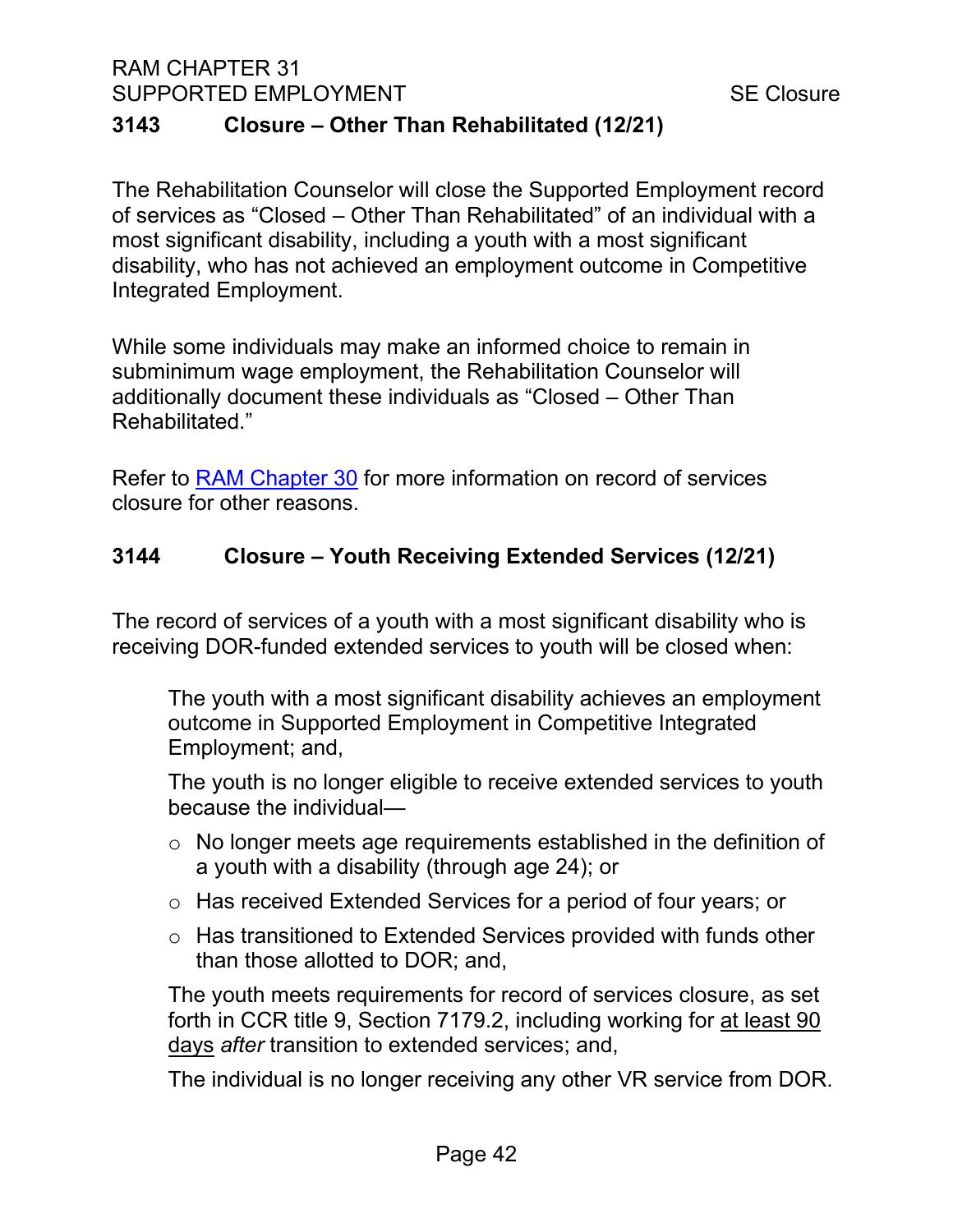# RAM CHAPTER 31 SUPPORTED EMPLOYMENT SUPPORTED EMPLOYMENT

Refer to [RAM Chapter 30](https://indor/ram/ram30/ram-30-record-of-services) and [Section 3167](#page-58-0) to properly document the Record of Services as Closed -Rehabilitated, including a review of employment and "Ongoing Support Services Required" in Aware.

# <span id="page-42-0"></span>**3145 Post-Employment and Ongoing Supports (12/21)**

Supported Employment Services following transition may include Post-Employment Services, including one or more of the VR services that are provided after the achievement of an employment outcome and that are necessary for an individual to maintain, regain, or advance in employment, consistent with the individual's unique strengths, resources, priorities, concerns, abilities, capabilities, interests, and informed choice.

(34 CFR 361.5 (c) (41)); (CCR, title 9, section 7021.5)

Refer to [RAM Chapter 30](https://indor/ram/ram30/ram-30-record-of-services) for additional information on Post-Employment Services.

# <span id="page-42-1"></span>**3146 Semi-Annual and Annual Reviews (12/21)**

The Rehabilitation Counselor will conduct semi-annual and annual reviews (aka "Federal Follow-Up") for individuals in Extended Employment or individuals working in subminimum wage.

The VR team will conduct and document no less than a semi-annual review and reevaluation for the first two years of such employment and annually thereafter for an applicant or eligible individual under the VR program who:

- Has achieved employment in which the individual is compensated at **subminimum wage**.
- Is in **Extended Employment** (sheltered workshop).
	- $\circ$  Includes individuals whose record of service is closed while the individual is in Extended Employment on the basis that the individual is unable to achieve an employment outcome.
	- o Includes individuals who made an informed choice to remain in extended employment.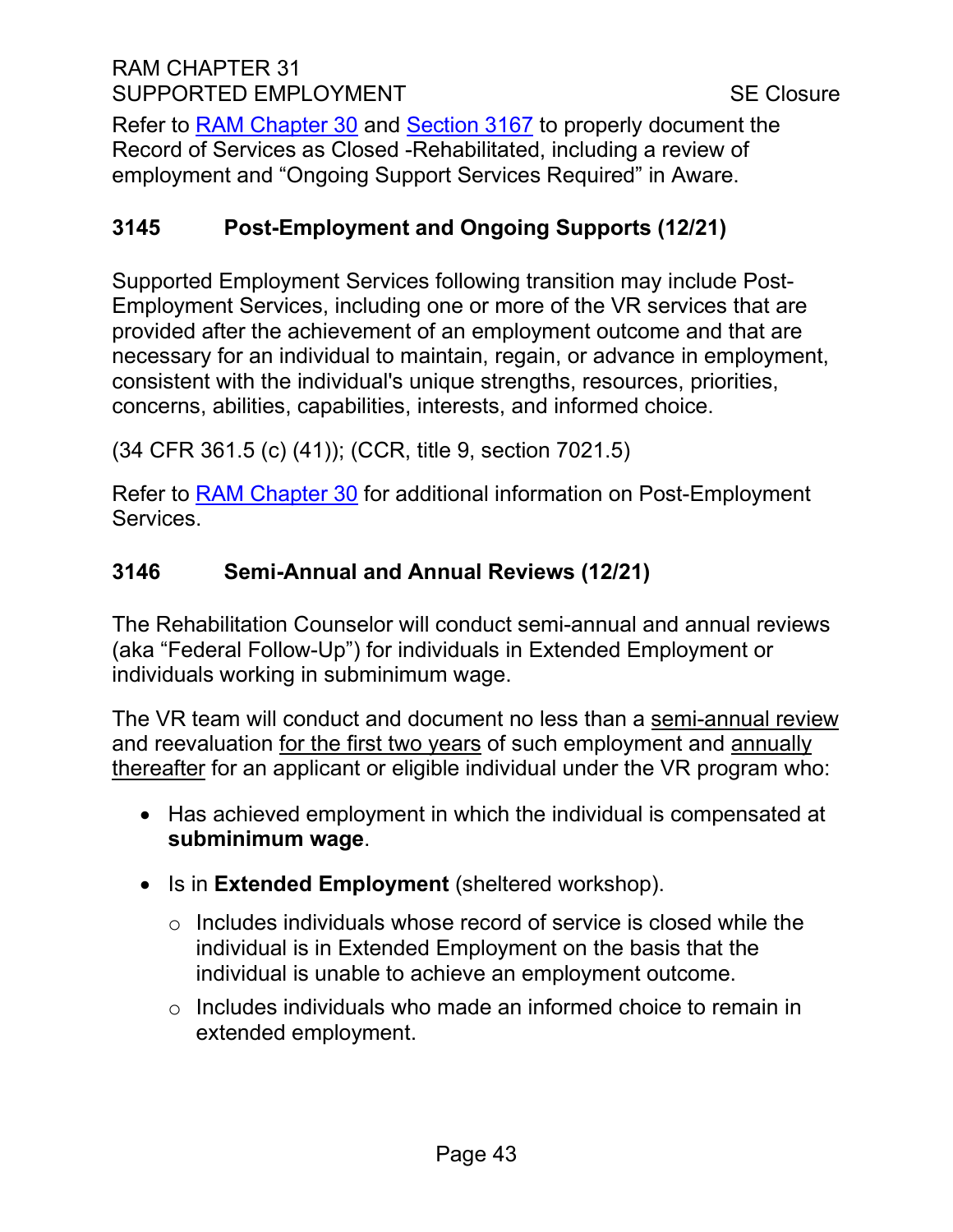# RAM CHAPTER 31 SUPPORTED EMPLOYMENT SUPPORTED EMPLOYMENT

For individuals in any of the above circumstances, the VR team will follow the requirements, pursuant to CCR title 9, Section 7181.1 – Mandatory Reviews After the Record of Services Has Been Closed.

Enable the individual or, if appropriate, the individual's representative to provide input into the review and reevaluation and document that input in the record of services, as appropriate, the individual's representative's signed acknowledgment that the review and reevaluation have been conducted; and

Make maximum efforts, including identifying and providing VR services, reasonable accommodations, and other necessary support services, to assist the individual in engaging in Competitive Integrated Employment.

#### 3146.1 Mandatory Review Forms (12/21)

The Rehabilitation Counselor and the VR team will use the following Mandatory Review Forms. These forms are in the Aware Letters Catalog.

- DR311 Extended Employment Mandatory Review Follow Up Report (Aware-only form)
- DR312 Wage Mandatory Review Follow Up (Aware-only form)
- DR312A Wage Mandatory Review Follow Up Report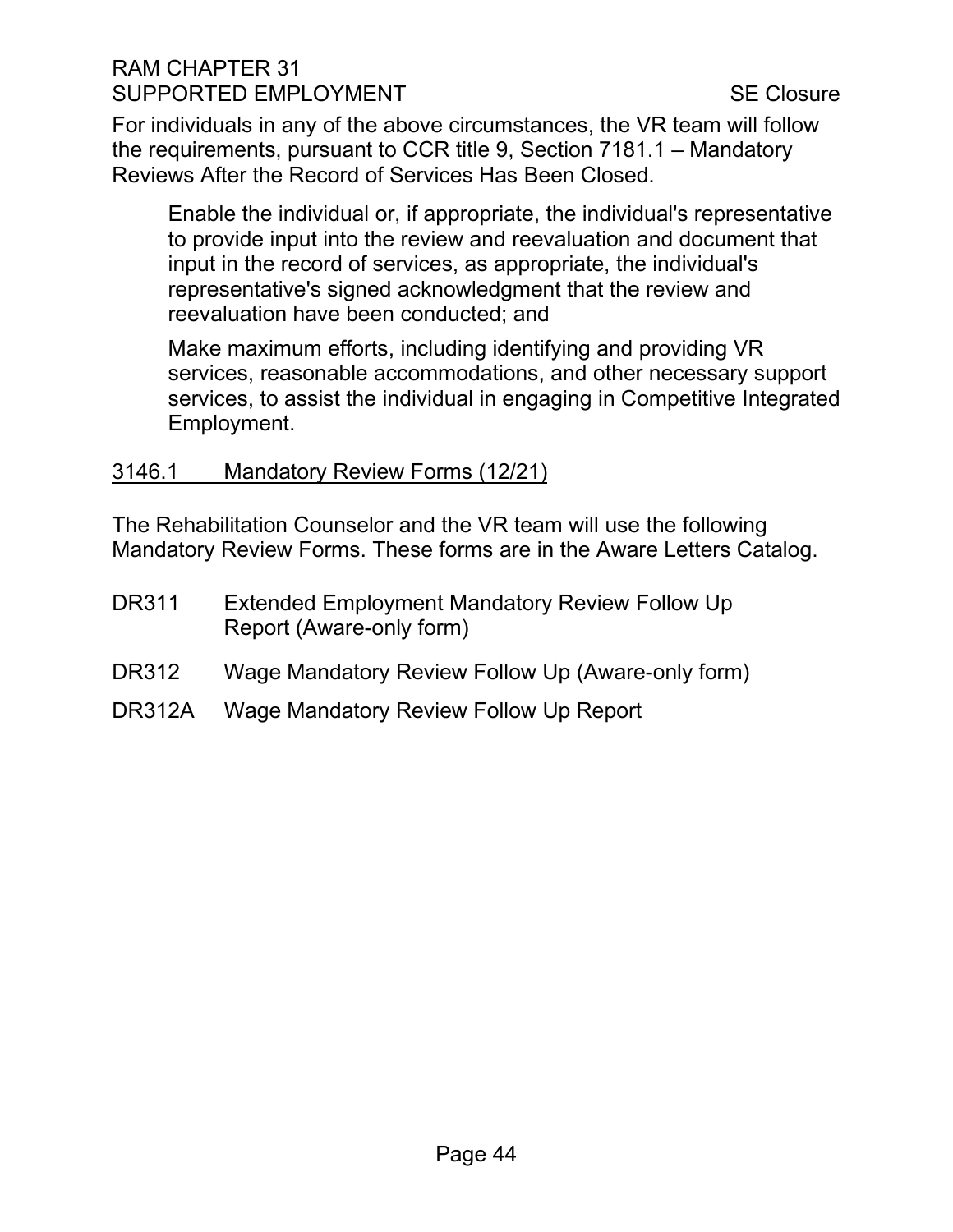#### <span id="page-44-0"></span>**3150 SE FUND SOURCES, FORMS, AND CODES (12/21)**

The DOR shall follow federal and state regulations governing the use of federal Title VI Supported Employment grant funds for the provision of Supported Employment services including allotment requirements, appropriate business processes and internal controls.

The DOR shall ensure internal controls for tracking and monitoring Supported Employment services and expenditures including, but not limited to the following:

Fund Source Assignments "Service" Status in Aware Supported Employment Procedure Codes Supported Employment Forms Progress Reports and Invoices

References: 34 CFR 361.5(c)(11); 361.5(c)(54); 361.55; 363.4; 363.22; 363.23; and 363.50.

#### <span id="page-44-1"></span>**3151 Service Status (12/21)**

The status description in Aware designates the individual's progression through the VR process, e.g., Application, Eligible, Service, Employed, etc.

The following are required conditions to receive Supported Employment Services:

- 1. An individual must be in "**Service**" status (In-Plan).
- 2. They must be designated as having an **SE Plan** [\(Section 3161\)](#page-48-1).

#### <span id="page-44-2"></span>**3152 SE Fund Sources (12/21)**

A fund source assignment allocates a sum of money for a specific program or service. These assignments represent the fund sources that will be available to the individual for the purchase of goods and services.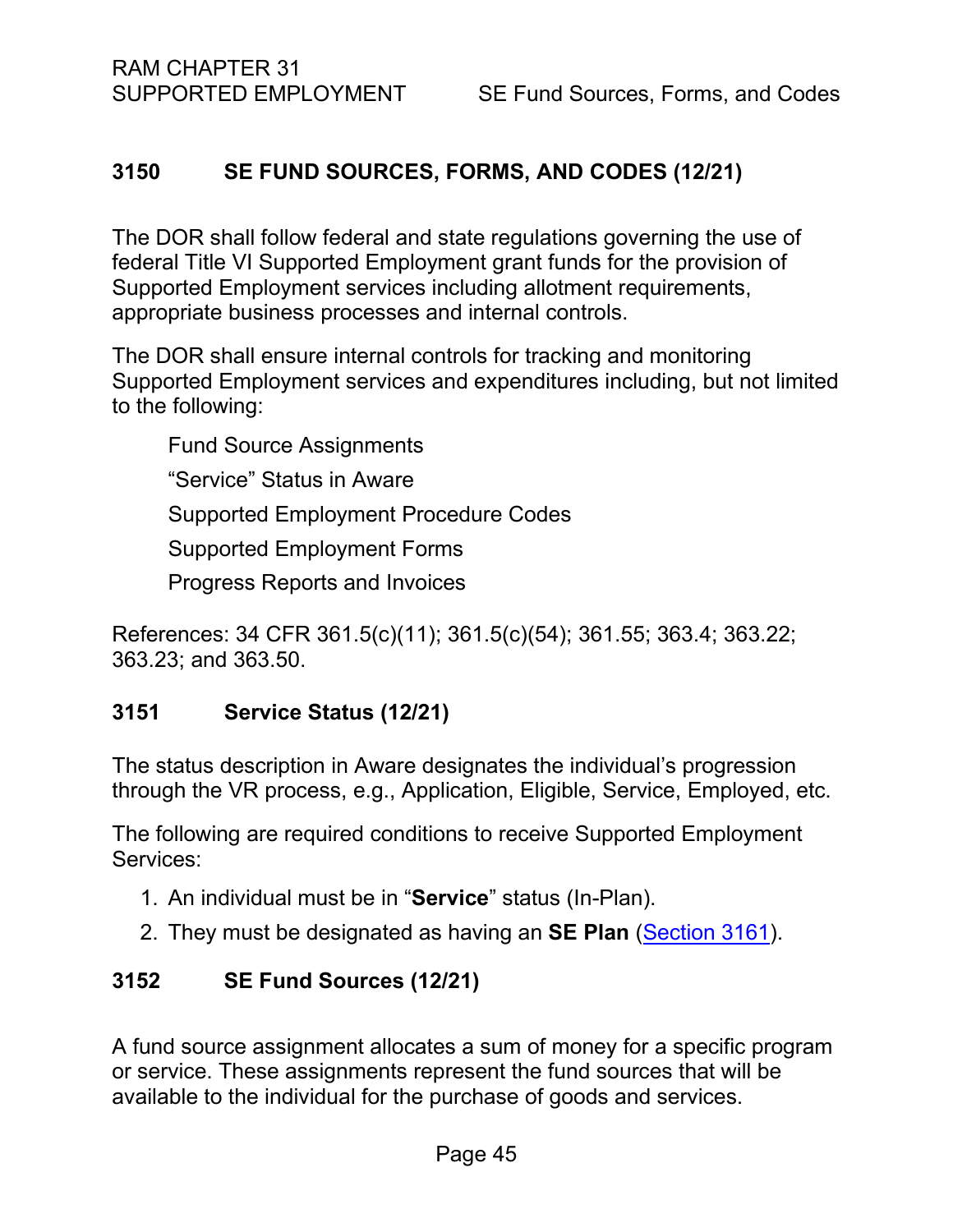The Rehabilitation Counselor will ensure that services in an individual's IPE with a Supported Employment outcome are paid through the appropriate Supported Employment fund source (budget).

Supported Employment services, including hourly Supported Employment job coaching services, and Extended Services for youth will always be funded under a Supported Employment fund source assignment.

The fund sources for Supported Employment are **SE Regional Center** and **SE Non-Regional Center** as follows:

Individuals who are referred from a Regional Center contracted with DDS will be assigned a SE Regional Center fund source assignment.

Individuals who are not referred from a Regional Center will be assigned a SE Non-Regional Center fund source assignment.

#### When to Use VR Base

Use the VR Base fund source for an individual who requires Pre-Plan services. Also use VR Base for services that are not Supported Employment services, including Adult Work Experience, Short-Term Supports, or Other Supports for student work experience.

Also use the VR Base fund source assignment at authorization of SE Intake and SE Placement because these services occur prior to placement in CIE.

#### When to Use an SE Fund Source

Use a Supported Employment fund source assignment at authorization of SE Retention and SE Job Coaching. These are ongoing support services that occur after placement in CIE.

Refer to [RAM Chapter 10 Accounting Fund Sources, Codes, and Records](https://indor/ram/ram10/ram-10-accounting-fund-sources-codes-and-records) for more information on fund source assignments.

# <span id="page-45-0"></span>**3153 SE Forms (12/21)**

Most Supported Employment forms are located on the DOR web page and DOR intranet.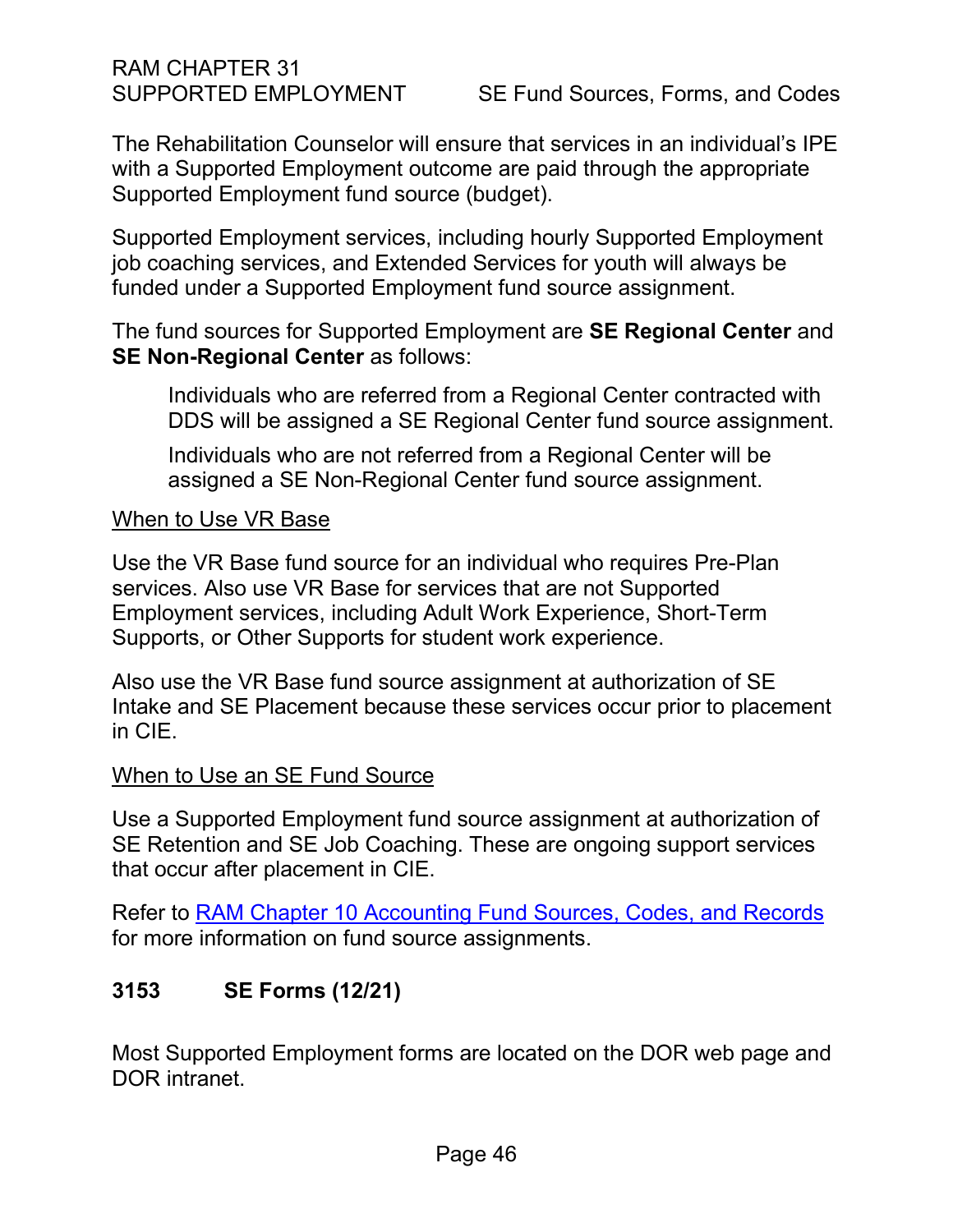The VR team will use the following Supported Employment forms to administer the DOR Supported Employment Program, including tracking and monitoring of services, encumbrances, and invoices:

| <b>DR380</b>  | <b>Integrated Settings Checklist</b>                                       |
|---------------|----------------------------------------------------------------------------|
| <b>DR381</b>  | Supported Employment - Job Placement Parameters                            |
| <b>DR382</b>  | Supported Employment – Placement Services Progress Report                  |
| <b>DR383</b>  | Supported Employment – Job Placement Information                           |
| <b>DR384</b>  | Supported Employment – Monthly Job Coach Report                            |
| <b>DR384A</b> | Supported Employment – Proposed Plan to Improve<br>Performance             |
| <b>DR385A</b> | Supported Employment - Individual - Invoice Summary                        |
| <b>DR385B</b> | Supported Employment – Invoice Detail (Individual Placement)               |
| <b>DR386</b>  | <b>Invoice Discrepancy Notice - SEP/WAP</b>                                |
| <b>DR387</b>  | Supported Employment – Notice of Transition to Extended<br><b>Services</b> |

#### <span id="page-46-0"></span>**3154 SE Procedure Codes (12/21)**

Refer to the [CRP Guide to Certification & Vendorization,](file://DORGROUP/GROUP/Public%20Folder/InDOR%20Documents/VRPRD/CRD/CRPs/CRP%20Forms%20and%20Documents/CRP%20Guide%20to%20Certification%20and%20Vendorization%20May%202020%20PDF.pdf) Part 4 - Uniform Fee Structure, for more information on current rates associated with the following Supported Employment services:

#### Supported Employment - Individual Placement

- Service Category = Supported Employment
	- $\circ$  Procedure Category = Supported Employment Placement **Services** 
		- **42CRPi**: Supported Employment Placement Intake\*: CRP/Individual, per individual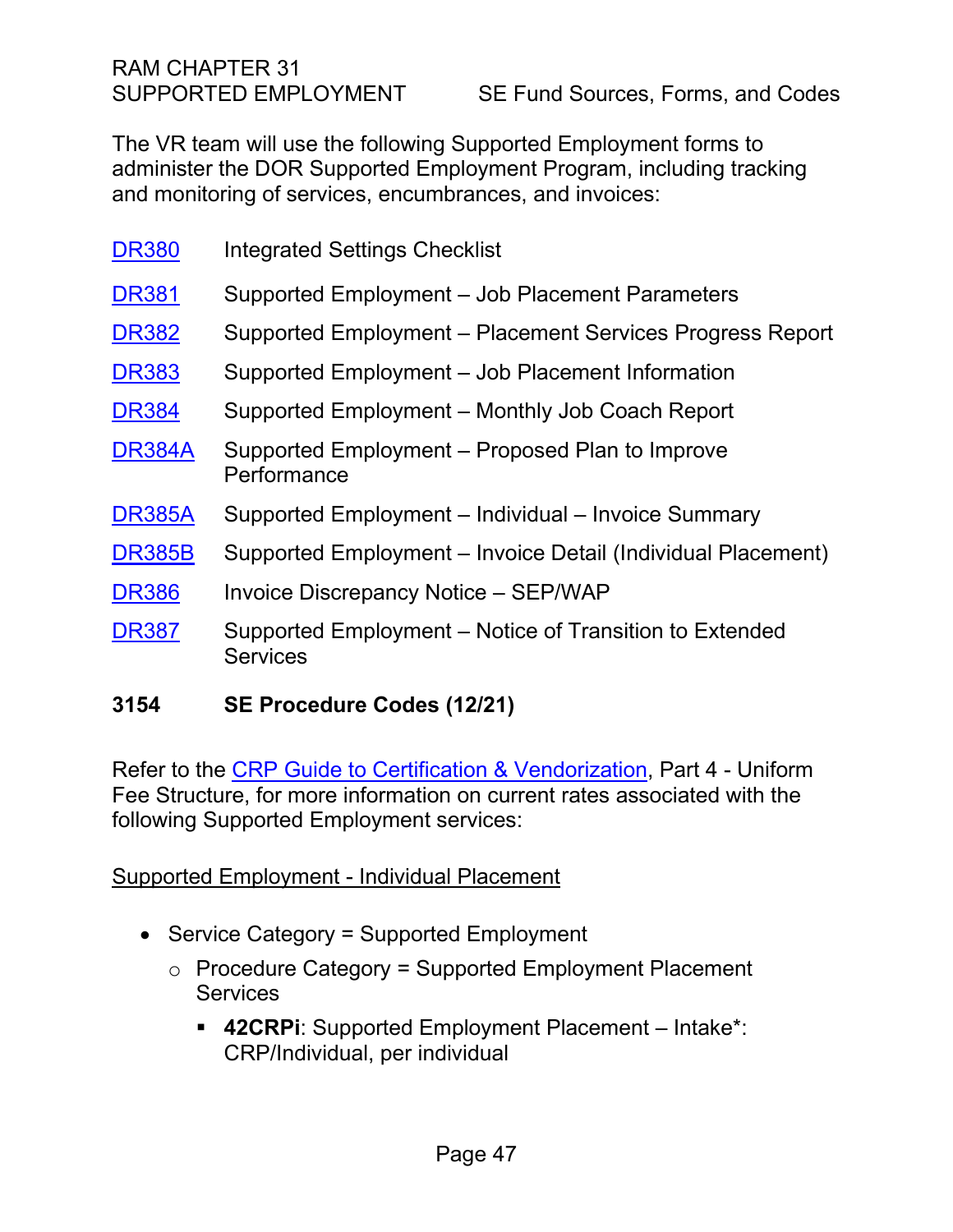- **43CRPp**: Supported Employment Placement Placement\*: CRP/Individual, per individual
- **44CRPr**: Supported Employment Placement Retention: CRP/Individual, per individual

*\*Use VR Base fund source for intake and placement services that begin prior to placement in CIE.* 

Supported Employment – Individual Job Coaching

- Service Category = Job Coaching Individual
	- $\circ$  Procedure Category = Job Coaching (On-The-Job Support) / Individual
		- **71CRPih**: SE Job Coaching (On-The-Job Support)/Individual: CRP/Individual, per job coach hour
		- **71ISP1**: SE Job Coaching (On-The-Job Support)/Individual: ISP/Level 1/per hour
		- **71ISP2**: SE Job Coaching (On-The-Job Support)/Individual: ISP/Level 2/per hour

# <span id="page-47-0"></span>**3155 SE Progress Notes (12/21)**

It is imperative that the Rehabilitation Counselor with assistance from the VR team regularly review the progress notes from the service provider.

The VR team review will typically include the following:

- 1. The Individual Service Plan. The Individual Service Plan identifies overall goals, specific measurable objectives, methods, time frames, and techniques to be used to achieve objectives.
- 2. Written progress notes accompanying a service provider's invoice.
- 3. A statement of barriers and interventions to achieve success.
- 4. Recommendations for stabilization planning / percent of intervention [\(Section 3132\)](#page-34-0)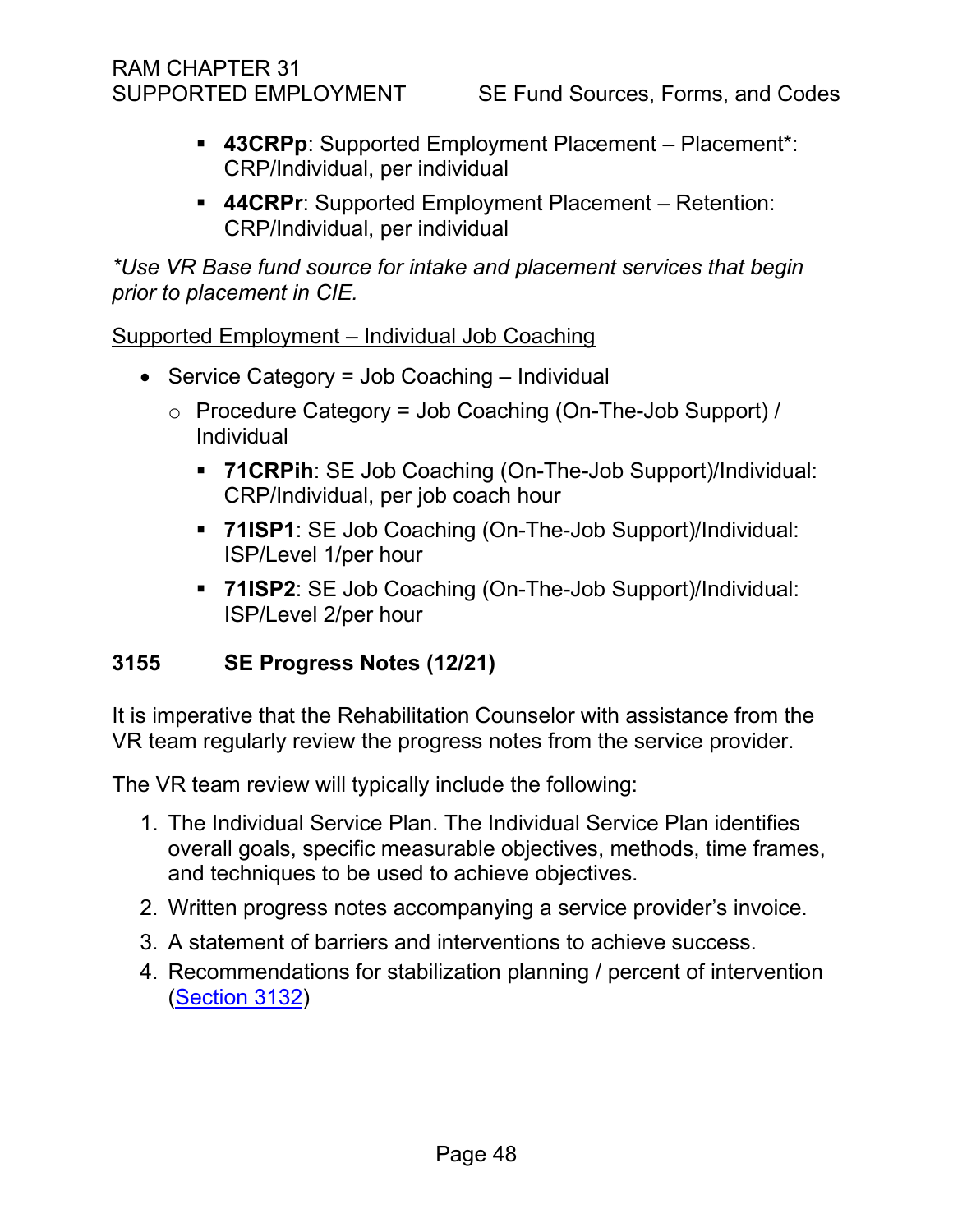# <span id="page-48-0"></span>**3160 SE DOCUMENTATION (12/21)**

The DOR shall follow federal and state regulations governing the use of federal Title VI Supported Employment grant funds for the provision of Supported Employment services, including following documentation requirements to capture all Supported Employment services provided.

Requirements include the following:

- Documenting SE Plan
- Documenting SE Placement
- Documenting SE Job Coaching
- Documenting SE Progress
- Documenting Extended Services for Youth
- Documenting Transition to Extended Services
- Documenting SE Closure
- Documenting Customized Employment

The DOR shall utilize its electronic case management system, Aware, to identify the appropriate Plan type, as follows:

- Use the Supported Employment Plan Type for individuals with most significant disabilities receiving Supported Employment services.
- Use the Customized Employment Plan Type for individuals receiving Customized Employment services.

References: 34 CFR 361.12; 361.50; 363.4; and 363.5.

# <span id="page-48-1"></span>**3161 Documenting SE Plan (12/21)**

An employment outcome of Supported Employment in Competitive Integrated Employment includes specific Supported Employment Services and the IPE requires specific documentation.

The Rehabilitation Counselor will perform the following actions:

First, identify Supported Employment as the employment outcome within the IPE by checking the Supported Employment box within **Plan Type** field in the **IPE data page** in Aware.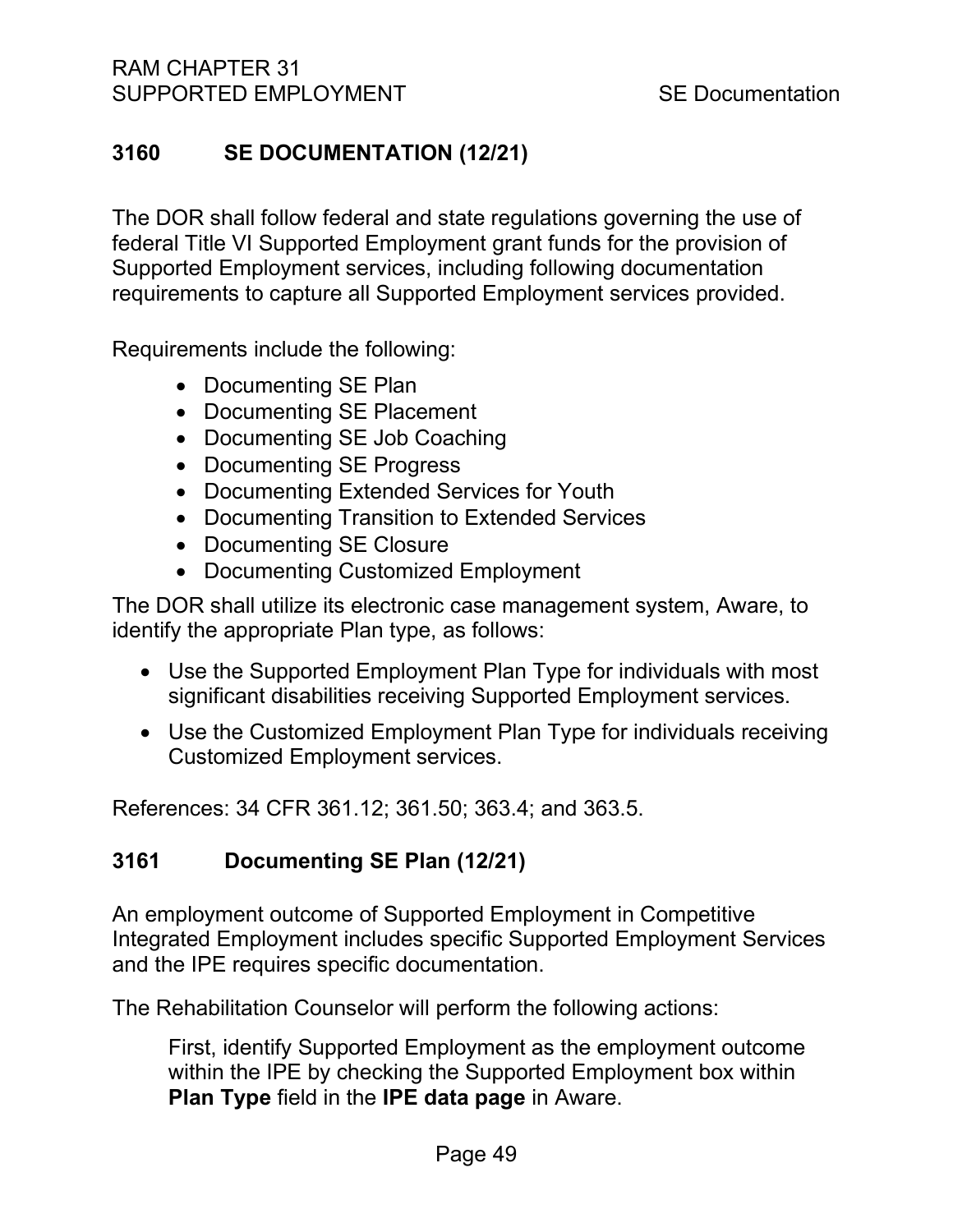#### RAM CHAPTER 31 SUPPORTED EMPLOYMENT SUPPORTED SE Documentation

Then, within the narrative of the Supported Employment IPE, state that the individual meets DOR Supported Employment Program criteria, as follows:

- o The individual's priority for services rating is Priority Category One, "most significantly disabled."
- o Competitive Integrated Employment has not traditionally occurred or has been interrupted or intermittent due to the significance of disability.
- $\circ$  The individual is expected to need ongoing support services for the life of the job.

As appropriate, explain how the provision of further ongoing supports and services will result in the individual achieving Competitive Integrated Employment if more than up to 24 months of Supported Employment services is needed to achieve Competitive Integrated Employment.

Refer to [Section 3113](#page-18-1) for more information on SE Plan Development.

Refer to Section 4.12 of the [Aware Reference Guide](file://dorgroup/Group/Public%20Folder/InDOR%20Documents/Aware/2021_04_09%20-%20Aware%20Reference%20Guide%20v6_9_2.docx) for instructions on selecting the Supported Employment "Plan Type."

#### <span id="page-49-0"></span>3161.1 Documenting Extended Services Agreements (12/21)

The Rehabilitation Counselor will attach a copy of the ESA to the individual's record of services.

The Rehabilitation Counselor and the VR team will ensure documentation of the ESA includes one of the following:

Regional centers typically use the DS 1968 – Vocational Services Referral form to document a commitment to fund regional center extended services authorized in California under the [Lanterman Act.](https://www.dds.ca.gov/transparency/laws-regulations/lanterman-act-and-related-laws/) The DS 1968 contains an ESA within the form.

- A stand-alone ESA may document a commitment to provide or cover the cost of non-regional enter extended services. Examples of such entities other than a Regional Center who may enter an ESA may include the following:
	- o Entities providing mental health / behavioral services.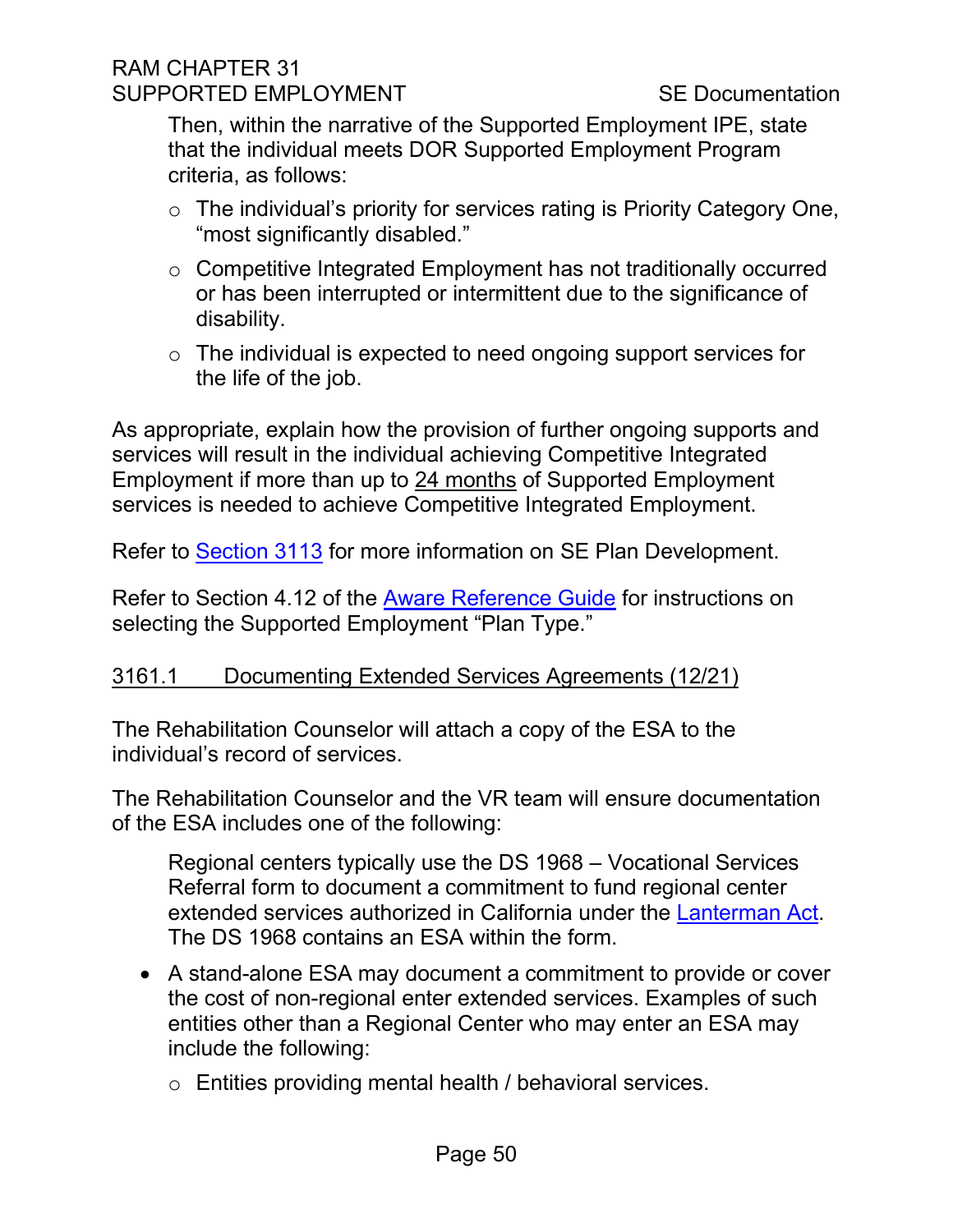# RAM CHAPTER 31 SUPPORTED EMPLOYMENT SUPPORTED SE Documentation

- o Entitles providing traumatic brain injury services.
- o A Community Rehabilitation Program (CRP) or service provider.
- o Other sources of Extended Services.

The Rehabilitation Counselor and the VR team will make certain that the ESA includes the following elements:

Individual's name and identification numbers.

Effective date of the agreement.

Name and contact information of the source of extended services.

Amount or level of support the source of extended services can provide (e.g., percent of intervention, dollars per month). At a minimum, twice monthly monitoring is required.

Name and contact information of the Extended Service provider(s) responsible for providing each service. On-site services for eligible individuals in individual placement may be provided by different extended service providers.

Extended Services to be provided (e.g., job coaching, benefits counseling).

Notice of Transition timeframe required by Extended Service provider to authorize services (e.g., 30 days before the stabilization date).

Signature(s) of extended service provider.

Refer to [Section 3113.2](#page-20-0) for more information on the Extended Services agreement.

# <span id="page-50-0"></span>**3162 Documenting SE Placement (12/21)**

For individuals with the most significant disabilities, including youth with the most significant disabilities, receiving Supported Employment individual placement services, the Rehabilitation Counselor will document SE Intake\*, SE Placement\*, and SE Retention, as well as individual (SE) Job Coaching.

*\*Use VR Base fund source for intake and placement services that begin prior to the placement in CIE.*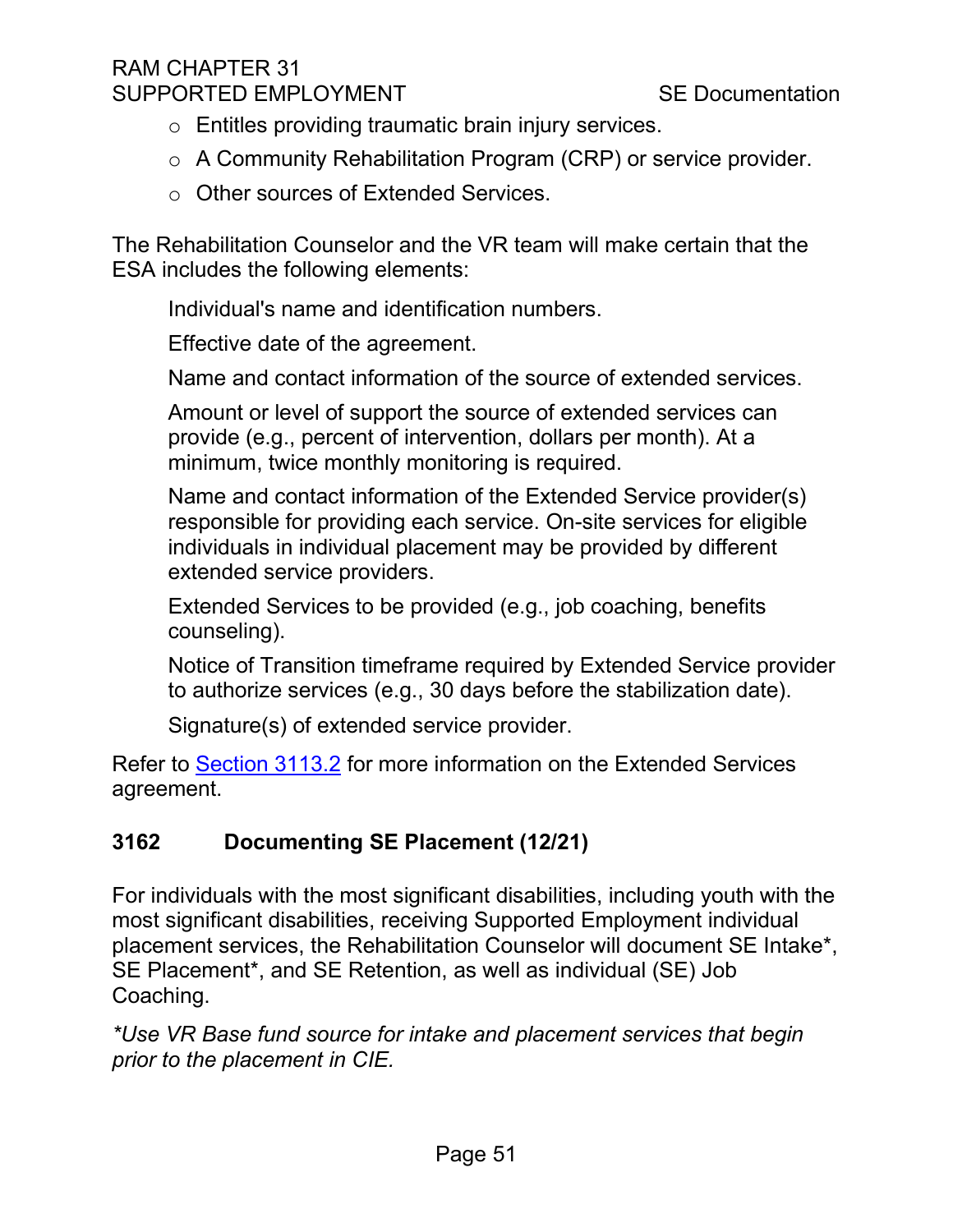# RAM CHAPTER 31 SUPPORTED EMPLOYMENT SUPPORTED EMPLOYMENT

Refer to [Section 3120](#page-25-0) for more information on Supported Employment services.

Refer to [Section 3153](#page-45-0) for Supported Employment procedure codes.

Refer to **Section 3164** for information on processing SE invoices.

# 3162.1 SE Intake\* (12/21)

Community Rehabilitation Program Supported Employment **Intake**\* must include, but is not necessarily limited to, an initial meeting with the individual, a review of the **DR 381 – Supported Employment – Job Placement Parameters** form, and the CRP's development of a plan of action for job placement.

#### *Note: \*Use VR Base fund source for intake and placement services that begin prior to the placement in CIE.*

The Rehabilitation Counselor will include "Supported Employment Placement Services" in the IPE **Planned Services** grid. The VR team will authorize an intake before the CRP begins service.

Upon completion of an intake, CRP staff will meet with the DOR consumer to develop an Individual Service Plan (ISP) which will include:

Areas to be addressed.

Proposed evaluation activities and strategies.

Proposed outcomes (measurable).

Schedule / Timeline for completion.

Persons responsible.

A fee will be paid upon receiving the **DR 385A Supported Employment Individual – Invoice Summary** form with appropriate documentation of services provided, including the ISP.

Refer to [Section 3153](#page-45-0) for all supported employment forms.

Refer to the [Community Rehabilitation Program Guide to Certification and](file://DORGROUP/GROUP/User%20Resources/Certification%20&%20Vendorization%20Handbook%202009/Certification%20and%20Vendorization%20Guide%202009/CRP-Guide-to-Certification-and-Vendorization%20May%202020.doc)  [Vendorization \(May 2020\)](file://DORGROUP/GROUP/User%20Resources/Certification%20&%20Vendorization%20Handbook%202009/Certification%20and%20Vendorization%20Guide%202009/CRP-Guide-to-Certification-and-Vendorization%20May%202020.doc) for more information on service specifications and rates for SE Intake.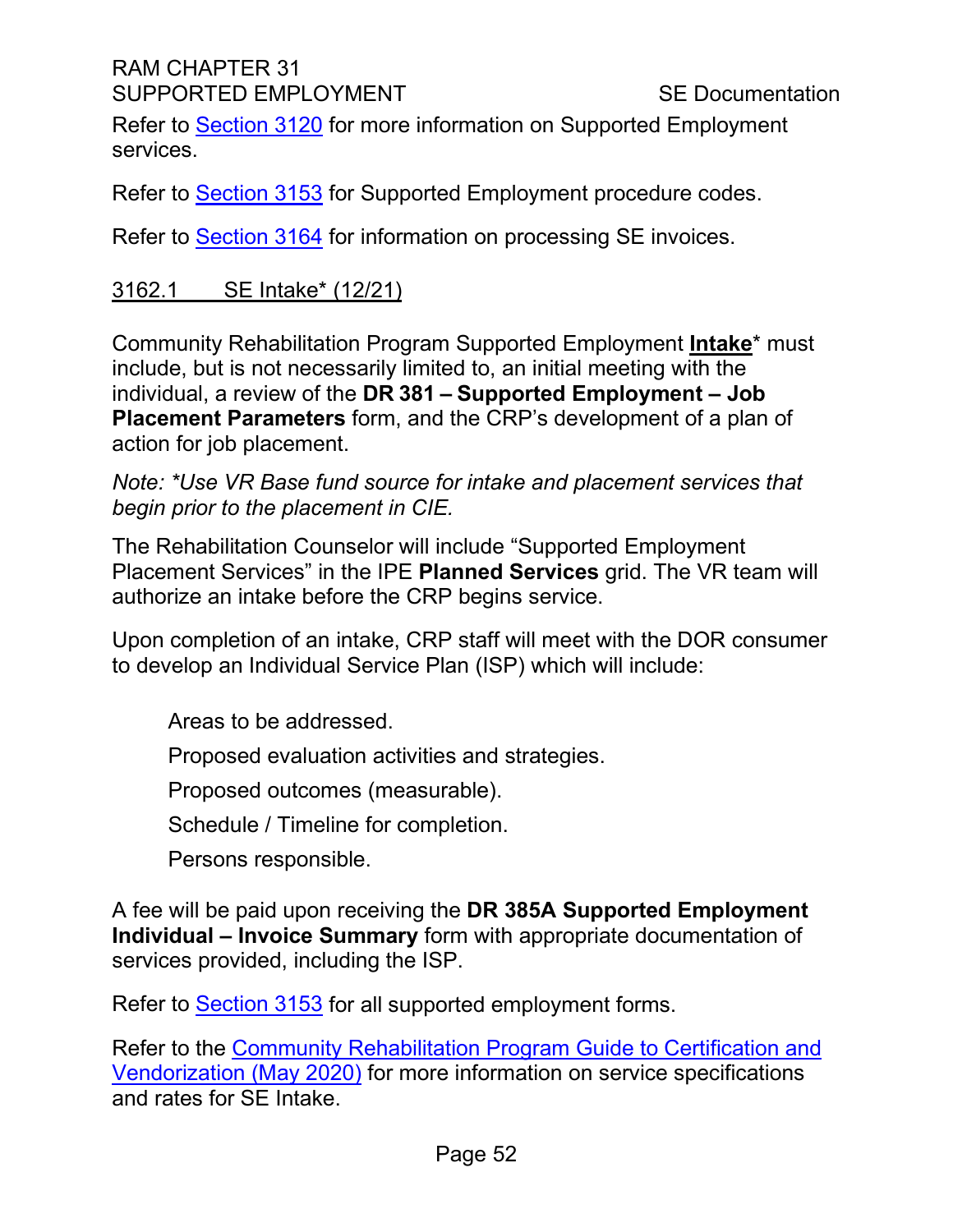# RAM CHAPTER 31 SUPPORTED EMPLOYMENT SUPPORTED EMPLOYMENT 3162.2 SE Placement\* (12/21)

Community Rehabilitation Program Supported Employment **Placement**\* must include but is not necessarily limited to evaluation of labor market and identification of suitable employment sites, employer contacts, job seeking skills training, work site assessment, task analysis, evaluation and recommendation for job coaching plan, destination training, and other services necessary to secure and establish employment.

*Note: \*Use VR Base fund source for intake and placement services that begin prior to the placement in CIE.* 

The Rehabilitation Counselor will include placement services in the IPE **Planned Services** grid. The VR team will authorize placement services before the CRP begins service.

The Rehabilitation Counselor will ensure upon placement that the individual is paid, in accordance with state and federal labor laws, including the Fair Labor Standards Act, within an integrated setting. The individual's earnings must equal or exceed the federal, state, or applicable local minimum wage rate, whichever is higher, for the employment to satisfy the definition of Competitive Integrated Employment.

The Rehabilitation Counselor and VR team will document placement services on the following forms:

- DR 382 Supported Employment Placement Services Progress Report form. The completed DR 382 form will be submitted to DOR with the CRP's invoice.
- DR 383 Supported Employment Job Placement Information form or equivalent form designed by the service provider. The completed DR 383 form will be submitted to DOR with the CRP's invoice.

Refer to [Section 3153](#page-45-0) for all Supported Employment forms.

Refer to the [Community Rehabilitation Program Guide to Certification and](file://DORGROUP/GROUP/User%20Resources/Certification%20&%20Vendorization%20Handbook%202009/Certification%20and%20Vendorization%20Guide%202009/CRP-Guide-to-Certification-and-Vendorization%20May%202020.doc)  [Vendorization \(May 2020\)](file://DORGROUP/GROUP/User%20Resources/Certification%20&%20Vendorization%20Handbook%202009/Certification%20and%20Vendorization%20Guide%202009/CRP-Guide-to-Certification-and-Vendorization%20May%202020.doc) for more information on service specifications and rates for SE Placement.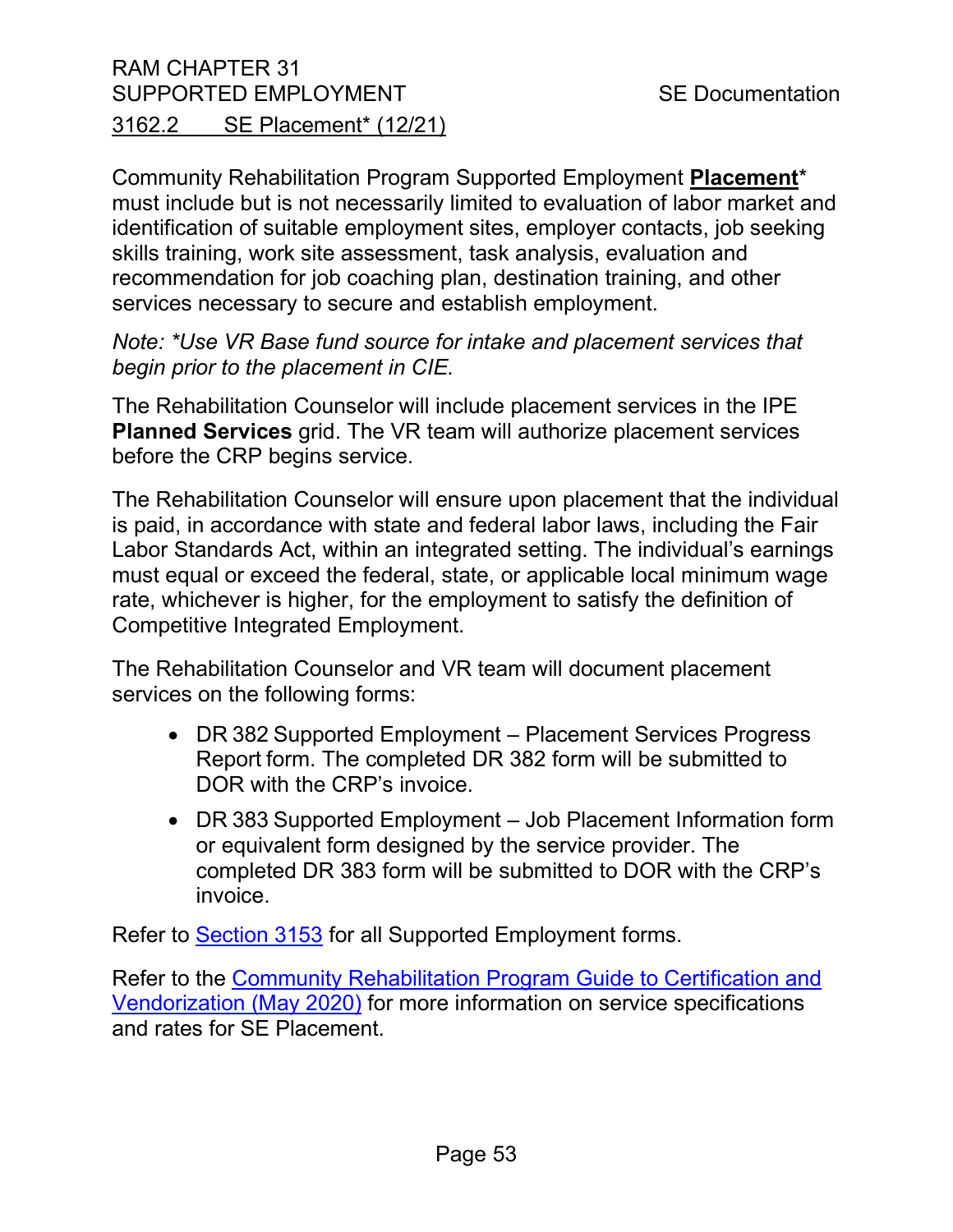Community Rehabilitation Program Supported Employment **Retention** is completed when the individual has retained employment for a period of 90 days in their current individual placement.

Note: Use an SE fund source since this service occurs after placement in CIE.

The Rehabilitation Counselor will include "Supported Employment Placement Services" in the IPE. While the VR team will authorize for the retention fee once the individual begins working, the CRP receives the SE retention fee after the individual has worked for a period of 90 days in their current placement.

The procedure code and rate for Supported Employment retention is listed below:

The CRP will document Supported Employment retention services on the DR 384 Supported Employment – Monthly Job Coach Report form. The completed DR 384 form will be submitted to DOR with the CRP's invoice.

Supported Employment – Retention is not authorized for Supported Employment group placement.

Refer to [Section 3153](#page-45-0) for all Supported Employment forms.

Refer to the [Community Rehabilitation Program Guide to Certification and](file://DORGROUP/GROUP/User%20Resources/Certification%20&%20Vendorization%20Handbook%202009/Certification%20and%20Vendorization%20Guide%202009/CRP-Guide-to-Certification-and-Vendorization%20May%202020.doc)  [Vendorization \(May 2020\)](file://DORGROUP/GROUP/User%20Resources/Certification%20&%20Vendorization%20Handbook%202009/Certification%20and%20Vendorization%20Guide%202009/CRP-Guide-to-Certification-and-Vendorization%20May%202020.doc) for more information on service specifications and rates for SE Retention.

# <span id="page-53-0"></span>**3163 Documenting SE Job Coaching (12/21)**

The Rehabilitation Counselor will include "Job Coaching (On-the-Job Support) / Individual" in the IPE **Planned Services** grid in Aware. The VR team will authorize Supported Employment hourly job coaching for individual placement before the CRP begins service.

Note: Use an SE fund source since this service occurs after placement in CIE.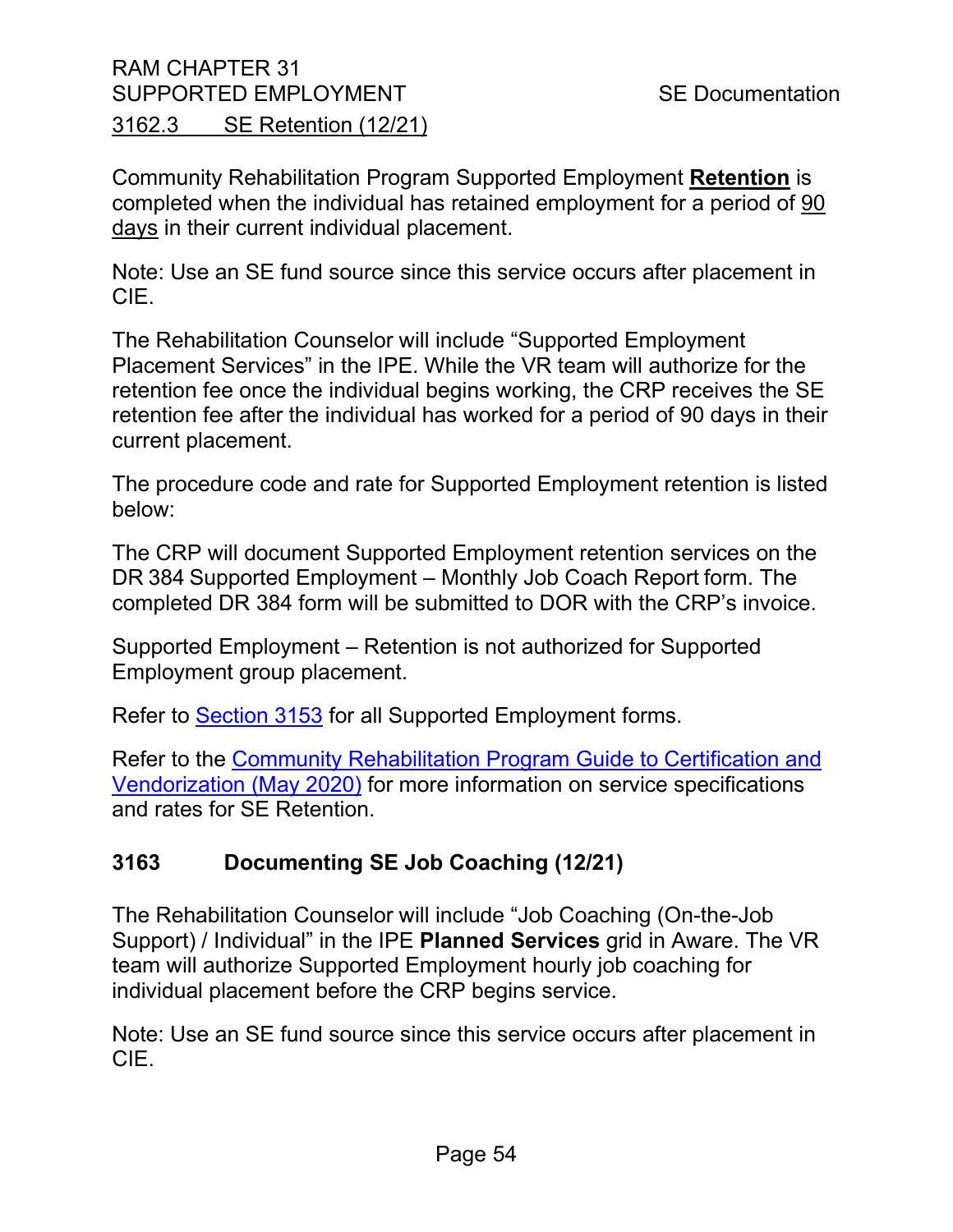# RAM CHAPTER 31 SUPPORTED EMPLOYMENT SUPPORTED SE Documentation

The VR team will follow-up as needed to obtain progress reports. At least once per month, the CRP is required to submit written reports to the Rehabilitation Counselor, including but not limited to the following:

- The individual's progress towards stabilization as specified in the IPE (noted in the performance checklist).
- Contacts with the individual's employer (noted under "other issues").
- Details of the job coaching services provided.
- The individual's needs.

The CRP will report job coaching services on the following forms:

Review of the **DR384 Supported Employment – Monthly Job Coach Report** form. The report includes on-site support services and off-site interventions such as training, advocacy, and job loss intervention, as well as other services specific to individual placement. The individual has achieved stabilization if the stabilization criteria have been met as documented on this form.

• Review of the **DR 384A Supported Employment – Proposed Plan to Improve Performance** form. This form is submitted as an attachment to the DR 384 form. This individual may need additional supports and services to achieve Competitive Integrated Employment. Specific strategies are typically arranged and provided by the job coach and described on this form.

Since documentation of the final month of stabilization may not be available in time to notify the Regional Center or other source of extended services, documentation may be provided in a form other than the DR384 form. For example, the VR team may accept a case note recording details of telephone contact with the employer or an email from the service provider.

The Rehabilitation Counselor will authorize individual services at the hourly rate for an estimated number of hours based on expected needs. Hours authorized for off-site coaching and job coach travel will be itemized in the record of services and on the authorization document.

• The VR Team will monitor progress toward stabilization based on the job coaching reports and communication with the CRP and the consumer.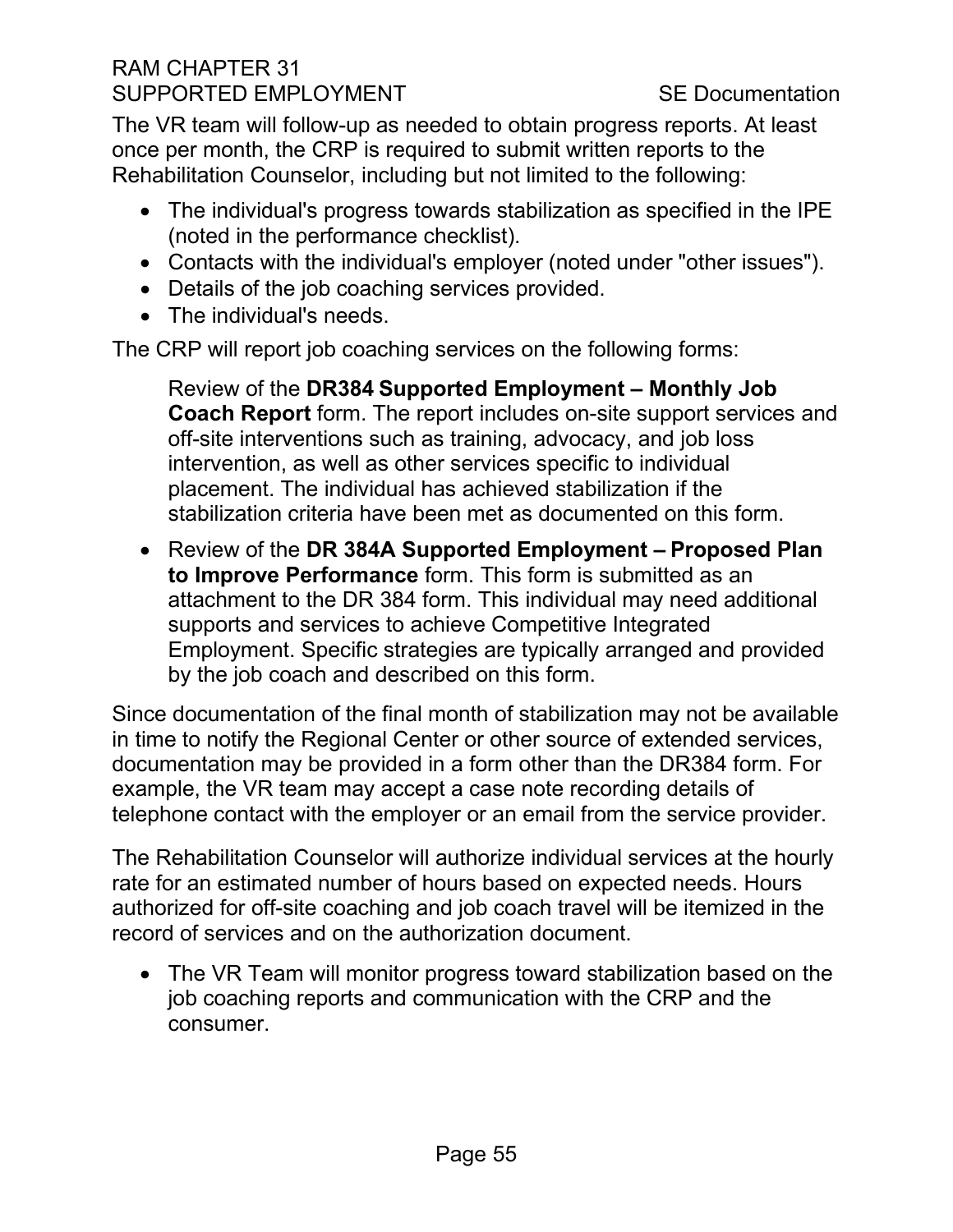#### RAM CHAPTER 31 SUPPORTED EMPLOYMENT SUPPORTED EMPLOYMENT

Job coach travel to the eligible individual's work site from headquarters or prior eligible individual's work site - one way only - is an allowable expense and must be specifically itemized on the DR384 form.

Service provider administrative tasks, such as report writing, staff meetings, job coach staff training, and phone calls, are not billable as job coaching.

#### Job Coaching - Group Placement

The Rehabilitation Counselor will include "Group Job Coaching for Client" in the IPE **Planned Services** grid in Aware. The District Operations Support (DOS) team will authorize group placement as a non-contract group authorization based on actual hours of group job coaching provided.

In the context of LPAs, "One-Person / One-Plan" refers to a promising practice in which there is no wrong door. The intent is that the departments and entities that are working with the individual share information about their respective Plans, e.g., IEP, IPE, IPP, behavioral health Plans, etc.

Refer to [RAM, Chapter 10 Accounting Fund Sources, Codes and Records.](https://indor/ram/ram10/ram-10-accounting-fund-sources-codes-and-records)

Refer to [Section 3123](#page-28-0) for more information on Supported Employment job coaching.

Refer to [Section 3153](#page-45-0) for all Supported Employment forms.

Refer to [Section 3164](#page-55-0) for information on processing SE invoices.

# <span id="page-55-0"></span>**3164 Documenting SE Invoices (12/21)**

The Rehabilitation Counselor and the VR team will ensure Supported Employment progress reports and forms submitted to DOR with the CRP's invoice are complete. The documents are completed by the CRP and must include appropriate information in the required data fields. The completed DR 384 form and DR 384A form will be submitted to DOR with the CRP's invoice.

If a form is incomplete (e.g., missing data or incomplete answers), the CRP invoice will be returned to the CRP along with an invoice dispute (DR 386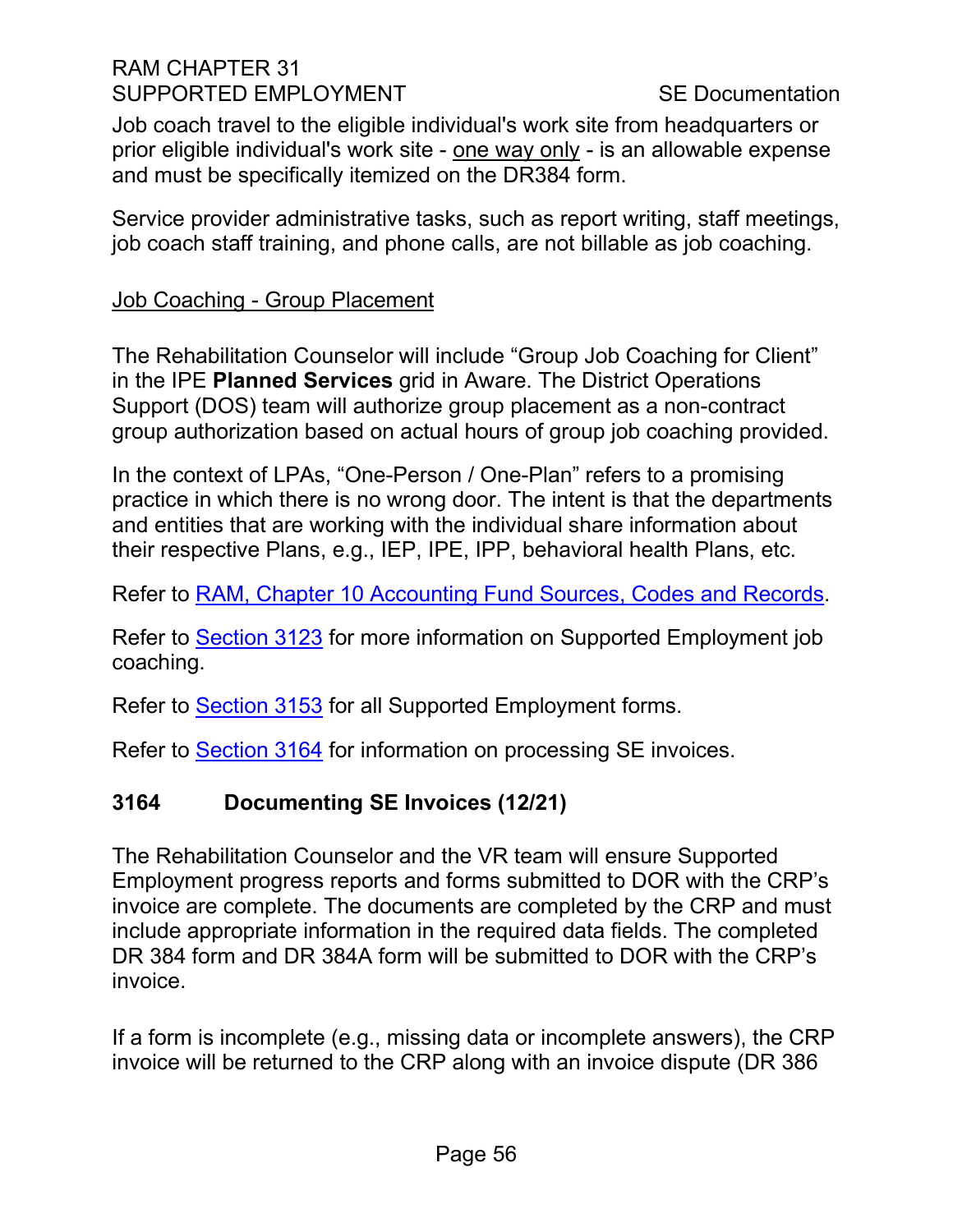RAM CHAPTER 31 SUPPORTED EMPLOYMENT SUPPORTED EMPLOYMENT

Invoice Discrepancy Notice – SEP/WAP form or STD 212 Invoice Dispute Notification form, as appropriate).

# <span id="page-56-0"></span>**3165 Documenting Transition to Extended Services (12/21)**

The Rehabilitation Counselor will use the DR 387 Supported Employment – Notice of Transition to Extended Services form to notify the source of extended services and the extended services provider of the Rehabilitation Counselor's intention to transition the individual. The source of extended services begins funding extended services on the transition date.

The **transition date** is the first day of the month after the stabilization criteria has been met and the source of extended services has been notified in time for services to be authorized.

A minimum of fifteen (15) days' notice to the source of Extended Services and the Extended Services provider prior to transition is required by Regional Centers. For non-regional center sources of extended services, the amount of notice required may vary and will be documented in the ESA.

# <span id="page-56-1"></span>**3166 Documenting Extended Services for Youth (12/21)**

The DOR funding of Extended Services begins after a youth with a most significant disability is working and has stabilized in a Supported Employment job and transitioned to extended services.

The Rehabilitation Counselor will move the individual's record of services into the Aware status description, titled "**Employed X**."

The Rehabilitation Counselor additionally will amend the IPE to include extended services to youth.

The VR team will authorize hourly job coaching as extended services before the CRP begins the service. It will be important to notify the service provider ahead of time to ensure they understand that extended services to youth will be billed to DOR.

The procedure code and rate for extended services hourly job coaching is listed below: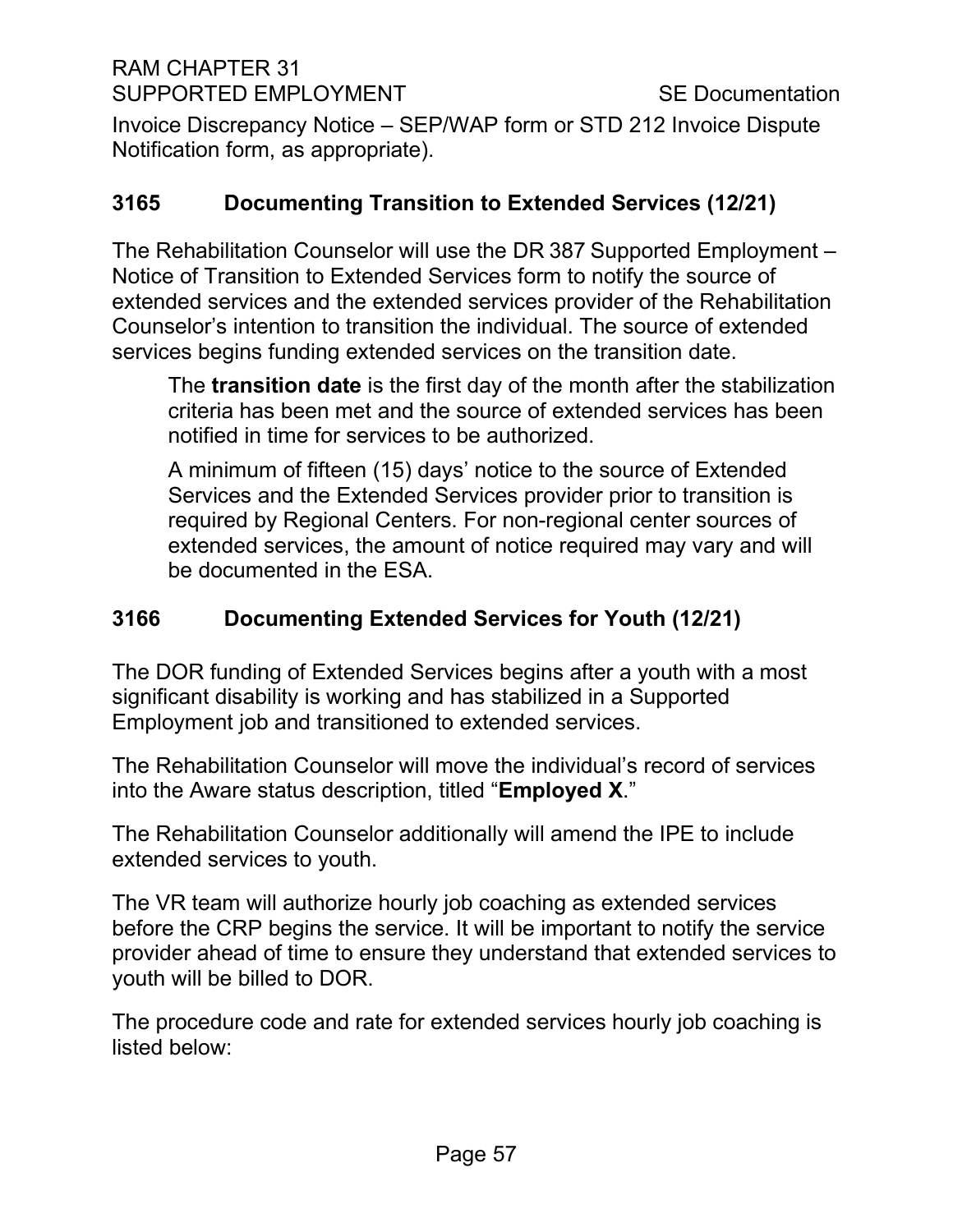# RAM CHAPTER 31 SUPPORTED EMPLOYMENT SUPPORTED SE Documentation

- Service Category<sup>[10](#page-57-0)</sup> = Job Coaching Individual
	- $\circ$  Procedure Category = Job Coaching (On-The Job Support) / Individual
		- **71CRPext**: Extended Services to Youth: SE Job Coaching (Ongoing Support Services) / Individual, per job coach hour

The Rehabilitation Counselor may use the DR 387 Supported Employment – Notice of Transition to Extended Services form for youth who still require Extended Services after they can no longer receive them from DOR.

Refer to the [CRP Guide to Certification & Vendorization](file://DORGROUP/GROUP/Public%20Folder/InDOR%20Documents/VRPRD/CRD/CRPs/CRP%20Forms%20and%20Documents/CRP%20Guide%20to%20Certification%20and%20Vendorization%20May%202020%20PDF.pdf) for the service description and the rate for [DOR-funded] extended services to youth.

Extended Services Example 1: An out-of-school youth with autism age 20 obtains a job, stabilizes, and transitions to DOR-funded Extended Services to youth. The youth is later eligible for work services through a Regional Renter at age 22. In this case, the VR team may use the DR 387 form to notice the Regional Center that the youth will be moved to Regional Center extended services.

Extended Services Example 2: A youth with a mental health / behavioral health disability is turning 25 and will be aging out of DOR-funded extended services to youth. The VR team may use the DR 387 form to notice the County Mental Health (CMH) that the youth will require ongoing services provided through Short-Doyle<sup>[11](#page-57-1)</sup> or other available funding. It will be important to meet with the CMH employment specialist or the designated liaison to ensure that vocational services are part of the individual's health and wellness goals within their treatment plan.

# Case Note for DOR-Funded Extended Services to Youth

The Rehabilitation Counselor will use a case note in Aware to document the transition of a youth to DOR-funded extended services to youth. The purpose of this case note is to document the end of Supported Employment

<span id="page-57-0"></span> $10$  Hourly rates determined and subject to change by State regulation.

<span id="page-57-1"></span><sup>11</sup> [https://www.dhcs.ca.gov/services/MH/Pages/MH-Medi-](https://www.dhcs.ca.gov/services/MH/Pages/MH-Medi-CalMentalHealthPolicy(MCMHP)Background.aspx)[CalMentalHealthPolicy\(MCMHP\)Background.aspx](https://www.dhcs.ca.gov/services/MH/Pages/MH-Medi-CalMentalHealthPolicy(MCMHP)Background.aspx)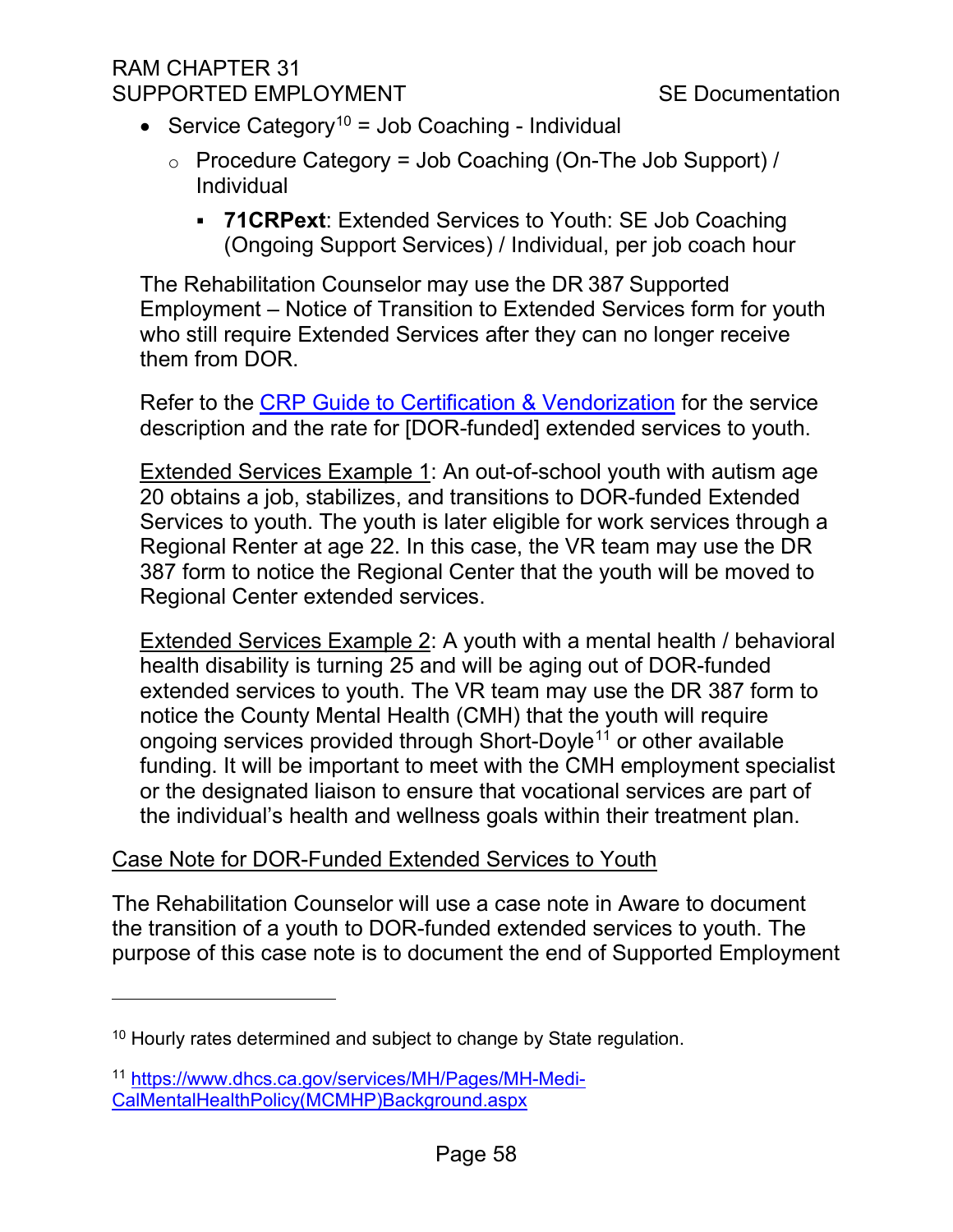#### RAM CHAPTER 31 SUPPORTED EMPLOYMENT SUPPORTED EMPLOYMENT

services and the beginning of DOR-funded Extended Services, using the Aware status description, titled "**Employed X**."

If the provider for DOR-funded Extended Services for youth is different from the CRP that provided Supported Employment services (prior to transition to Extended Services), both service providers will be notified.

Refer to [Section 3135](#page-37-1) for more information [DOR-funded] Extended Services for youth.

# <span id="page-58-0"></span>**3167 Documenting SE Closure (12/21)**

Closure – Rehabilitated

Generally, there is little difference between documenting the successful Supported Employment closure and any other VR closure, except the Rehabilitation Counselor will document **Ongoing Support Services Required** in Aware.

To document the record of services as Rehabilitated, the Rehabilitation Counselor will follow the procedures in the [Aware Reference Guide,](file://dorgroup/Group/Public%20Folder/InDOR%20Documents/Aware/2021_04_09%20-%20Aware%20Reference%20Guide%20v6_9_2.docx) Section 6.1 Closure - Required Documentation and Approval, Step 1. Review Employment and Ongoing Support Services.

It is important to document the following information:

Click Pages then **Employment**.

Review information in the **Employment** data page.

- o Ensure that Competitive Integrated Employment is selected in the **Work Status** dropdown.
- o Ensure that **"Yes, provided by agency" or "Yes, provided by other source"** is selected in the **Ongoing Support Services Required** dropdown for a Supported Employment Plan. This is required when the "Plan Type" is Supported Employment.
- o Under the Job section, ensure that the **Hourly Wage** field meets Competitive Integrated Employment criteria for the local area.
- o Click **Finish** and proceed to **Closure** data page.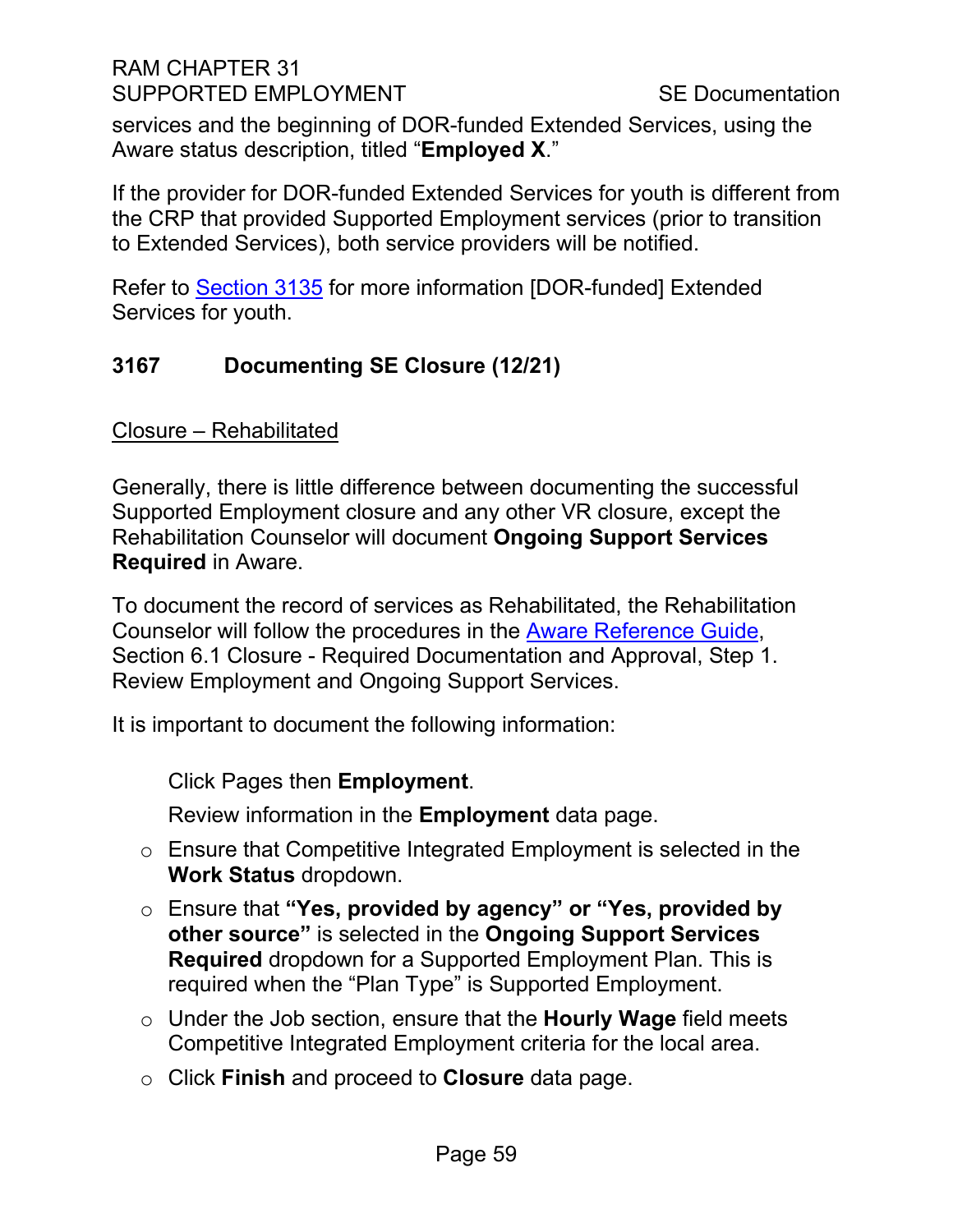# RAM CHAPTER 31 SUPPORTED EMPLOYMENT SUPPORTED EMPLOYMENT

The Team Manager will review the **Closure** data page to ensure that the requirements for federal documentation and Supported Employment in Competitive Integrated Employment are met.

#### Documenting Closure – Other than Rehabilitated

To document the record of services as Closed - Other than Rehabilitated, the Rehabilitation Counselor will follow the procedures in the [Aware](file://dorgroup/Group/Public%20Folder/InDOR%20Documents/Aware/2021_04_09%20-%20Aware%20Reference%20Guide%20v6_9_2.docx)  [Reference Guide,](file://dorgroup/Group/Public%20Folder/InDOR%20Documents/Aware/2021_04_09%20-%20Aware%20Reference%20Guide%20v6_9_2.docx) Section 6.1 Closure - Required Documentation and Approval, Step 1. Review Employment and Ongoing Support Services.

Refer to [Section 3140](#page-39-0) for more information on Supported Employment closure.

# <span id="page-59-0"></span>**3168 Documenting Customized Employment (12/21)**

An employment outcome of Customized Employment in Competitive Integrated Employment includes specific Customized Employment services, and the IPE requires specific documentation.

The Rehabilitation Counselor will perform the following actions in Aware:

- Ensure the individual is in **Service** status.
- Identify **Customized Employment** as the employment outcome within the IPE by checking the Customized Employment box within **Plan Type** field in the **IPE data page** in Aware.
- Check both the Customized Employment and Supported Employment **Plan Types** if the individual also needs Supported Employment Services. The Plan types can be checked as both Customized Employment and Supported Employment.

The Customized Employment Service can use VR Base or SE Funds.

- Use VR Base for Customized Employment services that occur prior to placement in CIE.
- Use a Supported Employment fund source when an individual is receiving SE Placement and SE Job Coaching services. These services are ongoing support services and occur after placement in CIE.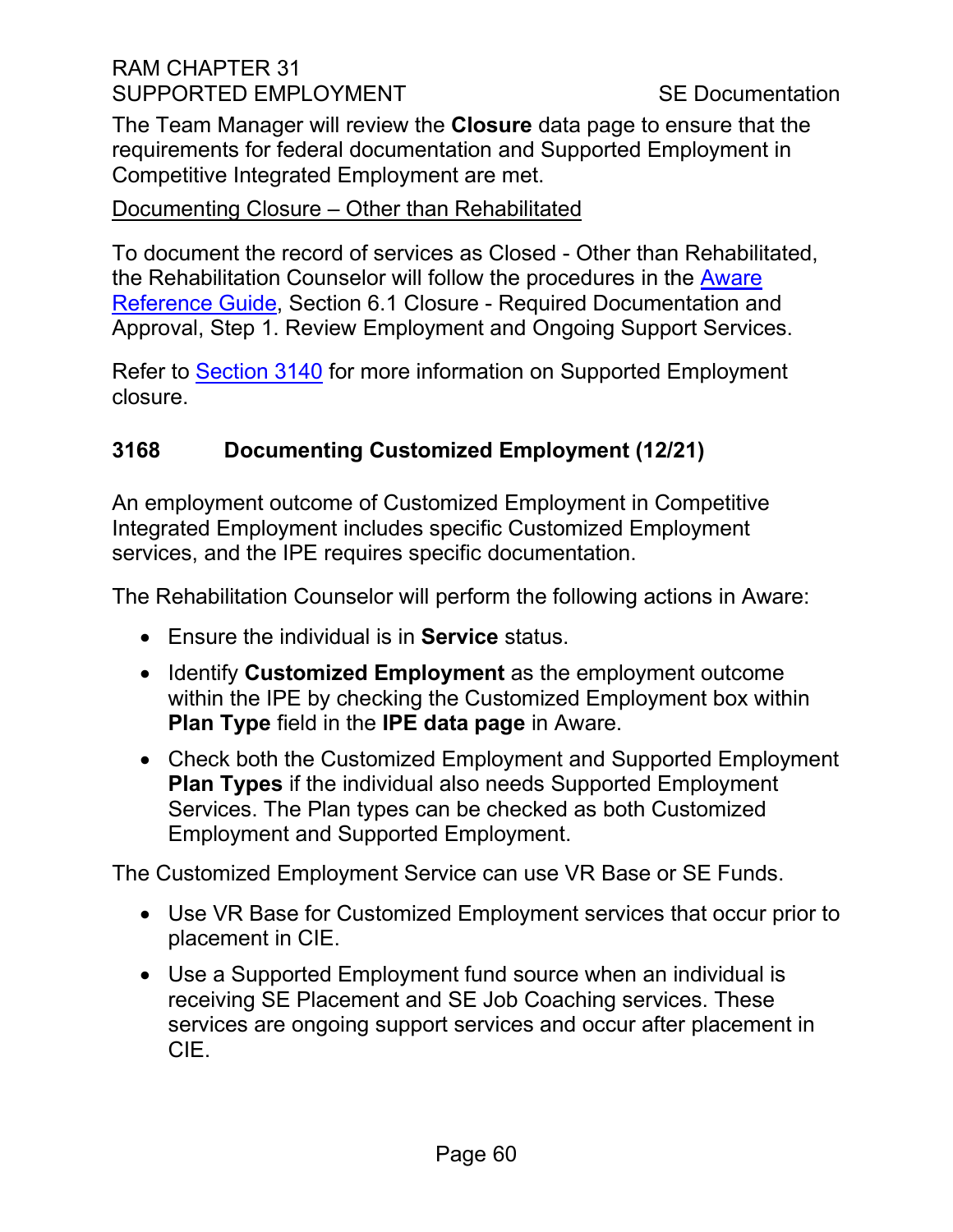# RAM CHAPTER 31 SUPPORTED EMPLOYMENT SUPPORTED SE Documentation Customized Employment Procedure Codes

The following Service Categories, Procedure Categories, and Procedures Codes are specific to Customized Employment, as follows:

- Service Category = Career Services
	- $\circ$  Procedure Category = Customized Employment
		- **276CRPa**: Customized Employment CRP/Discovery, Individual [May be funded by Regional Center or DOR]
		- **276CRPb**: Customized Employment CRP/Employment Planning, Individual [May be funded by Regional Center or DOR]
		- **276CRPc**: Customized Employment CRP/Negotiation and Analysis, Individual [Funded by DOR]
		- **276CRPd**: Customized Employment CRP/Systematic Instruction and Supports [Funded by DOR]

Refer to [Section 3125](#page-31-0) for more information on Customized Employment.

Contact Community Resources Development Section (CRDS) at [crdssinfo@dor.ca.gov](mailto:crdssinfo@dor.ca.gov) for more information on Customized Employment development and service provider questions.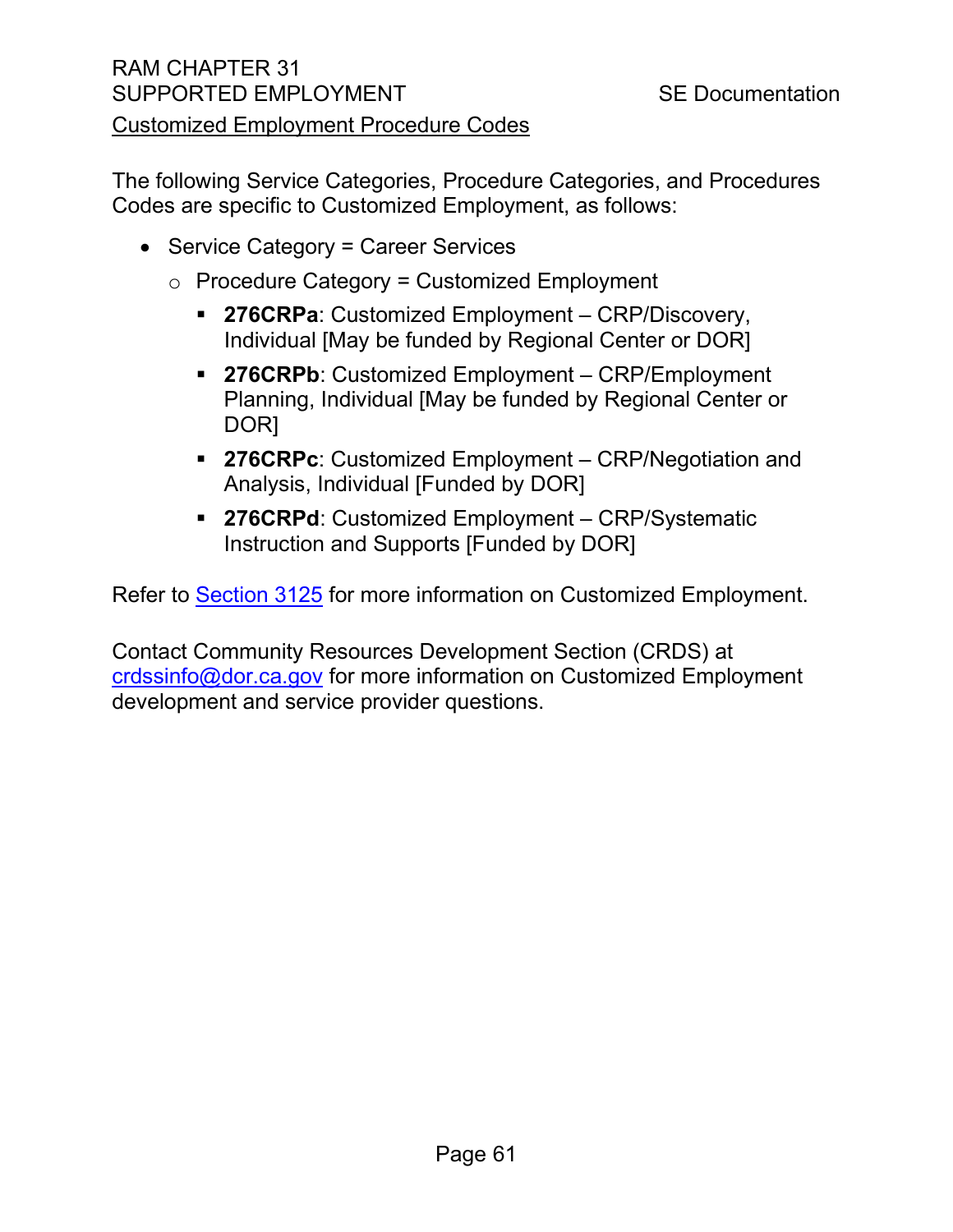# <span id="page-61-0"></span>**3170 LIMITING SUBMINIMUM WAGE (12/21)**

The WIOA amends Title V of the Rehabilitation Act of 1973 by adding a new Section 511 – Limitations on the Use of Subminimum Wage.

The DOR shall not place any individual, including youth, in a subminimum wage placement.

The DOR established the Achieving Community Employment (ACE) Team to provide career counseling and information and referral (CC&IR) and VR services to youth seeking subminimum wage employment and all individuals with disabilities, regardless of age, who are known to be working at subminimum wage.

Employers are restricted from continuing to employ any individual in a subminimum wage setting, regardless of age, unless certain required activities are completed.

The DOR shall ensure that youth with disabilities who are known to be seeking subminimum wage employment are encouraged to consider and explore Competitive Integrated Employment.

The DOR shall provide CC&IR services to individuals with disabilities, regardless of age, or the individual's representative as appropriate, who are known by DOR to be employed at a subminimum wage level by an employer, or a contractor or subcontractor of that employer, that holds a special wage certificate.

The DOR shall collaborate with LEAs to ensure that a youth seeking subminimum wage employment has received transition services under the Individuals with Disabilities Education Act.

The DOR shall document the completion of the required activities under Section 511 of WIOA for youth known to be seeking subminimum wage employment.

The DOR shall utilize the "CC" Case Type for individuals receiving CC&IR services from the ACE Team.

References: 34 CFR 361.5(c)(9); 397.1; 397.5; 397.10; 397.20; 397.30; 397.40; and 397.50.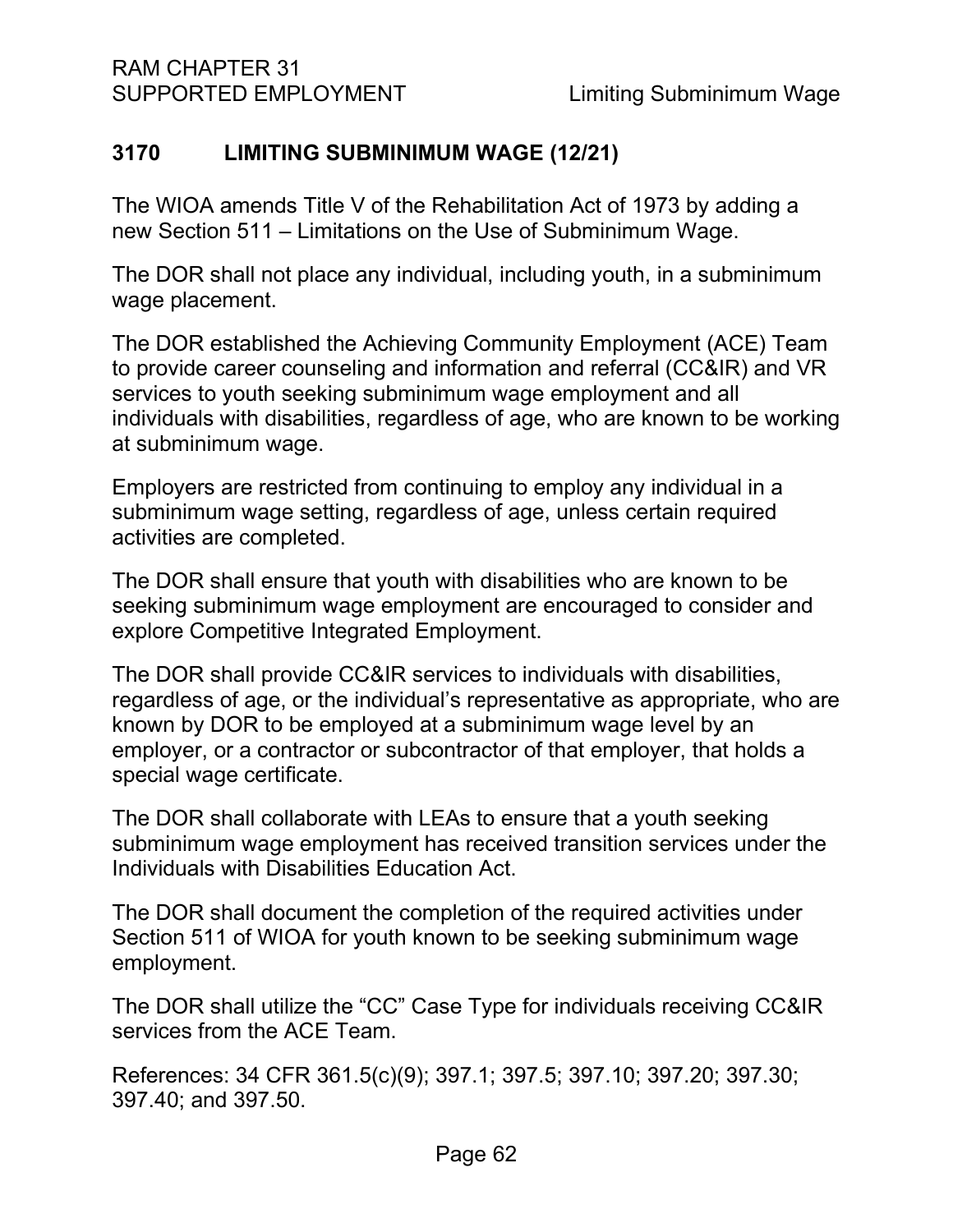RAM CHAPTER 31

SUPPORTED EMPLOYMENT Limiting Subminimum Wage

# <span id="page-62-0"></span>**3171 Achieving Community Employment Team (12/21)**

The ACE Team will provide CC&IR and VR services to youth seeking subminimum wage employment and all individuals with disabilities, regardless of age, who are known to be working at subminimum wage. These services are designed to promote Competitive Integrated Employment and inform youth seeking subminimum wage employment or individuals currently earning subminimum wage about available employment and related Supported Employment services.

(34 CFR Part 397 et al.)

The ACE Team collaborates with DOR Districts, LEAs, Regional Centers, employers holding special wage certificates, natural supports, service providers, AJCCs, and others to provide these services.

The ACE Team is coded as Program 511 for the purposes of coding statewide services that ACE Team Counselors provide for CC&IR and VR services.

The ACE Team shall utilize the "CC" Case Type for individuals receiving CC&IR services.

CC&IR resources are available on the DOR website at: <https://dor.ca.gov/Home/CareerCounselingInformationandReferral> is a manual designed to provides all service guides for the ACE Team.

Individuals can reach out to the ACE Team to request services by e-mailing [CCIR@dor.ca.gov.](mailto:CCIR@dor.ca.gov)

# <span id="page-62-1"></span>**3172 Limitations on any Individual in Subminimum Wage Employment (12/21)**

Employers are prohibited from continuing to employ any individual in a subminimum wage setting, regardless of age, unless the individual is:

1. Provided CC&IR to facilitate independent decision making and informed choice by DOR; and,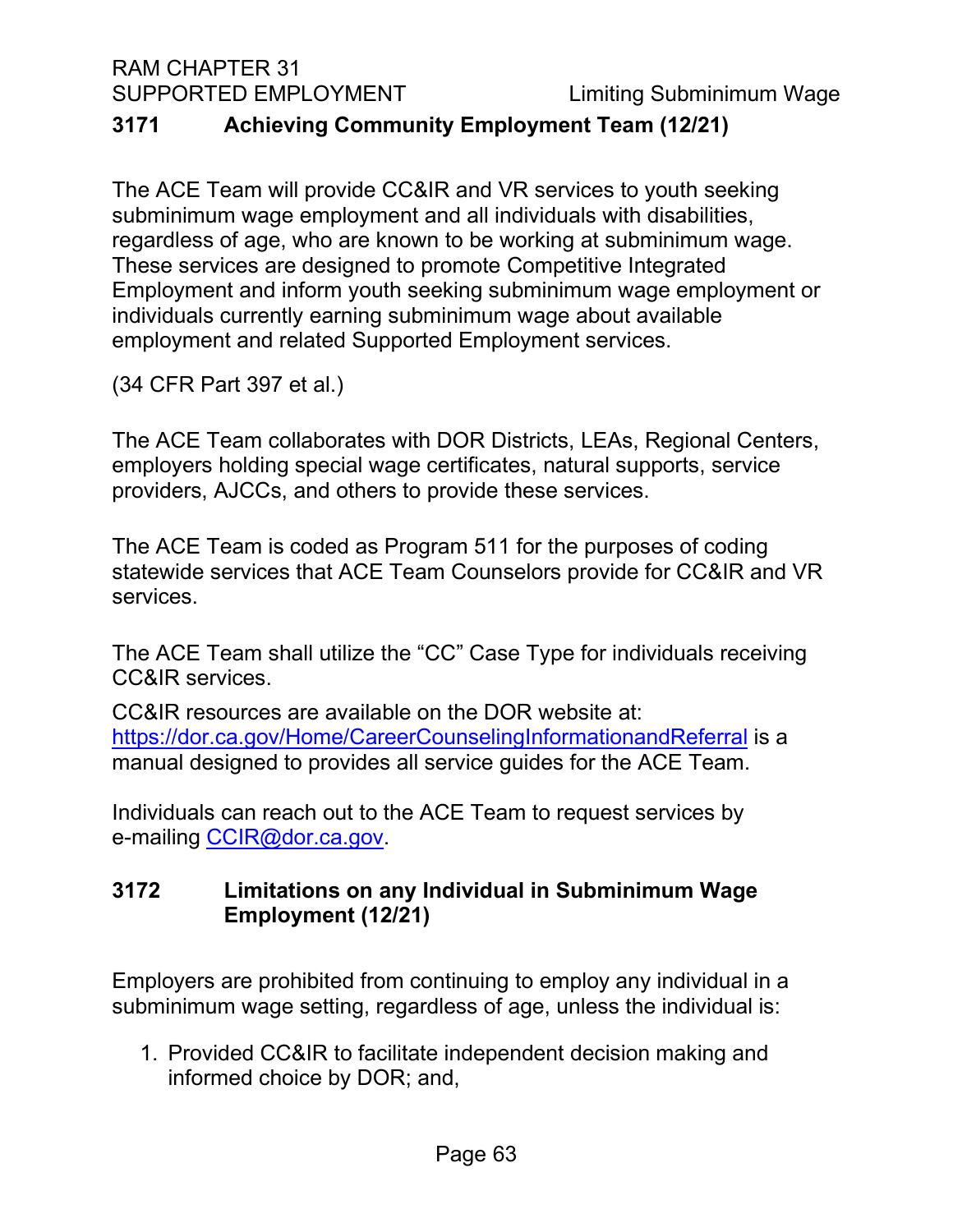#### RAM CHAPTER 31 SUPPORTED EMPLOYMENT Limiting Subminimum Wage

2. Informed by the employer of self-advocacy, self-determination, and peer mentoring training opportunities available in the individual's geographic area.

These services will be carried out once every six months for the first year, and annually thereafter for the duration of such employment.

# <span id="page-63-0"></span>**3173 Limitations on Youth in Subminimum Wage Employment (12/21)**

The VR team will not place individuals ages 24 years or younger in subminimum wage placements.

The VR team will document that youth and students with disabilities have received specific services before beginning work at subminimum wage independent of DOR.

Employers are prohibited from compensating any individual with a disability who is age 24 or younger at subminimum wage, which is specified by the WIOA as less than federal minimum wage, unless the following activities are completed:

- 1. The individual is already employed at subminimum wage with an employer certified under Section 14(c) of the Fair Labor Standards Act (FLSA) as of the effective date of Section 511 of WIOA on July 22, 2016; or
- 2. The individual has received Pre-Employment Transition Services and CC&IR designed to enable the individual to obtain Competitive Integrated Employment, and the individual either:
	- a. Applied for VR services and was found ineligible; or,
	- b. Was determined eligible, has an IPE, is working toward an employment outcome, and received appropriate supports and services, including Supported Employment services for a reasonable period of time, without success, resulting in their record of services being closed, and the individual has been provided CC&IR to federal and state programs to help the individual discover, experience, and attain Competitive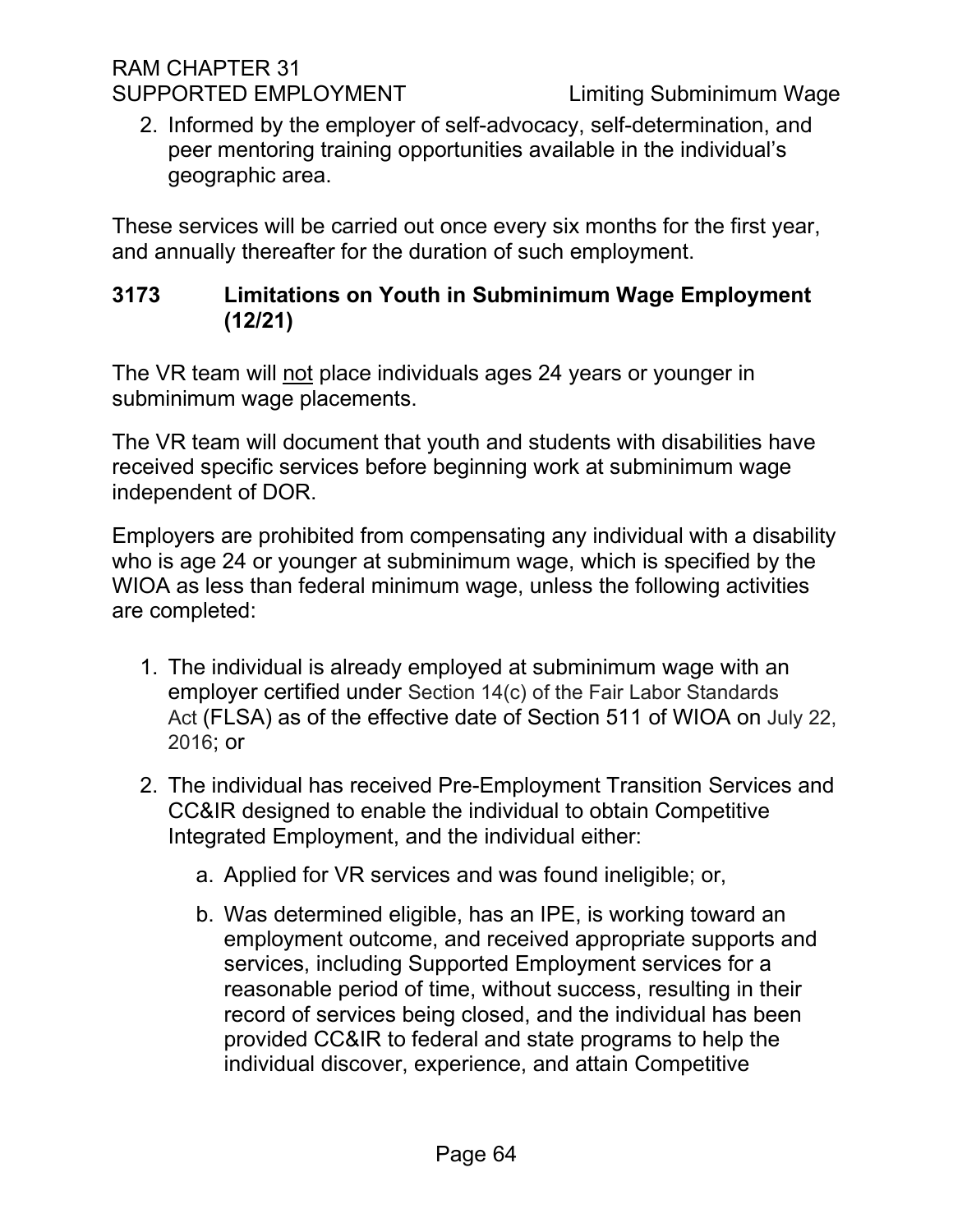RAM CHAPTER 31 SUPPORTED EMPLOYMENT Limiting Subminimum Wage

Integrated Employment, and the counseling and information was not for employment at subminimum wage.

# <span id="page-64-0"></span>**3174 DOR Responsibilities for Youth who are Known to be Seeking Subminimum Wage Employment (12/21)**

The VR team will ensure that youth with disabilities 24 years of age or younger who are seeking subminimum wage are encouraged to consider and explore Competitive Integrated Employment. The VR team will ensure the following services and documentation are completed:

- Transition services under the Individuals with Disabilities Education Act<sup>[12](#page-64-2)</sup> and/or Pre-Employment Transition Services.
- The youth applied for DOR VR services and was found ineligible; or
- The youth applied for DOR VR services and was found ineligible; and,
	- o Has an IPE.
	- o Worked toward the IPE outcome for a reasonable period without success; and,
- The record of services was closed, and CC&IR was provided within 30 days, including federal and state programs and other resources.

# <span id="page-64-1"></span>**3175 Local Educational Agency Responsibilities for Youth Seeking Subminimum Wage Employment (12/21)**

Section 511 of WIOA requires LEAs to provide DOR with documentation that the youth has received transition services under the Individuals with Disabilities Education Act (20 U.S.C. 1400 et seq.), such as transition services available to the individual under section 614(d) of that Act (20 U.S.C. 1414(d)). The documentation must be provided to DOR in a manner that complies with confidentiality requirements of the Family Education Rights and Privacy Act (20 U.S.C. 1232g(b) and 34 CFR 99.30 and 99.31)

<span id="page-64-2"></span><sup>12</sup> Individuals with Disabilities Education Act (20 U.S.C. 1417(c) and 34 CFR 300.622)